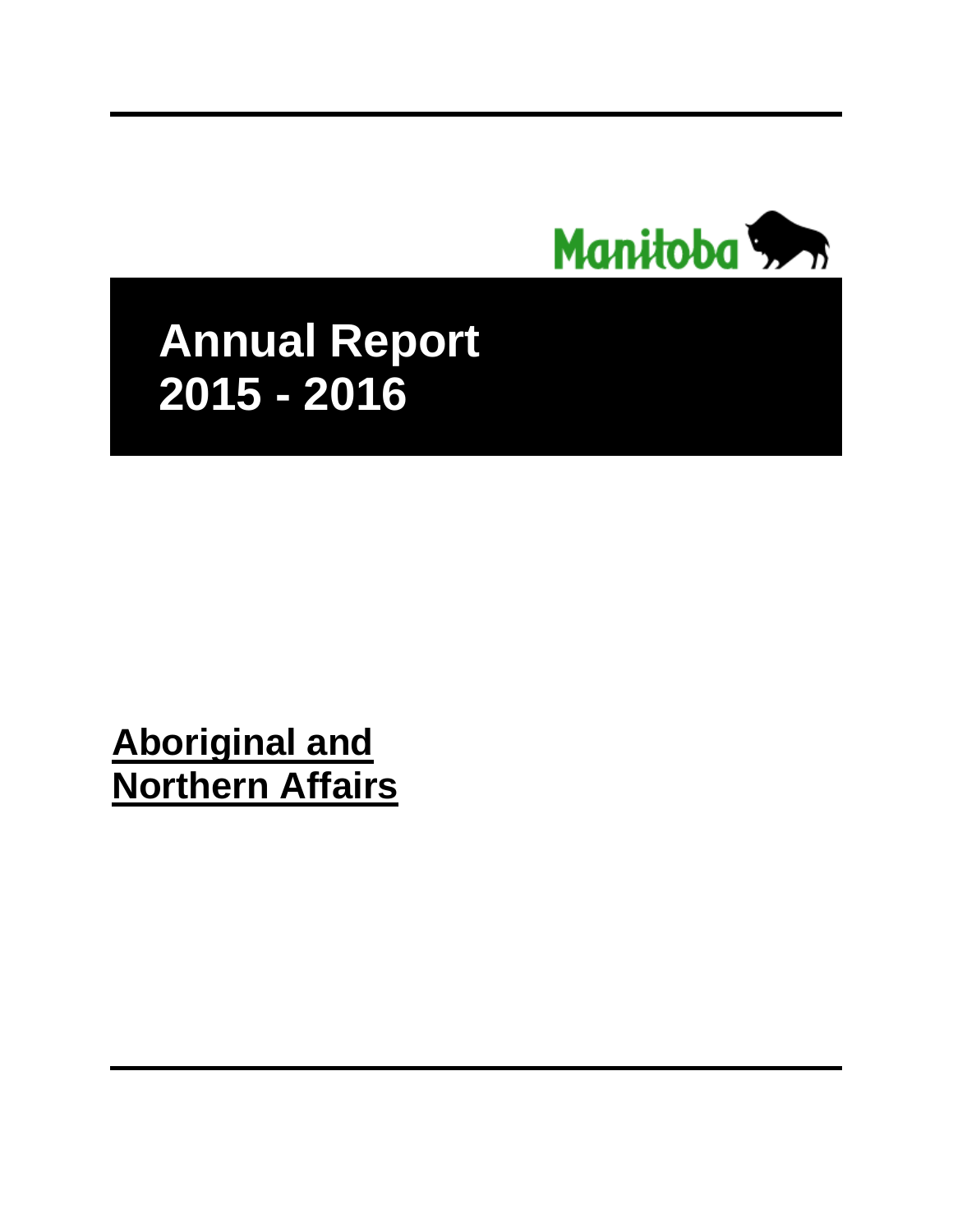

#### **MINISTER OF INDIGENOUS AND MUNICIPAL RELATIONS**

**Room 301 Legislative Building Winnipeg, MB R3C 0V8 CANADA R3C 0V8**

Her Honour the Honourable Janice C. Filmon, C.M., O.M. Lieutenant Governor of Manitoba Room 235, Legislative Building Winnipeg, MB R3C 0V8

Your Honour:

I have the privilege to present for your information the Annual Report of the Department of Aboriginal and Northern Affairs for the fiscal year ended March 31, 2016.

Respectfully submitted,

Sileen Clarke

Eileen Clarke Minister Indigenous and Municipal Relations

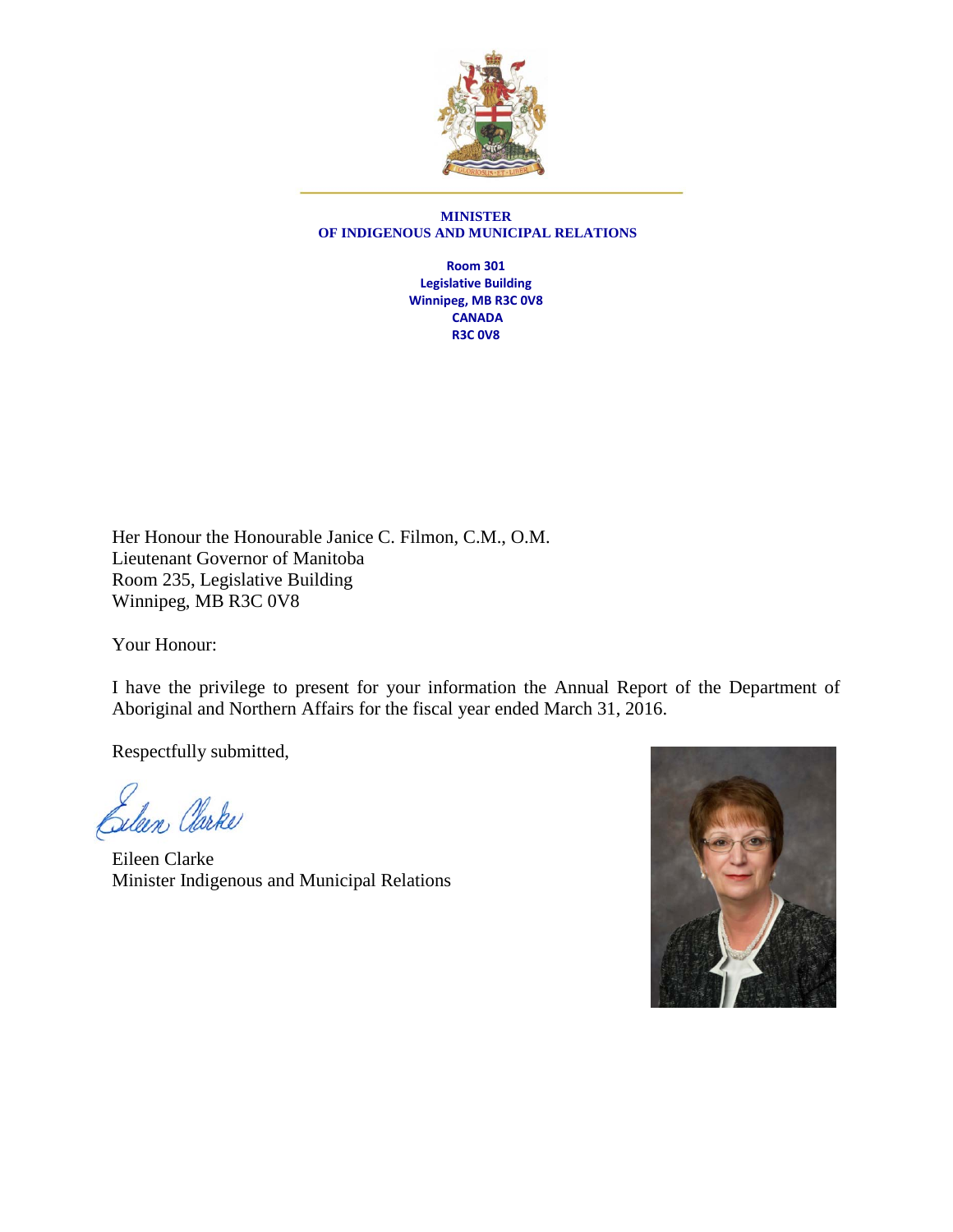

**Indigenous and Municipal Relations Deputy Minister** Room 311, Legislative Building, Winnipeg, Manitoba, Canada R3C 0V8

Honourable Eileen Clarke Minister Indigenous and Municipal Relations Room 301, Legislative Building Winnipeg MB R3C 0V8

Dear Minister:

I have the honour and privilege of presenting the Annual Report of the Department of Aboriginal and Northern Affairs for the fiscal year ended March 31, 2016. I am pleased to report that the Department continues to make progress on provincial priorities and wish to highlight a few of these areas:

The Department provided core funding for eight Aboriginal representative organizations. The Aboriginal Development Program also provided tripartite funding to two Aboriginal organizations and dispersed \$94,900 on 33 recommended and approved projects under the small grants fund. The Aboriginal Economic and Resource Development (AERD) Fund expended \$899,901 to support 45 approved projects: the projects' total budgeted value was over \$8.1 million and funding of \$6.2 million was leveraged from sources other than the provincial government. The five year \$10 million funding agreement with the Métis Economic Development Fund Inc. has been amended into a six year agreement to 2016/17. A new multiyear agreement (2014/15 to 2021/22) has been signed off between the First Peoples Economic Growth Fund (FPEGF) and Manitoba to address the new \$25 million commitment. This amount was negotiated and agreed to by the Assembly of Manitoba Chiefs, FPEGF and Manitoba.

The Department continued to coordinate provincial government support on the Island Lake Retrofit and Training Initiative (ILRTI). In 2015/16, 152 homes in the four Island Lake communities of St. Theresa Point, Wasagamack, Garden Hill and Red Sucker Lake were retrofitted for water and sewer services. Since the initiative began in 2012/13, 674 homes have been retrofitted. Manitoba continues to work with the Steering and Technical committees which include representatives from the federal government, Island Lake Tribal Council and the communities to incorporate a community training approach to the 900 identified homes for water and sewer retrofits over the coming years in the Island Lake communities.

Manitoba continues to participate in the Aboriginal Affairs Working Group (AAWG) forum with other provincial and territorial governments and National Aboriginal Organizations.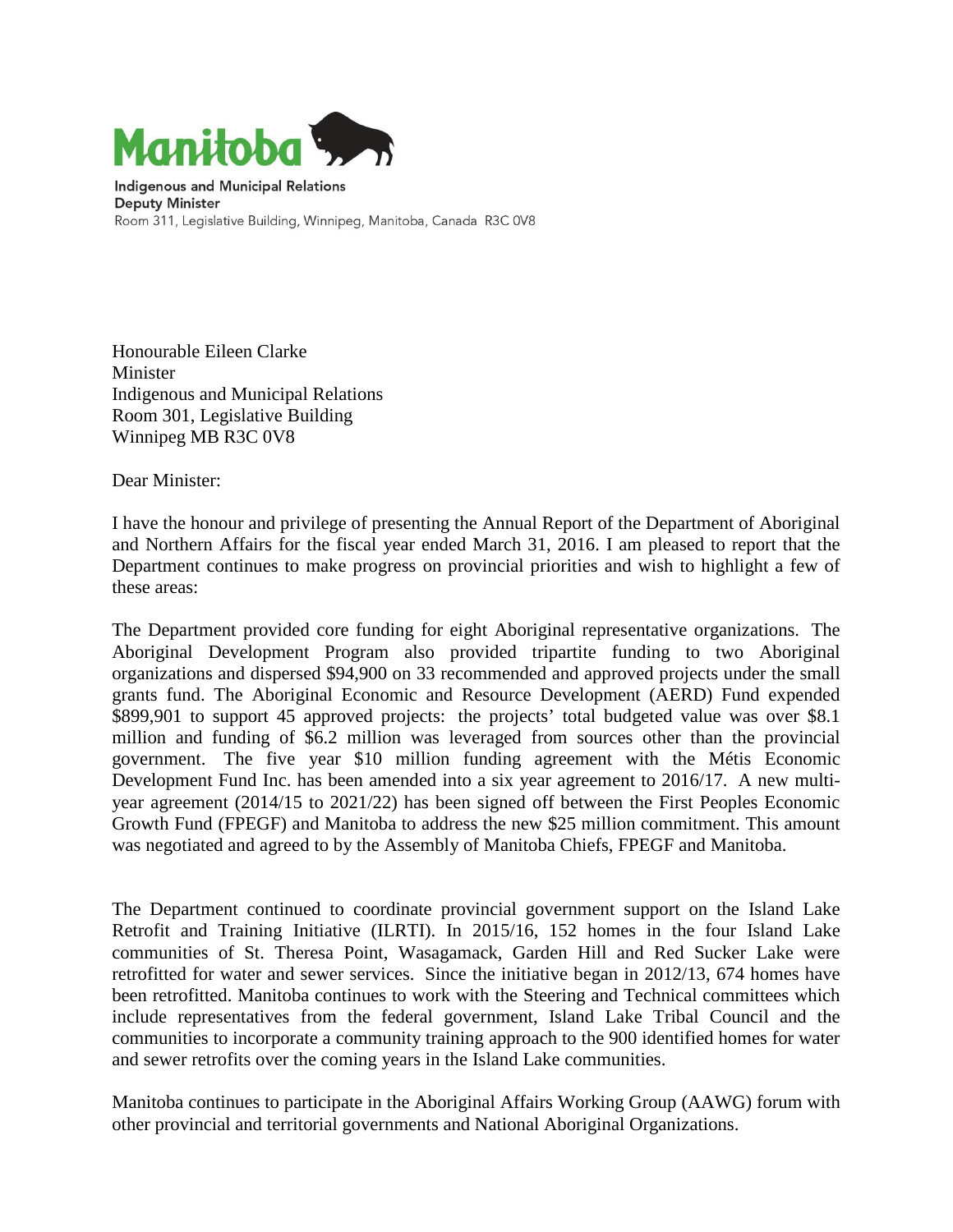The department continues to make progress in closing the gap in critical infrastructure and programs that impact community health and safety. The Department provided communities with \$419,384 in capital allocations for needed infrastructure upgrades and equipment as well as the necessary training with a priority on community health and safety.

The support provided to communities for the upgrading, operation and maintenance of community water and wastewater treatment facilities and waste disposal grounds continues to be a priority. The department continues to work with communities focusing on training and certification of operators to ensure safe drinking water and treatment of solid waste; ensuring communities are able to comply with new and existing regulatory and legislative requirements for drinking water.

On August 30, 2013 Canada, Manitoba and Sioux Valley Dakota Nation (SVDN) signed the Sioux Valley Dakota Nation Governance Agreement and Tripartite Governance Agreement. Since then, Canada and Manitoba have continued to assist SVDN in the implementation of this agreement including the provision for child and family services, policing, lands and education. This may serve as a model for future First Nation self-government agreements in Manitoba.

The Department continues to assist provincial departments in the coordination of Crown Aboriginal consultations across the province for larger scale developments such as Lake Winnipeg Regulation and Jenpeg Generating Station Final Licensing. In addition to being the province's primary coordinating body for large scale consultations in Manitoba, the Department also provides ongoing education and training to line departments to foster collaboration and consistent application of Manitoba's *Interim Provincial Policy for Crown Consultations with First Nations, Métis Communities and Other Aboriginal Communities.* The Department also contributes to the development of consultation policy in Manitoba and serves as lead to the province's Interdepartmental Working Group on Crown-Aboriginal Consultation (IDWG).

The Department has made substantial progress on the implementation of Treaty Land Entitlement (TLE) over the years. Under the existing TLE agreements (nine), First Nations (29) may select or purchase a total of 1,423,110 acres. To date, under all TLE agreements in Manitoba, a total of 598,059 acres have been transferred by Manitoba to Canada with 574,957 acres set apart as reserve. This effort reflects the cooperative, sustained efforts of all parties (Manitoba, Canada and Entitlement First Nations) as Manitoba continues its best efforts in fulfilling its TLE obligation.

The Department continues with the coordination of nine Resource Management Boards with First Nations and northern communities. These boards provide for the cooperative management of natural resources over 21% of the provincial Crown land base with a focus on land use planning.

The Department also committed to providing 13,054 Crown acres to the Sayisi Dene First Nation (SDFN) as part of a relocation settlement claim between the SDFN and the federal government. Manitoba remains committed to concluding the final settlement agreement and looks forward to the next stages of implementation.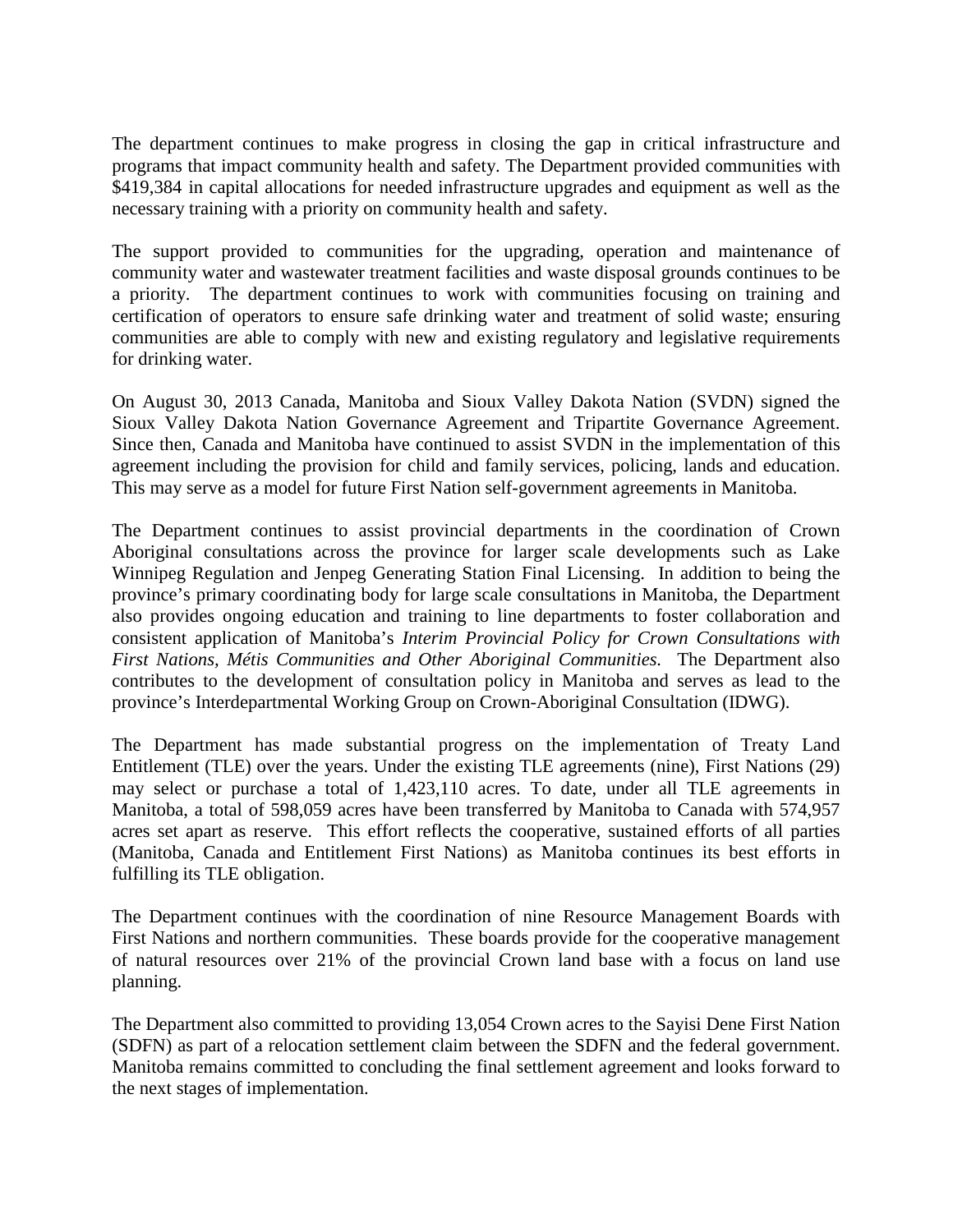I would like to take this opportunity to thank you for your leadership and support for the many initiatives that enhance education, health, housing, economic development and employment opportunities. These initiatives and partnerships support our mission to promote social and economic opportunities and reconcile the rights and interests of Aboriginal and northern people to achieve our vision of vibrant and healthy Aboriginal and northern Manitobans.

Respectfully submitted,

 $\overline{\mathcal{L}}$ 7*W 652*0

Robert Wavey Deputy Minister

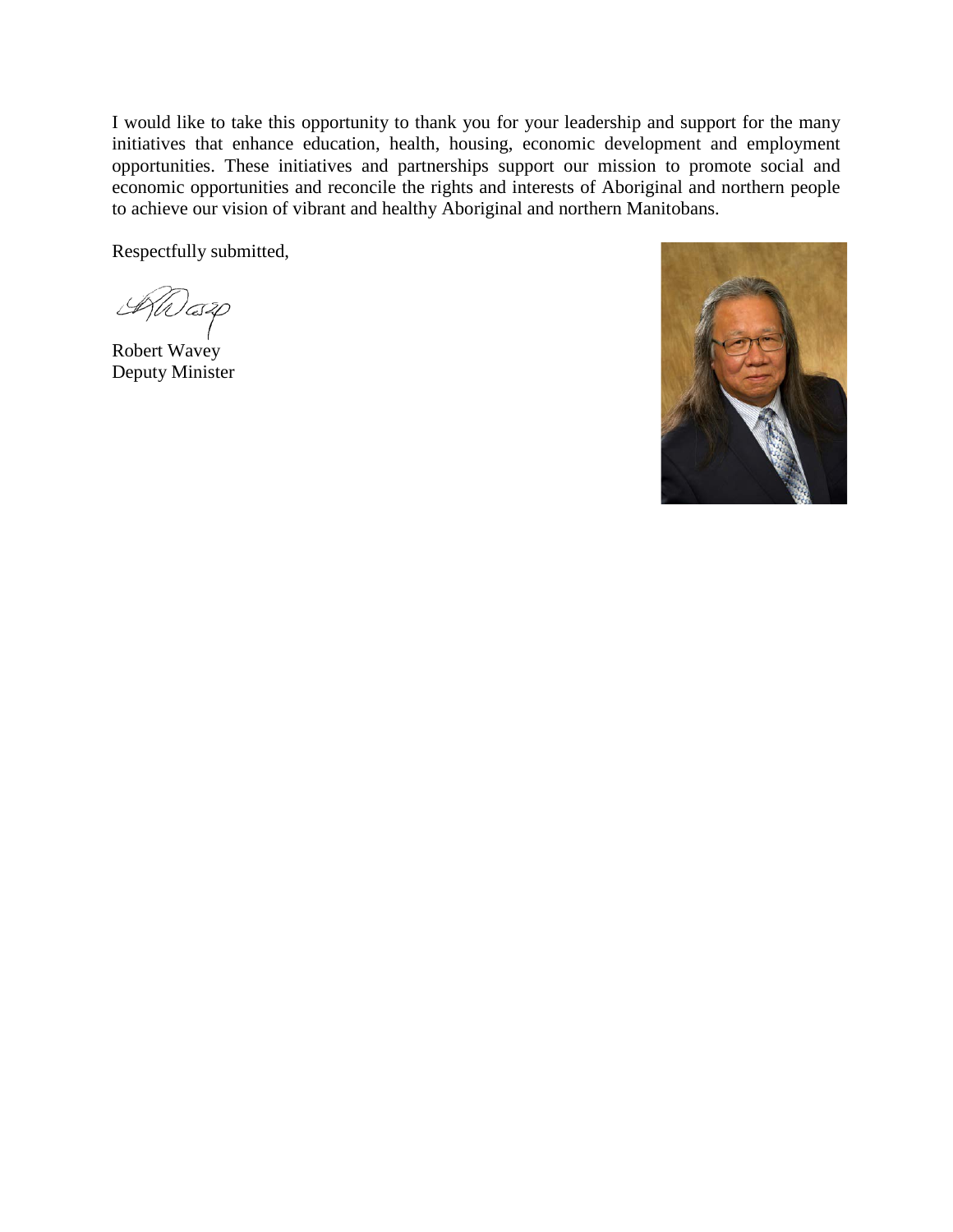

Relations avec les Autochtones et les municipalités Sous-ministre Bureau 311, Palais législatif, Winnipeg (Manitoba) Canada R3C 0V8

Madame Eileen Clarke Ministre des Relations avec les Autochtones et les municipalités Palais législatif, bureau 301 Winnipeg (Manitoba) R3C 0V8

Madame la Ministre,

J'ai l'honneur et le privilège de vous présenter le *Rapport annuel du ministère des Affaires autochtones et du Nord* pour l'exercice terminé le 31 mars 2016. J'ai le plaisir de vous informer que le ministère continue à faire des progrès dans les domaines prioritaires provinciaux et je souhaite mettre l'accent sur certains d'entre eux.

Le ministère a fourni un financement de base à huit organismes autochtones représentatifs. Le Programme de développement pour les Autochtones a également permis de fournir un financement tripartite à deux organismes autochtones et de verser 94 900 \$ à 33 projets approuvés et recommandés à partir du fonds de petites subventions. Le Fonds de développement économique et de mise en valeur des ressources pour les Autochtones a permis de soutenir 45 projets approuvés, pour un montant total de 899 901 \$. Les prévisions budgétaires totales de ces projets étaient de plus de 8,1 millions de dollars et un financement de 6,2 millions de dollars a pu être obtenu de sources autres que le gouvernement provincial. L'entente de financement quinquennale s'élevant à 10 millions de dollars conclue avec le Métis Economic Development Fund Inc. a été prolongée sur une période de six ans jusqu'en 2016-2017. Le gouvernement du Manitoba et le First Peoples Economic Growth Fund (le Fonds) ont signé une nouvelle entente pluriannuelle (de 2014-2015 à 2021-2022) afin d'aborder la question du nouvel engagement de 25 millions de dollars. Ce montant a été négocié et convenu par la Assembly of Manitoba Chiefs, le Fonds et le Manitoba.

Le ministère continue à coordonner le soutien du gouvernement provincial dans le cadre de l'initiative de formation d'apprentis et de rénovation des logements dans la région du lac Island. En 2015-2016, 152 maisons dans les quatre collectivités de la région du lac Island (St. Theresa Point, Wasagamack, Garden Hill et Red Sucker Lake) ont été modernisées et bénéficient maintenant des services d'eau potable et d'égout. Depuis le lancement de l'initiative en 2012-2013, 674 maisons ont été modernisées. La Province continue à travailler avec les comités directeur et technique qui comprennent des représentants du gouvernement fédéral, du Island Lake Tribal Council et des collectivités afin d'incorporer une approche de formation communautaire à l'initiative visant à moderniser les 900 maisons sélectionnées dans les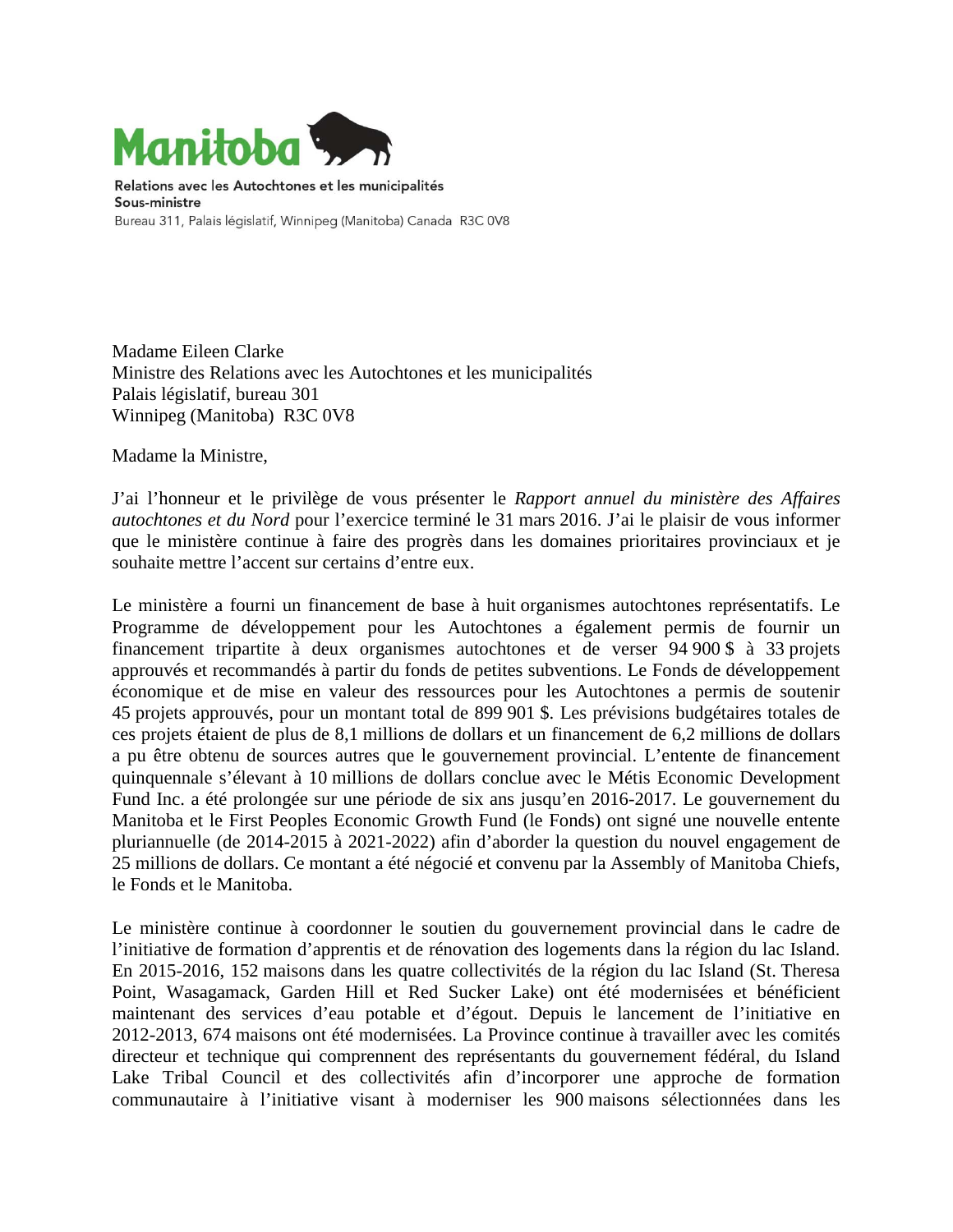collectivités de la région du lac Island pour l'installation des services d'eau potable et d'égout au cours des années à venir.

Le Manitoba continue de participer au forum du Groupe de travail sur les affaires autochtones avec les autres gouvernements des provinces et des territoires et les organismes autochtones nationaux.

Le ministère continue à avancer en vue de combler l'écart relativement à l'infrastructure et aux programmes essentiels ayant des répercussions sur la santé et la sécurité communautaires. Le ministère a affecté des fonds d'immobilisations de 419 384 \$ aux collectivités pour qu'elles puissent répondre à leurs besoins de matériel et de mises à jour de l'infrastructure, et prévoient également la formation requise, en donnant la priorité à la santé et à la sécurité communautaires.

Le soutien fourni aux collectivités pour la modernisation, le fonctionnement et l'entretien des installations de traitement de l'eau et des eaux usées et des décharges communautaires demeure une priorité. Le ministère continue de travailler avec les collectivités et de mettre l'accent sur la formation et l'agrément des exploitants pour garantir la salubrité de l'eau potable et assurer un traitement approprié des déchets solides pour que les collectivités soient en mesure de se conformer aux exigences réglementaires et législatives nouvelles et existantes sur l'eau potable.

Le 30 août 2013, le Canada, le Manitoba et la Sioux Valley Dakota Nation (SVDN) ont signé l'Accord de gouvernance de la nation Dakota de Sioux Valley et l'Accord tripartite sur la gouvernance. Depuis lors, le Canada et le Manitoba continuent d'aider la Sioux Valley Dakota Nation dans la mise en œuvre de cet accord, notamment des dispositions relatives aux services à l'enfant et à la famille, au maintien de l'ordre, aux terres et à l'éducation. Cela pourrait servir de modèle aux prochains accords d'autonomie gouvernementale de Premières Nations au Manitoba.

Le ministère continue à aider les ministères provinciaux à coordonner les consultations entre la Couronne et les collectivités autochtones dans l'ensemble de la province pour des aménagements à grande échelle comme la régularisation du lac Winnipeg et la centrale hydroélectrique de Jenpeg (licence définitive). Le ministère est non seulement le principal organisme de coordination pour les consultations à grande échelle au Manitoba, mais il se charge aussi de l'éducation et de la formation continues des ministères responsables afin de promouvoir la collaboration et l'application uniforme de la politique manitobaine intitulée *Interim Provincial Policy for Crown Consultations with First Nations, Métis Communities and Other Aboriginal Communities* (politique provinciale intérimaire pour les consultations entre la Couronne et les Premières Nations, les collectivités métisses et les autres collectivités autochtones). Le ministère contribue aussi à l'élaboration de la politique de consultations du Manitoba et est le chef de file du Groupe de travail interministériel sur les consultations entre la Couronne et les collectivités autochtones de la Province.

Le ministère a accompli des progrès notables dans la mise en œuvre des droits fonciers issus des traités au fil des ans. En vertu des ententes actuelles relatives aux droits fonciers issus des traités (9), des Premières Nations (29) peuvent sélectionner ou acheter un total de 1 423 110 acres. Jusqu'à maintenant, le Manitoba a transféré au Canada en vertu de toutes ces ententes 598 059 acres en tout, dont 574 957 acres constitués en réserve. C'est le fruit des efforts de collaboration soutenus de toutes les parties (Manitoba, Canada et Premières Nations ayant droit à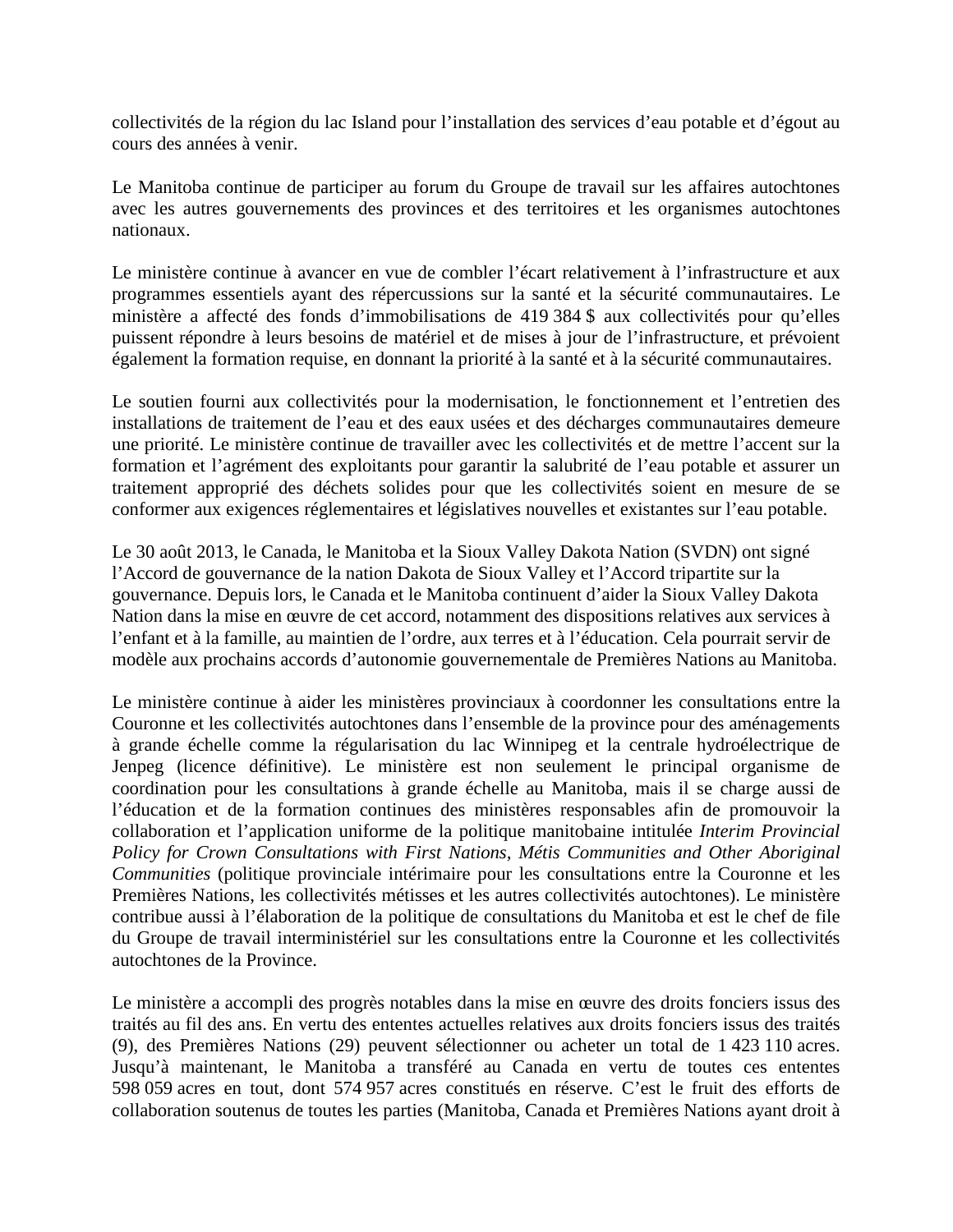des terres) et le Manitoba continue à faire tout ce qu'il faut pour remplir ses obligations au chapitre des droits fonciers issus de traités.

Le ministère poursuit aussi la coordination de neuf conseils de gestion des ressources avec les Premières Nations et les collectivités du nord de la province. Ces conseils s'occupent de la gestion coopérative des ressources naturelles de 21 % de l'ensemble des terres domaniales provinciales, en mettant l'accent sur l'aménagement du territoire.

Le ministère s'est également engagé à fournir 13 054 acres de terres domaniales à la Sayisi Dene First Nation (SDFN) dans le cadre d'un règlement entre la SDFN et le gouvernement fédéral en matière de revendication sur la réinstallation. Le Manitoba reste déterminé à conclure l'entente de règlement définitif et est prêt à passer aux étapes suivantes de la mise en œuvre.

J'aimerais profiter de cette occasion pour vous remercier de votre leadership et de votre soutien relativement aux nombreuses initiatives qui améliorent l'éducation, la santé, le logement, le développement économique et les possibilités d'emploi. Ces initiatives et partenariats appuient notre mission qui consiste à promouvoir les occasions sociales et économiques et de concilier les droits et les intérêts des Autochtones et des habitants du Nord afin d'atteindre notre vision de collectivités autochtones et du Nord actives et en santé.

Le tout respectueusement soumis.

Le sous-ministre,

Robert Wavey

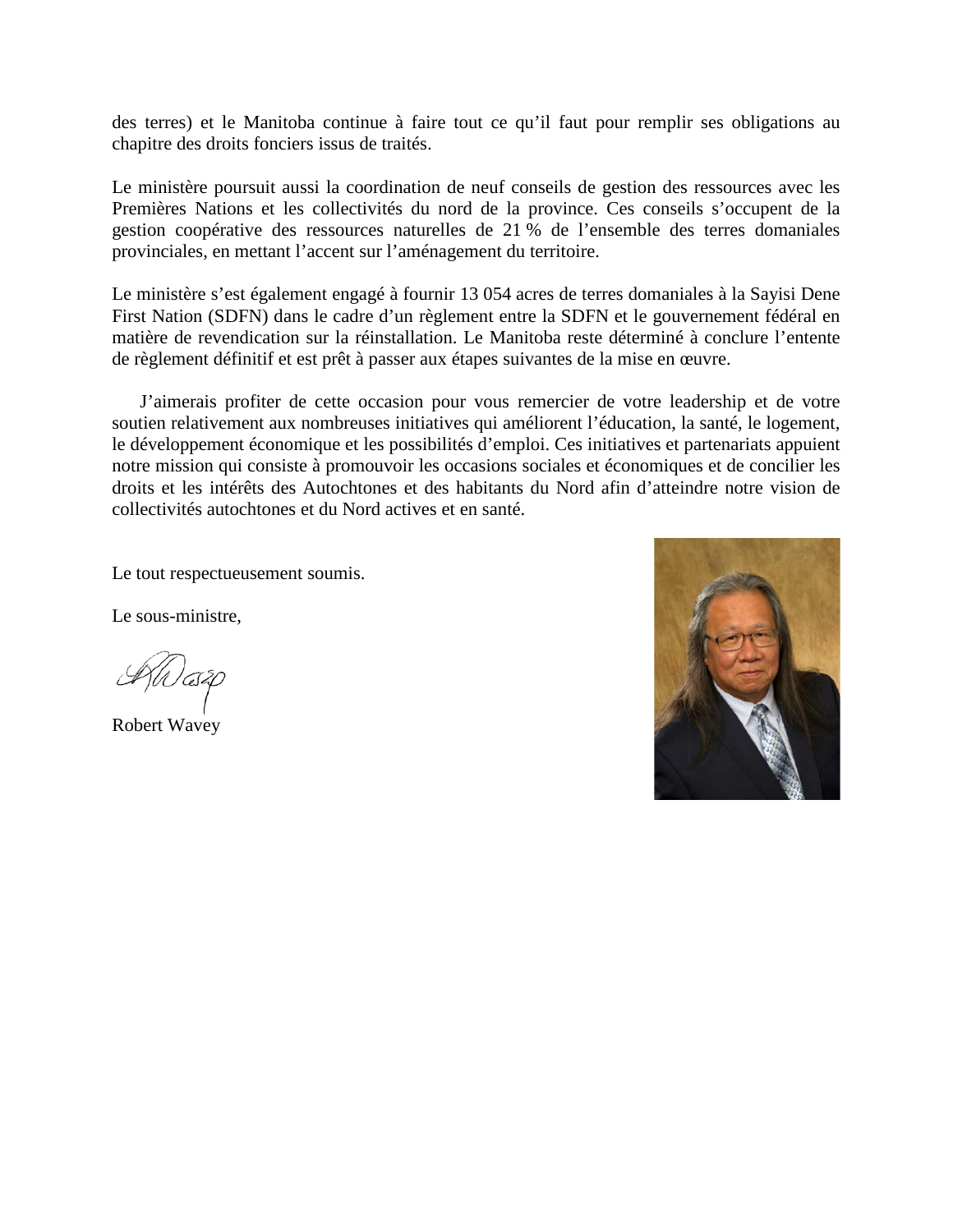# **Table of Contents**

| TITLE                                                       | <b>PAGE</b>                                |
|-------------------------------------------------------------|--------------------------------------------|
| <b>Organizational Chart</b>                                 | 2                                          |
| <b>Introduction</b>                                         |                                            |
| <b>Report Structure</b>                                     | 3                                          |
| <b>Departmental Vision</b>                                  | $\begin{array}{c} 3 \\ 3 \\ 3 \end{array}$ |
| <b>Departmental Mission</b>                                 |                                            |
| <b>Departmental Goals</b>                                   |                                            |
| <b>Legislation Administered</b>                             | $\overline{\mathbf{4}}$                    |
| <b>Jurisdiction</b>                                         | $\overline{\mathbf{4}}$                    |
| Map                                                         | 5                                          |
| <b>Executive Support</b>                                    | 6                                          |
| <b>Aboriginal and Northern Affairs Operations</b>           |                                            |
| <b>Financial and Administrative Services</b>                | 8                                          |
| <b>Northern Affairs Fund</b>                                | 11                                         |
|                                                             |                                            |
| <b>Local Government Development</b>                         |                                            |
| <b>Programs and Operational Support</b>                     | 13                                         |
| Northern Region and North Central Region                    | 15                                         |
| <b>Program Planning and Development Services</b>            | 22                                         |
| <b>Aboriginal Affairs Secretariat</b>                       |                                            |
| <b>Support Services</b>                                     | 25                                         |
| Agreements Management and Aboriginal Consultations          | 28                                         |
| <b>Policy and Strategic Initiatives</b>                     | 31                                         |
|                                                             |                                            |
| <b>Communities Economic Development Fund</b>                | 34                                         |
| <b>Amortization of Capital Assets</b>                       | 35                                         |
| <b>Financial Information</b>                                |                                            |
| <b>Reconciliation Statement</b>                             | 36                                         |
| <b>Expenditure Summary</b>                                  | 37                                         |
| <b>Expenditure Summary by Main Appropriation</b>            | 41                                         |
| Five Year Expenditure and Staffing Summary by Appropriation | 42                                         |
| <b>Revenue Summary by Source</b>                            | 43                                         |
| <b>Performance Reporting</b>                                | 44                                         |
|                                                             |                                            |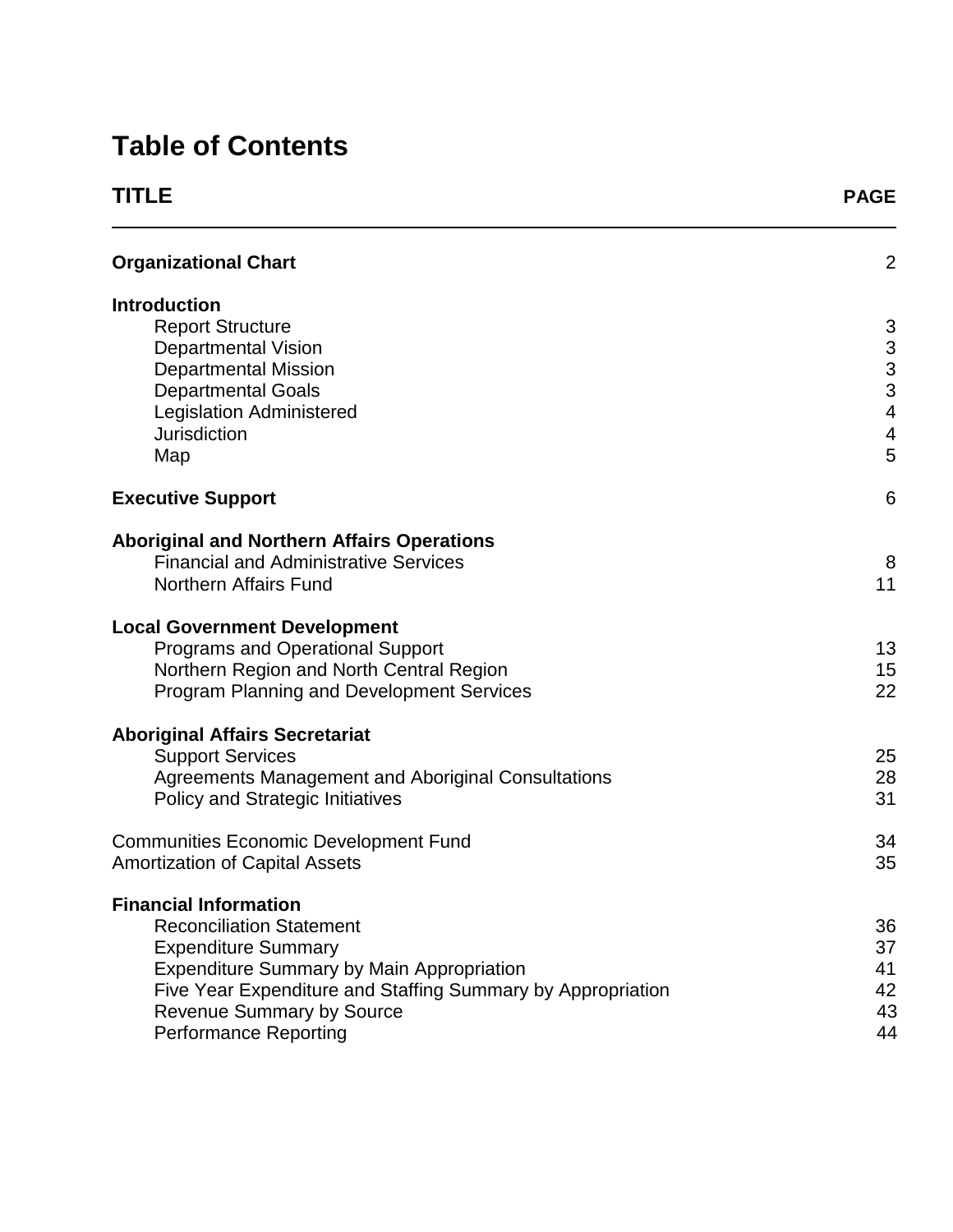# **Organization Chart Manitoba Aboriginal and Northern Affairs as of March 31, 2016**

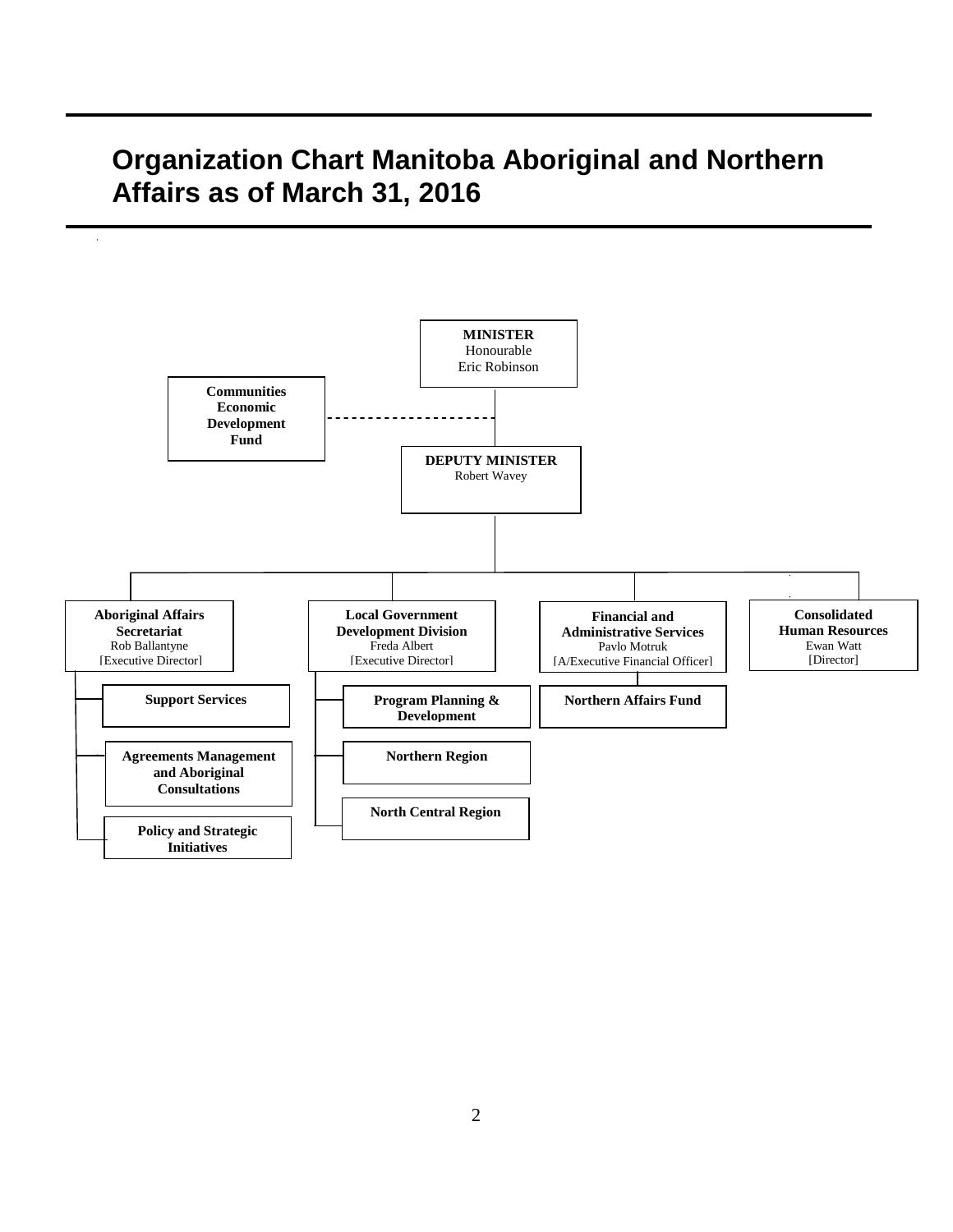# **Introduction**

### **Report Structure**

This Annual Report is organized in accordance with the departmental appropriation structure which reflects the Department's authorized votes approved by the Legislative Assembly. The report includes information at the Main and Sub-Appropriation levels relating to the Department's objectives, actual results achieved, financial performance and variances and provides a five-year historical table of departmental expenditures and staffing. Expenditures and revenue variance explanations previously contained in the Public Accounts of Manitoba are now provided in the Annual Report.

### **Departmental Vision**

Vibrant and healthy Aboriginal and northern Manitobans.

### **Departmental Mission**

Aboriginal and Northern Affairs works with Aboriginal and northern communities, other levels of government, industry and other stakeholders to promote social and economic opportunities and reconcile the rights and interests of Aboriginal and northern people.

### **Departmental Goals**

- Support the development of healthy, safe and sustainable Aboriginal and northern communities.
- Close the gap between Aboriginal and northern people and other Manitobans in their quality of life in the areas of education, health, housing, economic opportunities and employment.
- Enhance food security for Aboriginal and northern people.
- Fulfill constitutional obligations and other provincial responsibilities towards achieving social justice and reconciliation with Aboriginal and northern people.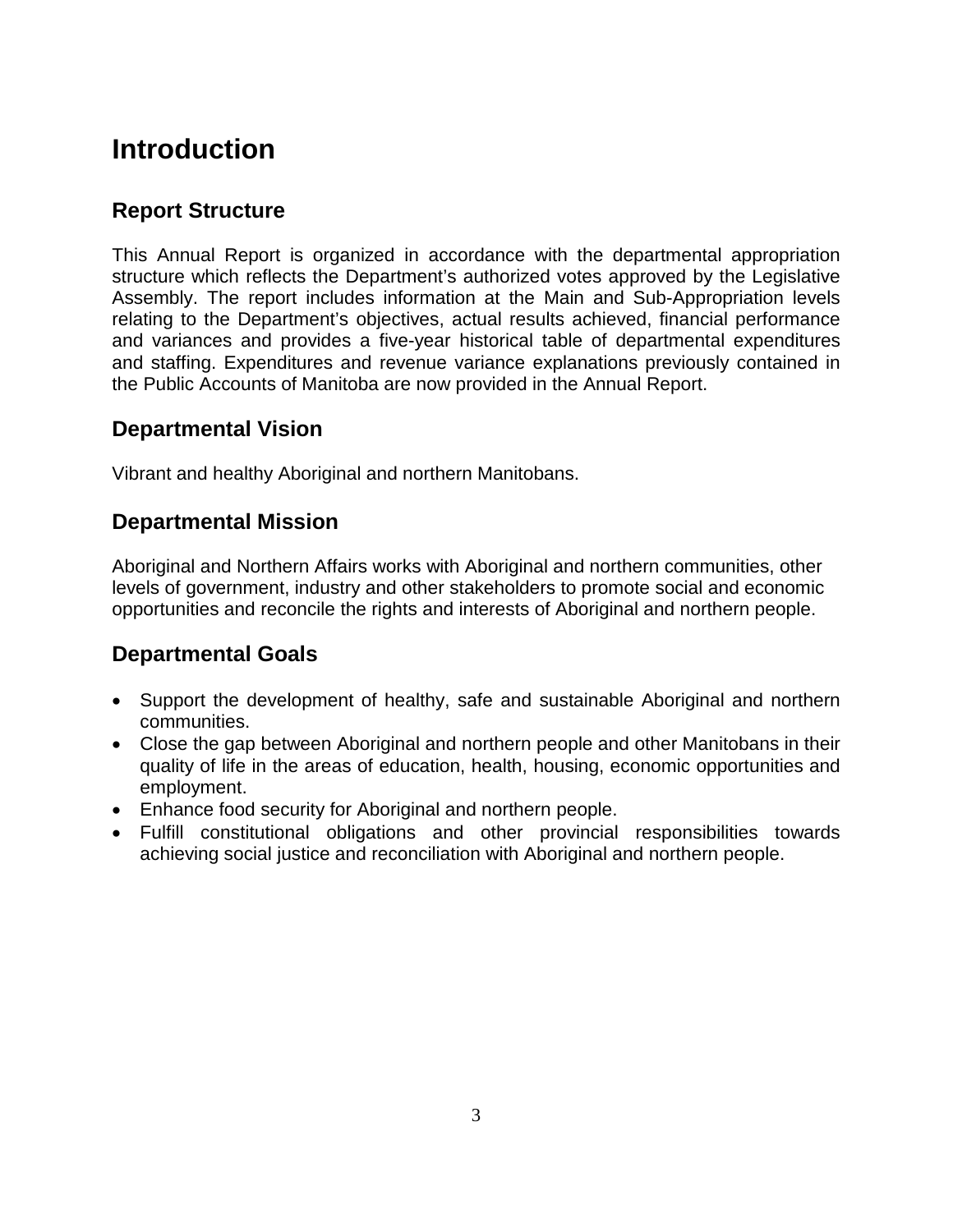#### **Legislation Administered**

The Department of Aboriginal and Northern Affairs is responsible for the following legislation:

- *The Northern Affairs Act*
- *The Path to Reconciliation Act*
- *The Planning Act, (Part 9)*
- *The Communities Economic Development Fund Act*

#### **Jurisdiction**

As at March 31, 2016, there were 50 Aboriginal and Northern Affairs communities. The map on the following page shows the area included in northern Manitoba and the location of all designated Aboriginal and Northern Affairs communities over which the Minister has municipal authority.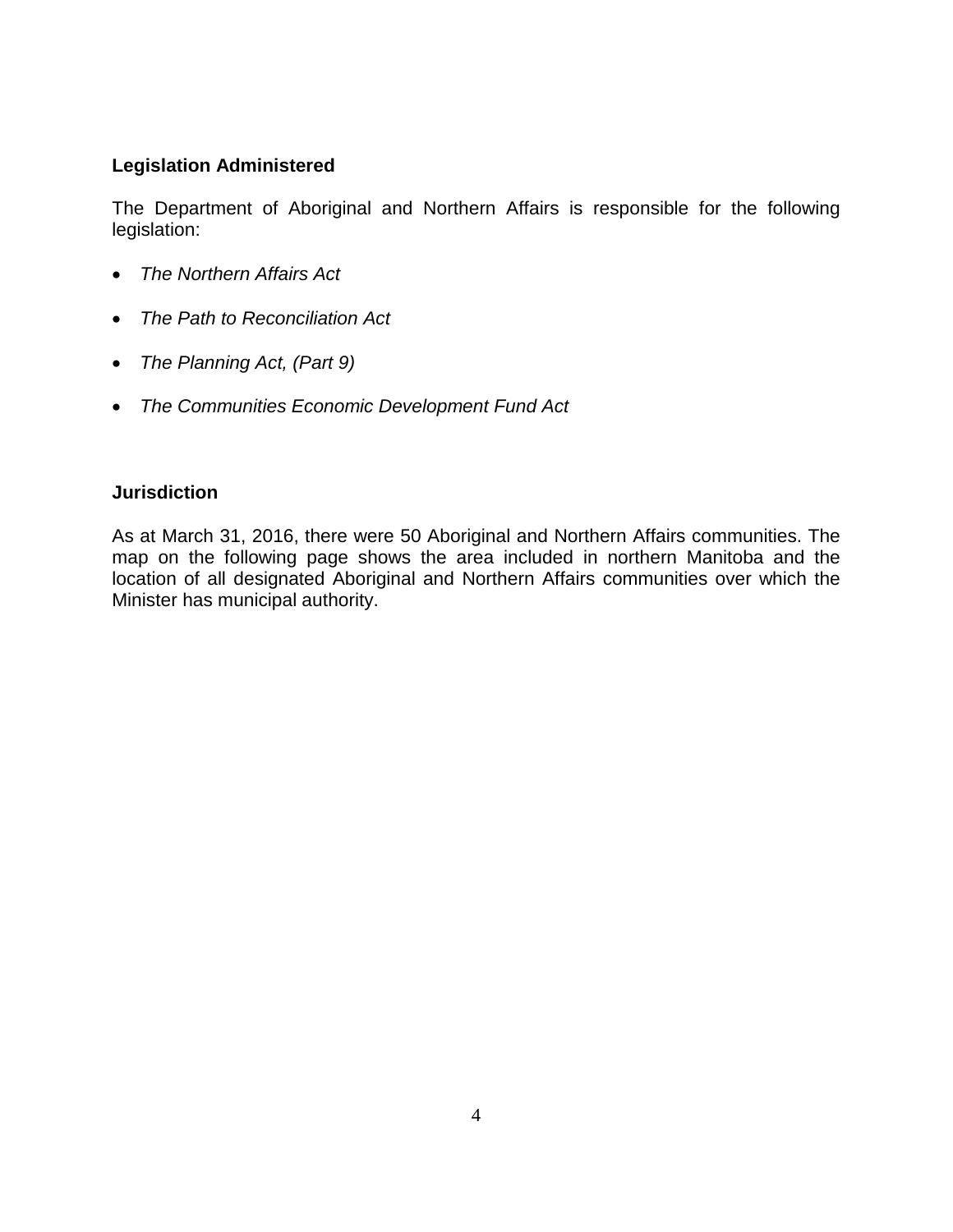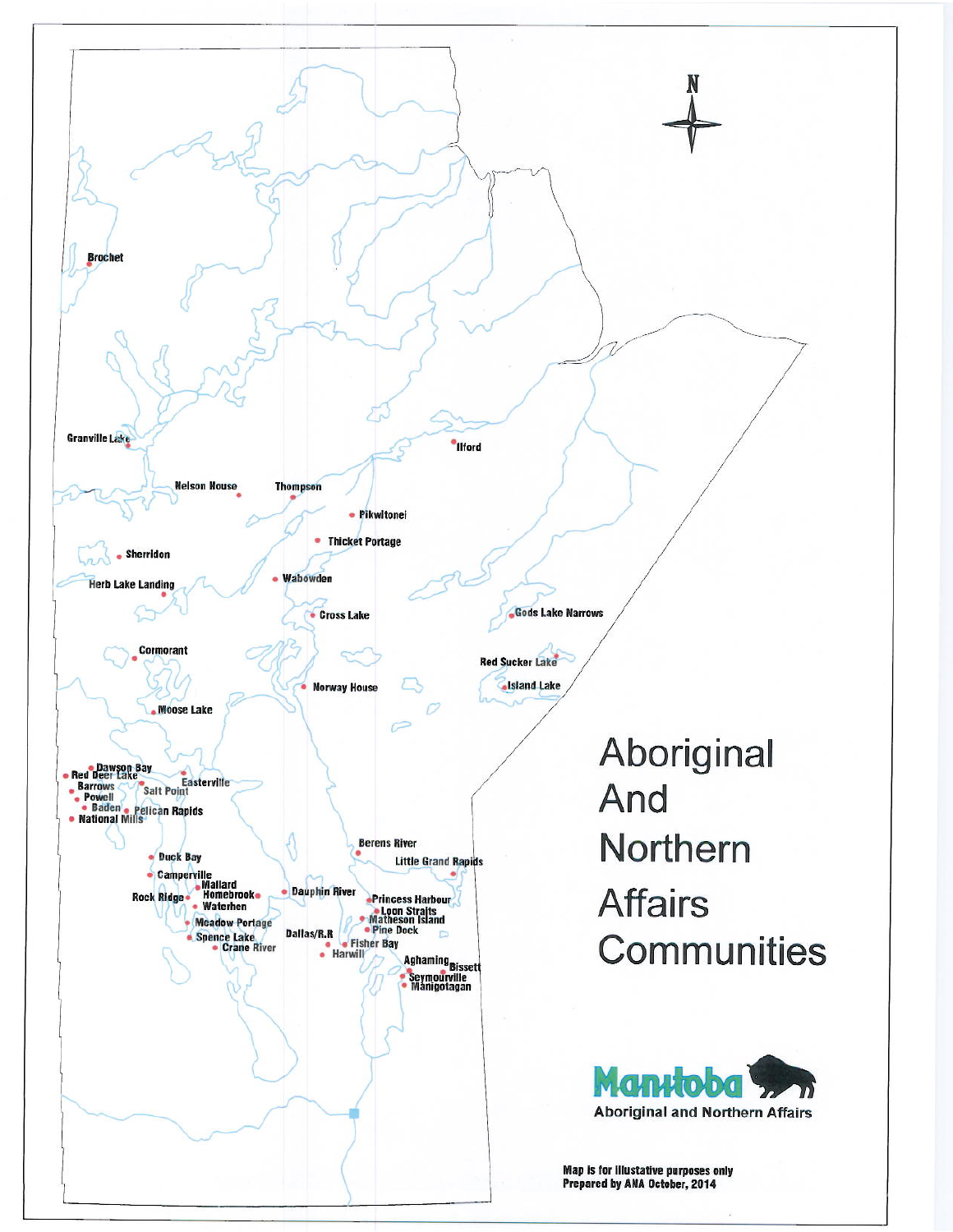# **Executive Support**

Executive Support includes the offices of the Minister and the Deputy Minister and the Northern Regional Cabinet offices located in Thompson and The Pas.

The Minister's office provides leadership and policy direction for the Department.

The Deputy Minister's office provides support to the Minister by providing information and advice. The office also provides executive leadership and operational direction for the development of programs and policies, the implementation of departmental programs, and the collaboration and coordination across government with departments and agencies. The Deputy Minister also advocates for the development of good relations and partnerships with the federal government, the Aboriginal communities and organizations as well as the private sector. The Deputy Minister is the Chairperson of the Departmental Executive Committee.

The Northern Regional Cabinet offices provide citizens in northern Manitoba with effective access to government by providing contact with members of Cabinet and by providing information regarding government programs and the provincial staff contacts for those programs.

The Department supports government-wide initiatives such as the Northern Development Strategy. The goal is to create opportunities for social and economic changes that benefit all northerners. At the heart of the strategies is the belief that the priorities, strengths and experiences of northerners must be an integral part to further northern development.

Various divisions of the Department are involved in Aboriginal specific policy and program development and program delivery, as well as consultation with the Aboriginal communities and organizations in Manitoba.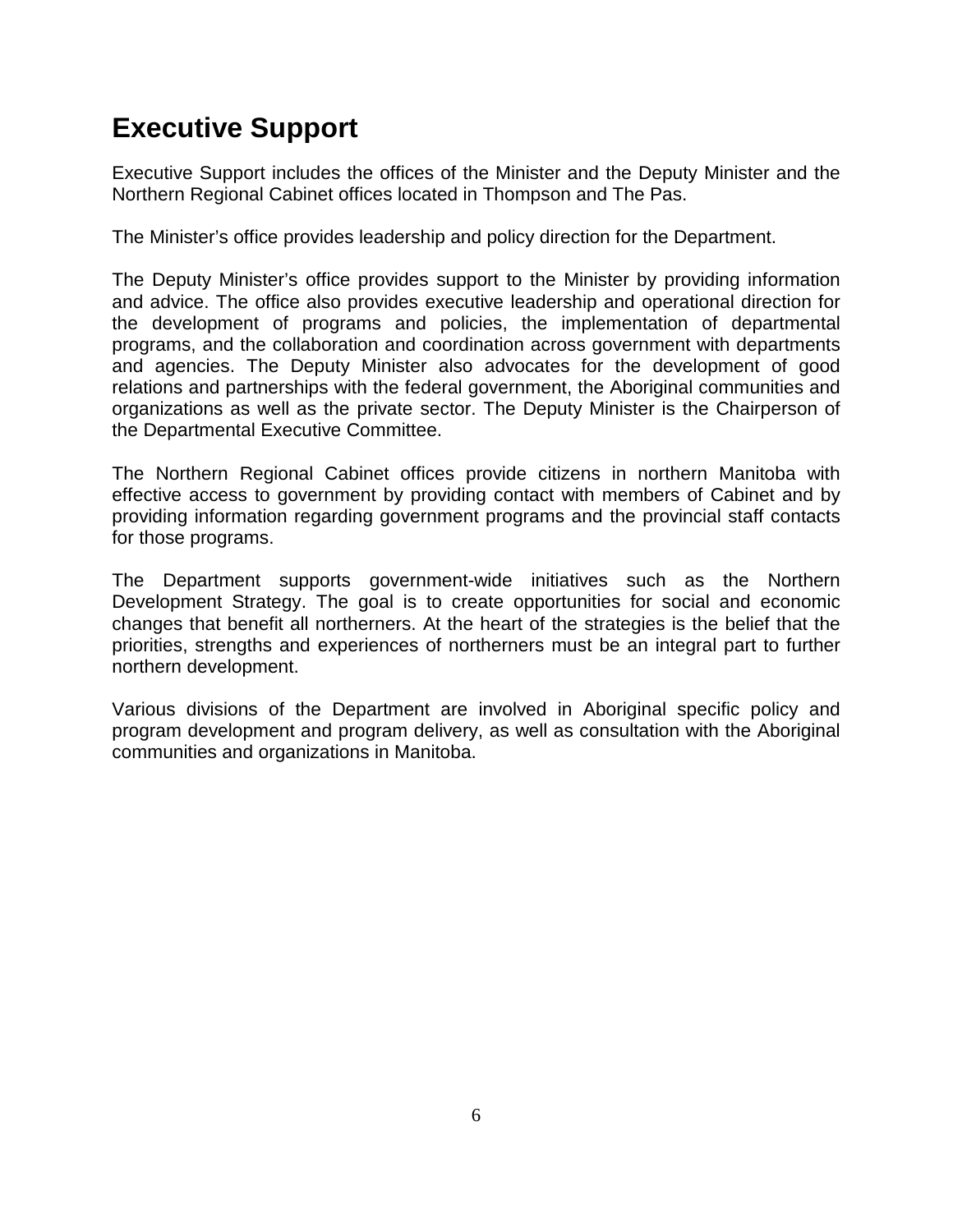### **19.1(a) Minister's Salary**

| <b>Expenditures by</b>    | <b>Actual</b><br>2015/2016 | <b>Estimate</b><br>2015/2016 |    | Variance<br>Over | Expl. |
|---------------------------|----------------------------|------------------------------|----|------------------|-------|
| <b>Sub-Appropriation</b>  |                            | <b>FTE</b>                   |    | (Under)          | No.   |
| Minister's Salary         | 37                         | 1.00                         | 37 |                  |       |
| <b>Total Expenditures</b> | 37                         | 1.00                         | 37 | 0                |       |

### **19.1(b) Executive Support**

| <b>Expenditures by</b>       | Actual<br>2015/2016 | <b>Estimate</b><br>2015/2016 |       | Variance<br>Over | Expl. |
|------------------------------|---------------------|------------------------------|-------|------------------|-------|
| <b>Sub-Appropriation</b>     |                     | <b>FTE</b>                   | S     | (Under)          | No.   |
| Salaries & Employee Benefits | 895                 | 10.00                        | 909   | (14)             |       |
| <b>Other Expenditures</b>    | 175                 |                              | 212   | (37)             | 2     |
| <b>Total Expenditures</b>    | 1,070               | 10.00                        | 1.121 | (51)             |       |

Explanation Number:

1. The variance is due to severance pay for the retired Deputy Minister

2. The variance is due to less out of province travel than expected.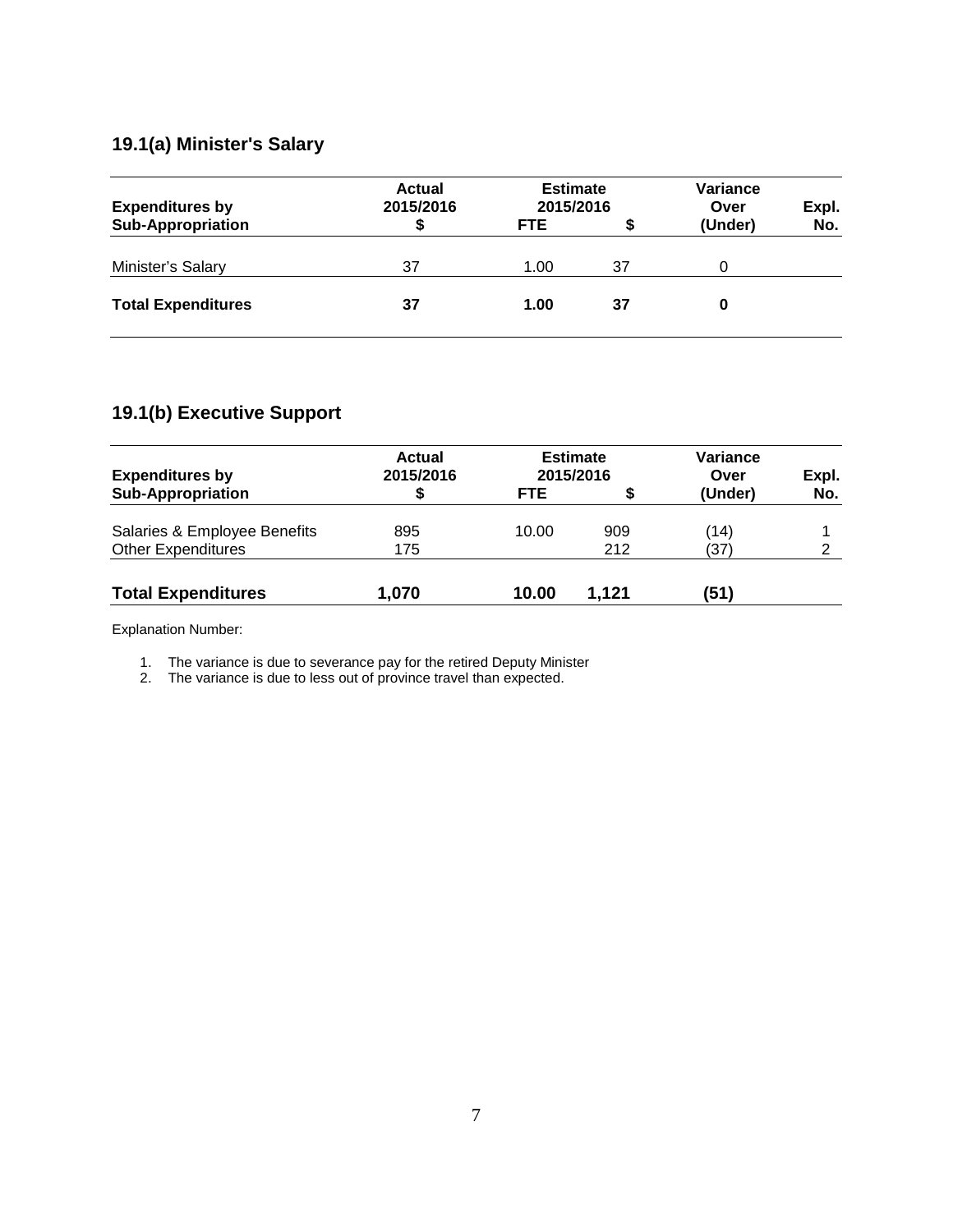# **Aboriginal and Northern Affairs Operations**

### **Financial and Administrative Services**

#### *Pavlo Motruk – Acting Executive Financial Officer*

Financial and Administrative Services is located in Thompson. The Branch provides financial comptrollership, fiscal management, financial advice and administrative support services to the Department.

Financial and Administrative Services manages the Northern Affairs Fund. The Fund maintains two bank accounts to support and/or administer several programs for the benefit of northern communities.

The Executive Financial Officer fulfills the position of Access Coordinator for *The Freedom of Information and Protection of Privacy Act* and *Personal Health Information Act* and the Designated Officer for *The Public Interest Disclosure (Whistleblower Protection) Act.*

#### *The Objectives of Financial and Administrative Services are:*

- To provide fiscal management/comptrollership to the Department as delegated by government statutes/regulations and policies.
- To provide financial advice and support services to assist the Department's divisions in the achievement of their goals and objectives.
- To ensure that all departmental financial activities adhere to government regulations, policy, and guidelines including writing/amending departmental financial policies so that they are consistent with those of the government.
- To provide financial analysis of all departmental programs to departmental managers.
- To prepare the departmental estimates.
- To prepare the Department's Annual Report and quarterly cash flow projections including variance explanations.
- To manage and provide financial management/comptrollership of the Northern Affairs Fund.
- To process Freedom of Information requests within specified deadlines.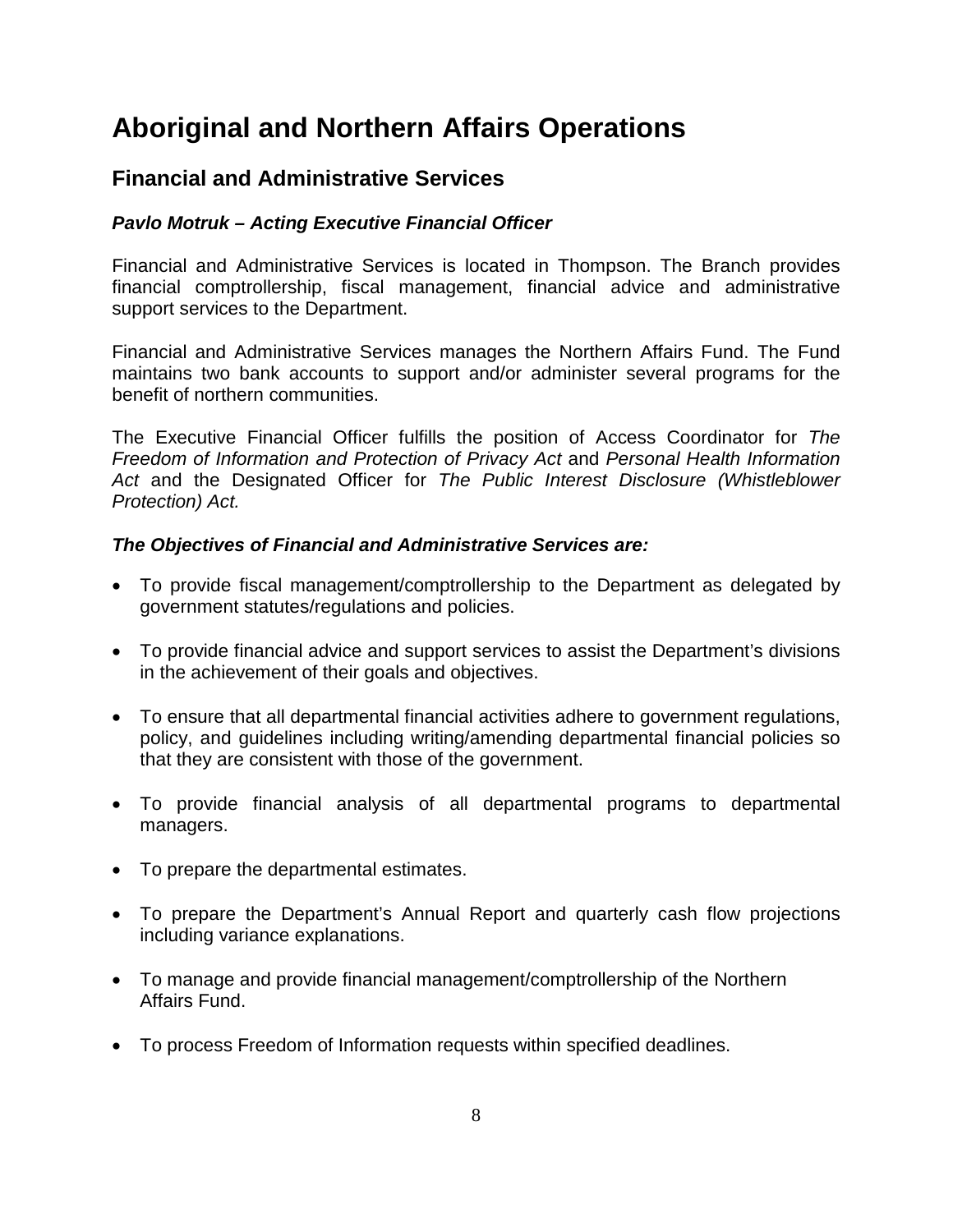#### *Results:*

- All financial transactions were monitored for compliance with government and departmental rules and regulations. Non-complying transactions were rejected. The Provincial Auditor noted no incidents of departmental non-compliance.
- All support services were provided within established service standards.
- Advice provided resulted in:
	- the allocation of financial resources so that the maximum benefit was obtained,
	- the purchasing of goods and services in an economical, efficient and effective manner.
- Policies and procedures were reviewed and amended on a priority basis.
- Responded to FIPPA requests per the requirements of the legislation.
- All financial matters that pertain to the Northern Affairs Fund were monitored and in compliance with the government and departmental policies.
- Departmental Estimates were prepared in compliance with Treasury Board guidelines.

#### *Sustainable Development Report*

The Department is particularly interested in the increased participation of Aboriginal people and suppliers in this initiative. The key benefits anticipated through this initiative are:

- Stimulation of Aboriginal business development;
- Long term viability of Aboriginal businesses;
- Facilitation of enhanced Aboriginal business capacity;
- Creation of new employment opportunities; and
- Enhancement of the economic self-sufficiency of communities.

Aboriginal and Northern Affairs continues to strive to achieve the targets set out in the government wide initiative.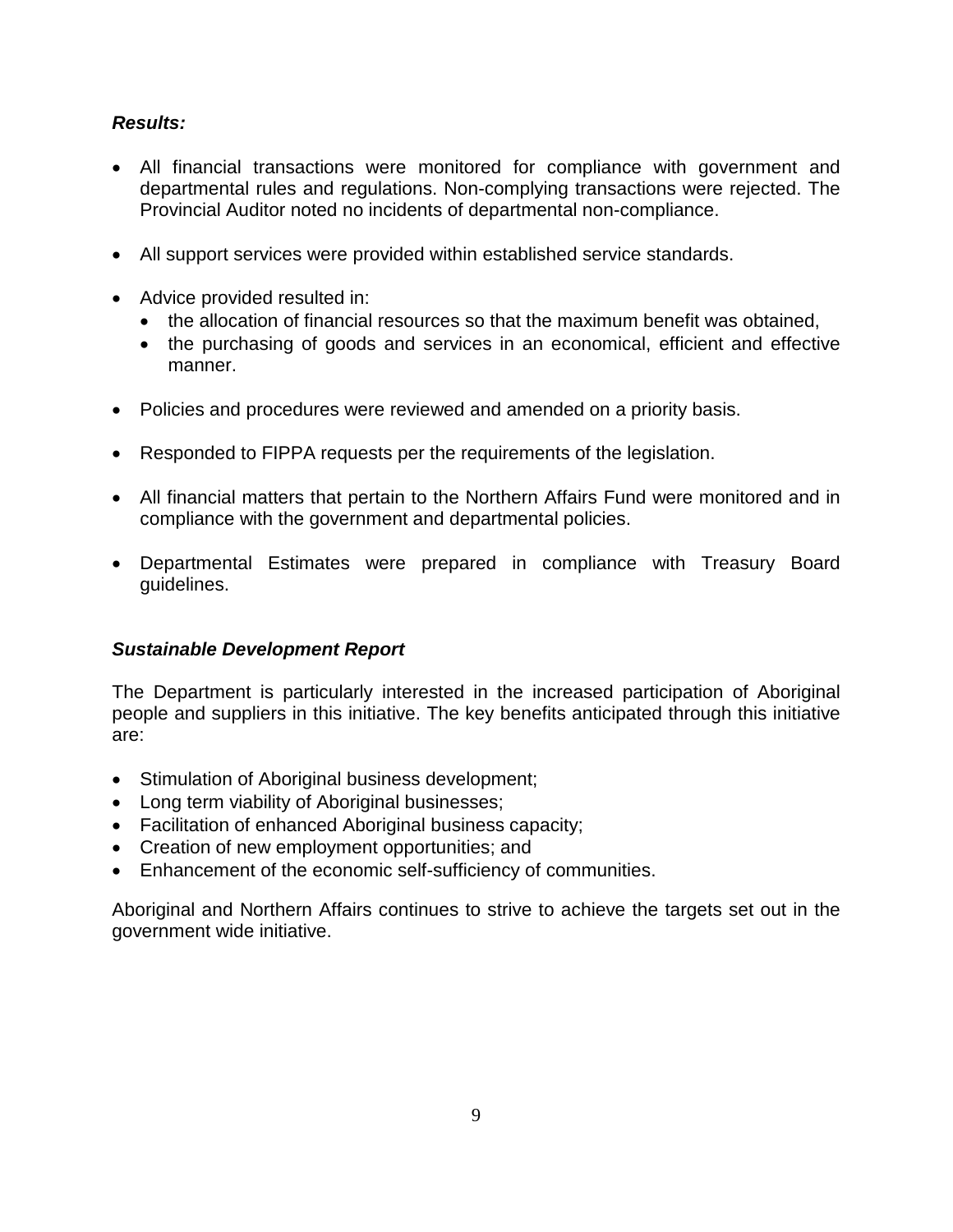#### *The Public Interest Disclosure (Whistleblower Protection) Act*

*The Public Interest Disclosure (Whistleblower Protection) Act* came into effect in April 2007. This law gives employees a clear process for disclosing concerns about significant and serious matters (wrongdoing) in the Manitoba public service, and strengthens protection from reprisal. The Act builds on protections already in place under other statutes, as well as collective bargaining rights, policies, practices and processes in the Manitoba public service.

Wrongdoing under the Act may be: contravention of federal or provincial legislation; an act or omission that endangers public safety, public health or the environment; gross mismanagement; or, knowingly directing or counseling a person to commit a wrongdoing. The Act is not intended to deal with routine operational or administrative matters.

A disclosure made by an employee in good faith, in accordance with the Act, and with a reasonable belief that wrongdoing has been or is about to be committed is considered to be a disclosure under the Act*,* whether or not the subject matter constitutes wrongdoing. All disclosures receive careful and thorough review to determine if action is required under the Act, and must be reported in a department's annual report in accordance with Section 18 of the Act.

The Department of Aboriginal and Northern Affairs is pleased to report that during the 2015–2016 fiscal year there were no issues/matters pertaining to any section of this Act.

| <b>Expenditures by</b>                                    | <b>Actual</b><br>2015/2016 | <b>Estimate</b><br>2015/2016 |           | Variance<br>Over | Expl. |
|-----------------------------------------------------------|----------------------------|------------------------------|-----------|------------------|-------|
| <b>Sub-Appropriation</b>                                  | S                          | <b>FTE</b>                   |           | (Under)          | No.   |
| Salaries & Employee Benefits<br><b>Other Expenditures</b> | 344<br>68                  | 4.00                         | 343<br>69 | 1<br>(1)         |       |
| <b>Total Expenditures</b>                                 | 412                        | 4.00                         | 412       | 0                |       |

#### **19.2(a) Financial and Administrative Services Division**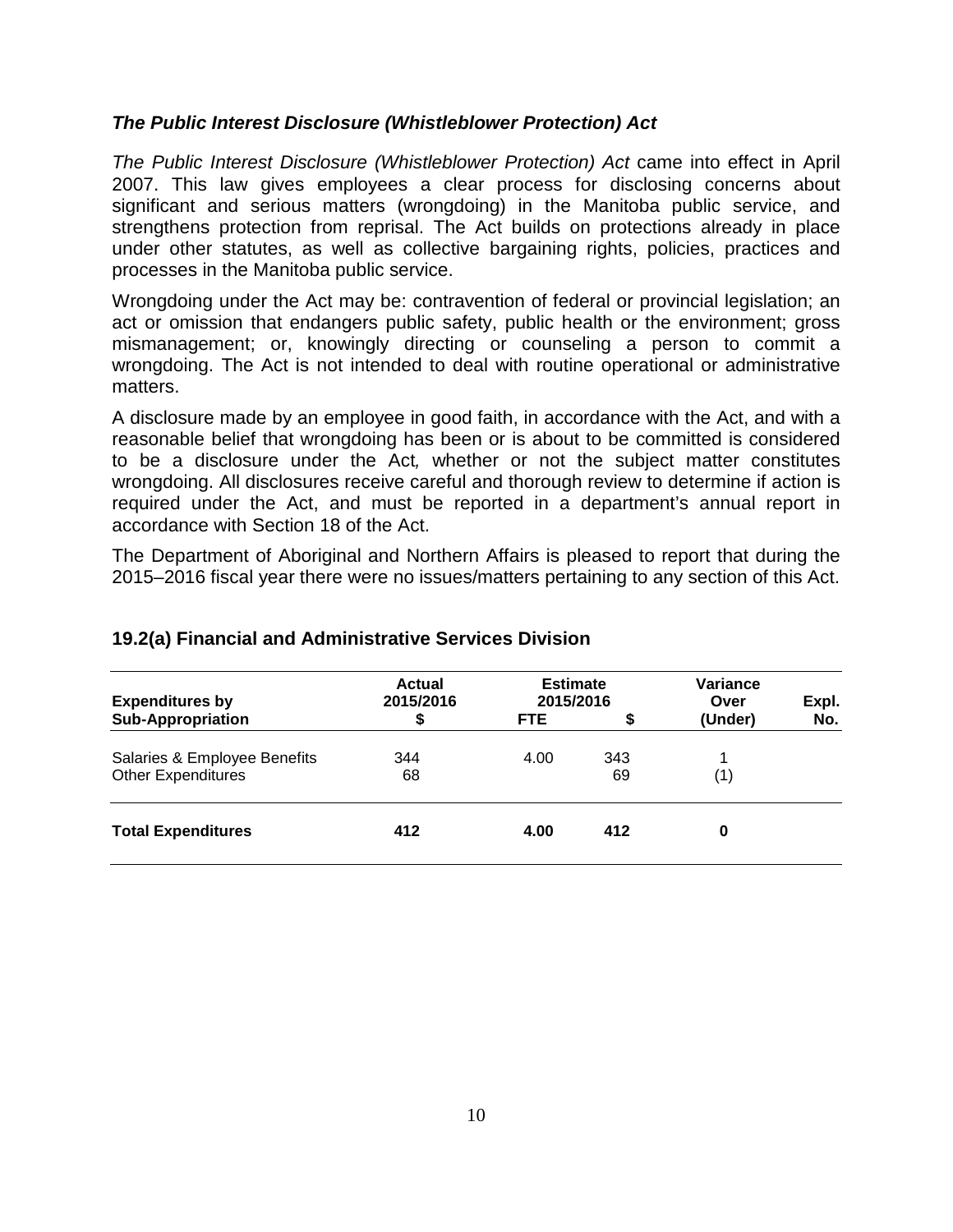# **Northern Affairs Fund**

#### *Pavlo Motruk – Acting Executive Financial Officer*

The Minister of Aboriginal and Northern Affairs has the authority under Section 11 of *The Northern Affairs Act* to open and maintain bank accounts for the operation of the Northern Affairs Fund. The fund maintains two bank accounts. One account is the Specific Purpose Funds Account. This account is used to account for all monies advanced to the Minister for any specific purpose. The main purpose is to administer funds on behalf of designated communities within the jurisdiction of Aboriginal and Northern Affairs in compliance with *The Northern Affairs Act*. Other specific activities include the Municipal Employees Benefit Plan (for community employees), cottage subdivision levies and various northern programs/projects administered by Aboriginal and Northern Affairs for other government departments and other agencies.

The second account is the Taxation Account. This account is used to account for all monies received by virtue of the Minister's municipal taxation powers (per Section 5 of *The Northern Affairs Act*). *The Assessment Act* and *The Municipal Affairs Act* apply to the municipal tax collection system.

Branch staff administer the activities of the Northern Affairs Fund within applicable statutes and regulations in a manner consistent with departmental policies for the development of local government autonomy. Branch staff monitor individual Aboriginal and Northern Affairs communities' financial and operational results by requiring that community auditors provide an opinion on their financial statements, report on adherence to various Acts, Regulations and Agreements, and provide a management letter commenting on the community's management control procedures. Branch staff reviews these reports and advise appropriate management of significant deficiencies and make recommendations for corrective action.

#### *The Objectives of the Northern Affairs Fund are:*

- To administer funds on behalf of designated communities within the jurisdiction of Aboriginal and Northern Affairs in compliance with *The Northern Affairs Act*.
- To provide accounting and trust services in support of the delivery of various government programs.
- To administer the property tax system within the jurisdiction of Aboriginal and Northern Affairs in a manner consistent with accepted municipal practices.
- To administer the Municipal Employee Benefits Program for northern communities.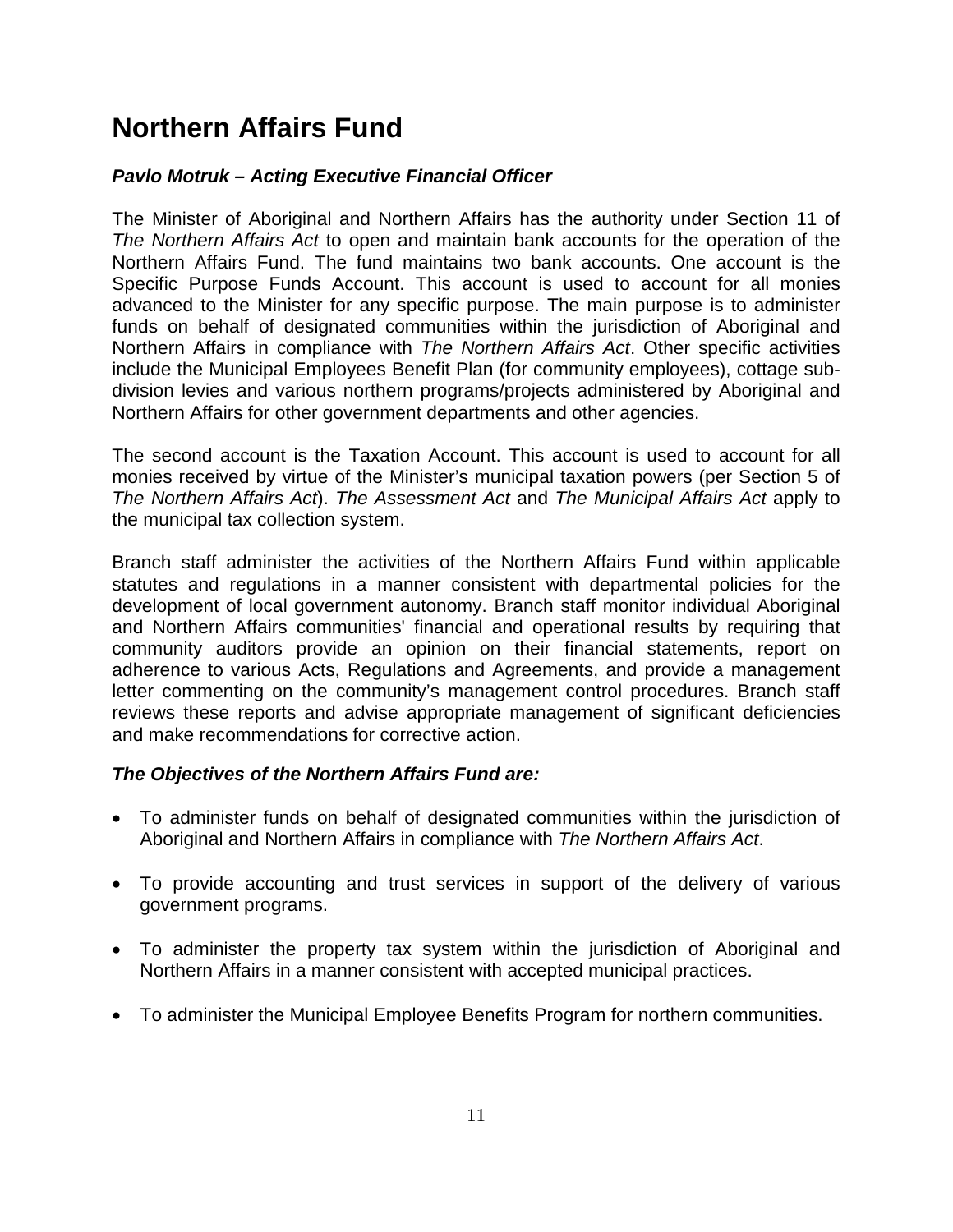- To administer the Community Audit Program including analysis of the audited financial statements, audit reports and management letters and report analysis results to management.
- To provide accounting and trust services to cottage subdivisions within Aboriginal and Northern Affairs' municipal jurisdiction.
- To prepare the Northern Affairs Fund financial statements.

#### *Results:*

• During the fiscal year, the major sources of revenue were:

\$2,385,584.26 in tax related revenue; \$2,803,684.38 in General Grant Assistance funds distributed to northern communities and First Nations in Manitoba; \$512,770.96 collected in Service Levy fees from 22 cottage subdivisions in northern Manitoba.

• Administered the Municipal Employees Benefit Plan (MEBP) for the benefit of employees in 26 northern communities.

#### **19.2 (B-4) Northern Affairs Funds**

| <b>Expenditures by</b>                                    | Actual<br>2015/2016 | <b>Estimate</b><br>2015/2016 |           | Variance<br>Over | Expl. |
|-----------------------------------------------------------|---------------------|------------------------------|-----------|------------------|-------|
| <b>Sub-Appropriation</b>                                  | \$                  | <b>FTE</b>                   | S         | (Under)          | No.   |
| Salaries & Employee Benefits<br><b>Other Expenditures</b> | 272<br>27           | 4.00                         | 286<br>27 | (14)<br>0        |       |
| <b>Total Expenditures</b>                                 | 299                 | 4.00                         | 313       | (14)             |       |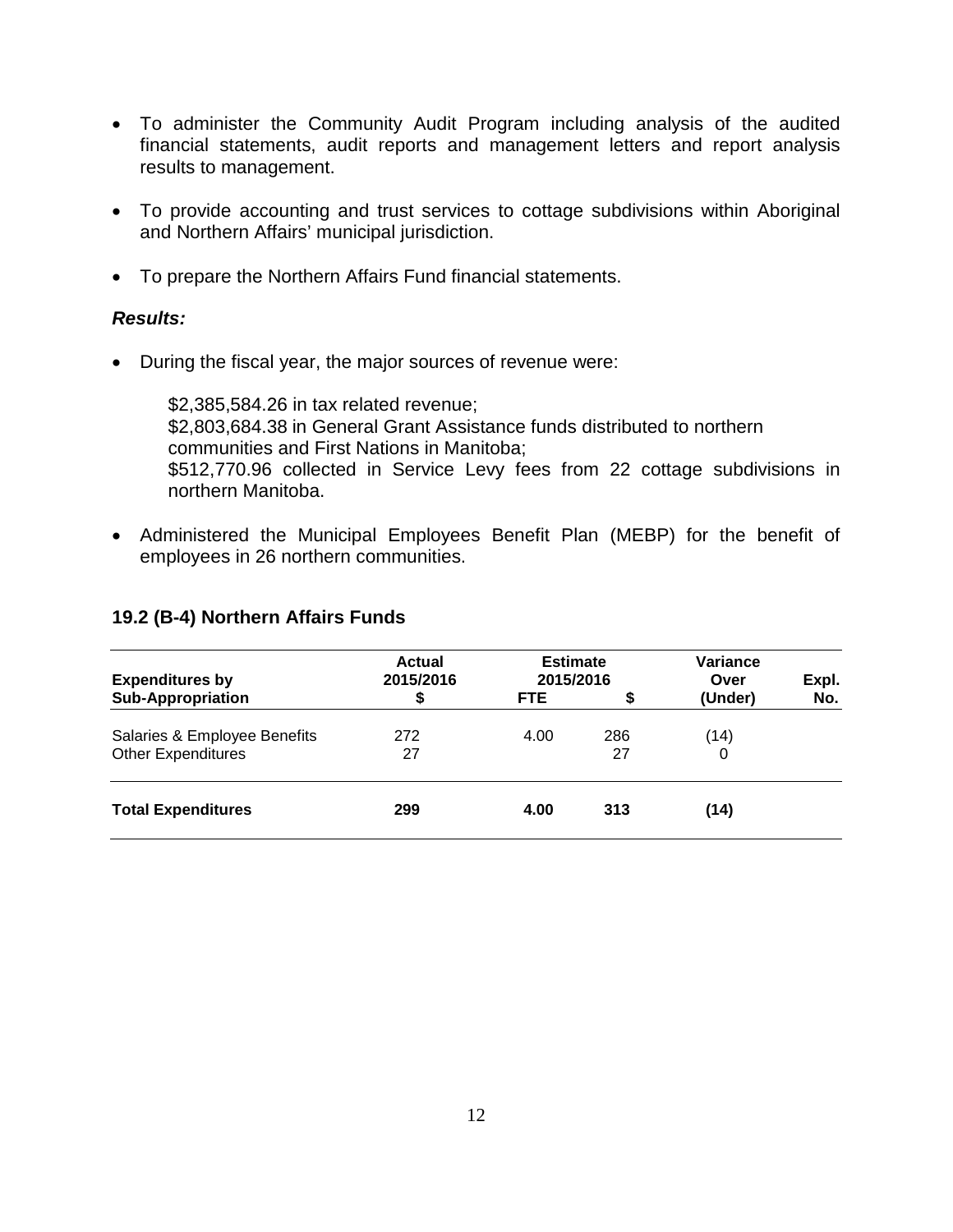# **Local Government Development**

#### *Freda Albert - Executive Director*

The Executive Director advises the Minister and Deputy Minister on matters related to policy and program development, the implementation and the delivery of municipal services and infrastructure in the unorganized territory of northern Manitoba; programs and operational support develops and facilitates inter-departmental partnerships that support community and economic development in northern Manitoba; supports the growth of local government and promotes incorporation as a means for communities to realize greater autonomy; leads and supports the activities of three operational units the Northern Region, the North Central Region and the Program Planning and Development Branch, collectively referred to as the Local Government Development Division.

The Local Government Development Division supports and facilitates the provision of municipal services and infrastructure in 50 designated communities in the unorganized territory of northern Manitoba as defined by *the Northern Affairs Act*. The division is committed to the advancement of independent, sustainable local government through a process of partnership and consultation. This commitment is guided by three objectives:

**Good Governance –** To support the development of responsible local government through elected community councils and the effective and efficient delivery of municipal services.

**Improved Quality of Life –** To promote safe and healthy communities with a focus on safe drinking water, protection of the environment, recreation and wellness programs that meet local needs, public safety and strategic economic development in support of sustainable communities and a stronger economy in northern Manitoba.

**Holistic Community Development –** To support and facilitate development initiatives that are community-driven, sustainable and collaborative, in partnership with community councils and other provincial departments, jurisdictions and organizations.

Activities during 2015/16 fiscal year in support of these three objectives include:

#### **Community Consultation**

The Northern Association of Community Councils (NACC) annual general meeting was held August 18 to 20, 2015 in Winnipeg at the Canad Inn Polo Park. Day two was hosted by the department and included presentations on community registration as a charitable donee, Manitoba Boreal Forest Strategy and regulatory compliance issues (which included break-out sessions in the afternoon). The president of the Association of Manitoba Municipalities addressed the delegation during lunch.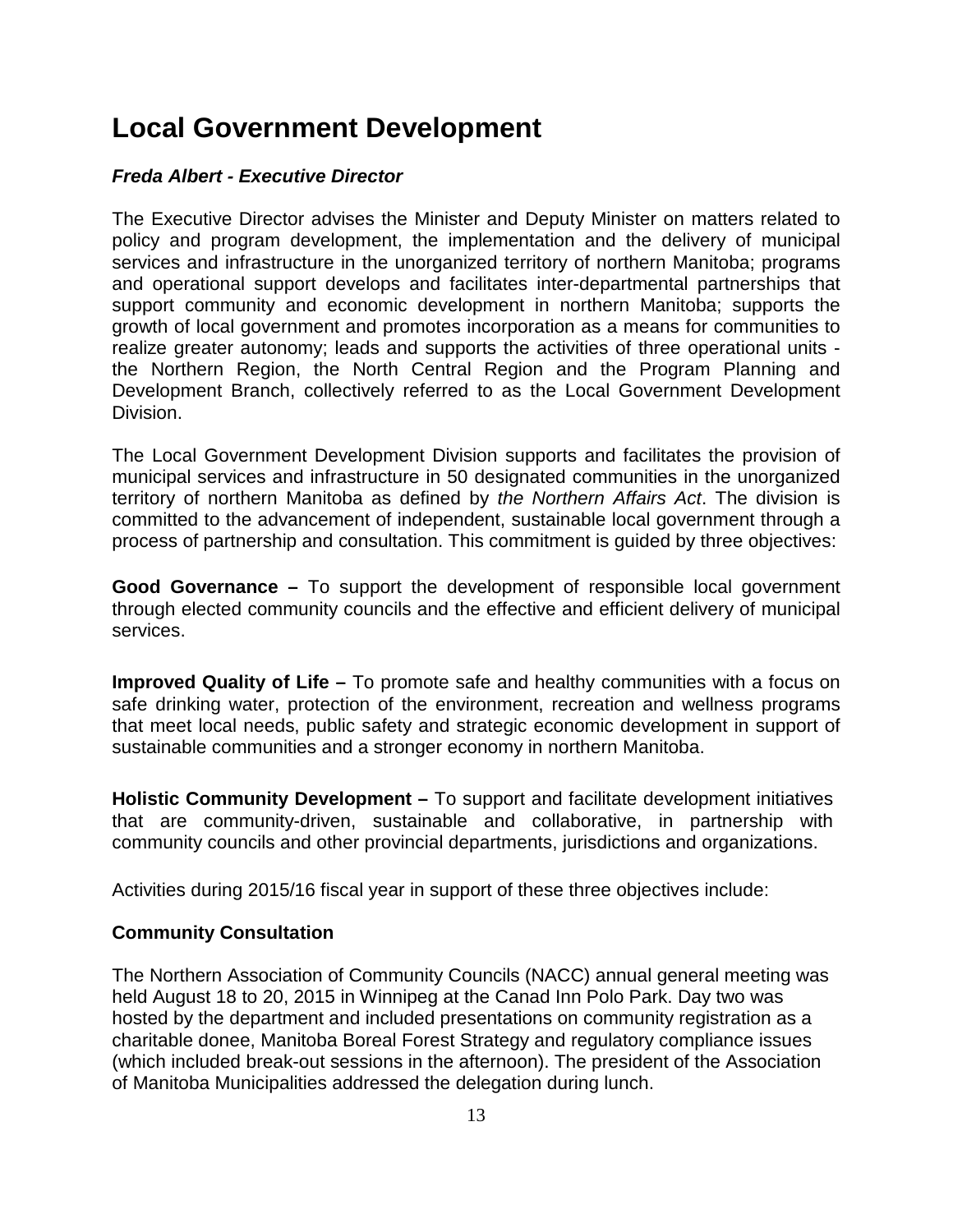NACC hosted a CAO training session on day one comprised of running effective meetings and time management strategies.

#### **Capital Grants Program**

The Capital Grants Program provides financial support to communities for municipal infrastructure and equipment, and offers consulting services and support for the development of project planning and delivery capacity at the community level. Enhancing infrastructure in northern communities has a direct impact on the quality of life and opportunities for community economic development.

During the 2015/16 fiscal year, \$419,384 was identified to deliver the following 4 capital projects (exclusive of studies and surveys):

| • Cormorant Lagoon Construction Phase 1         | 250,000 |
|-------------------------------------------------|---------|
| • Cormorant Water Treatment Plant South Upgrade | 100,000 |
| Norway House Raw Water Intake                   | 69,384  |

#### **19.2 (B-1) Programs and Operational Support**

| <b>Expenditures by</b>            | Actual<br>2015/2016 | <b>Estimate</b><br>2015/2016 |        | Variance<br>Over | Expl. |
|-----------------------------------|---------------------|------------------------------|--------|------------------|-------|
| <b>Sub-Appropriation</b>          | \$                  | <b>FTE</b>                   | S      | (Under)          | No.   |
| Salaries & Employee Benefits      | 265                 | 3.00                         | 263    | 2                |       |
| <b>Other Expenditures</b>         | 74                  |                              | 70     | 4                |       |
| <b>Community Operations</b>       | 10,367              |                              | 10.151 | 216              | 3     |
| <b>Regional Services</b>          | 1.034               |                              | 1,285  | (251)            | 4     |
| Grants                            | 324                 |                              | 323    |                  |       |
| Northern Healthy Foods Initiative | 1,242               |                              | 1,247  | (5)              |       |
| <b>Capital Grants</b>             | 235                 |                              | 230    | 5                |       |
| <b>Community Capital Support</b>  | 1.393               |                              | 1.393  | 0                |       |
| <b>Total Expenditures</b>         | 14,934              | 3.00                         | 14,962 | (28)             |       |

Explanation Number:

- 3. The variance is primarily due to a deficit in Community Operations \$216.0 transferred from Regional Services.
- 4. The variance is due to covering the deficit in Community Operations.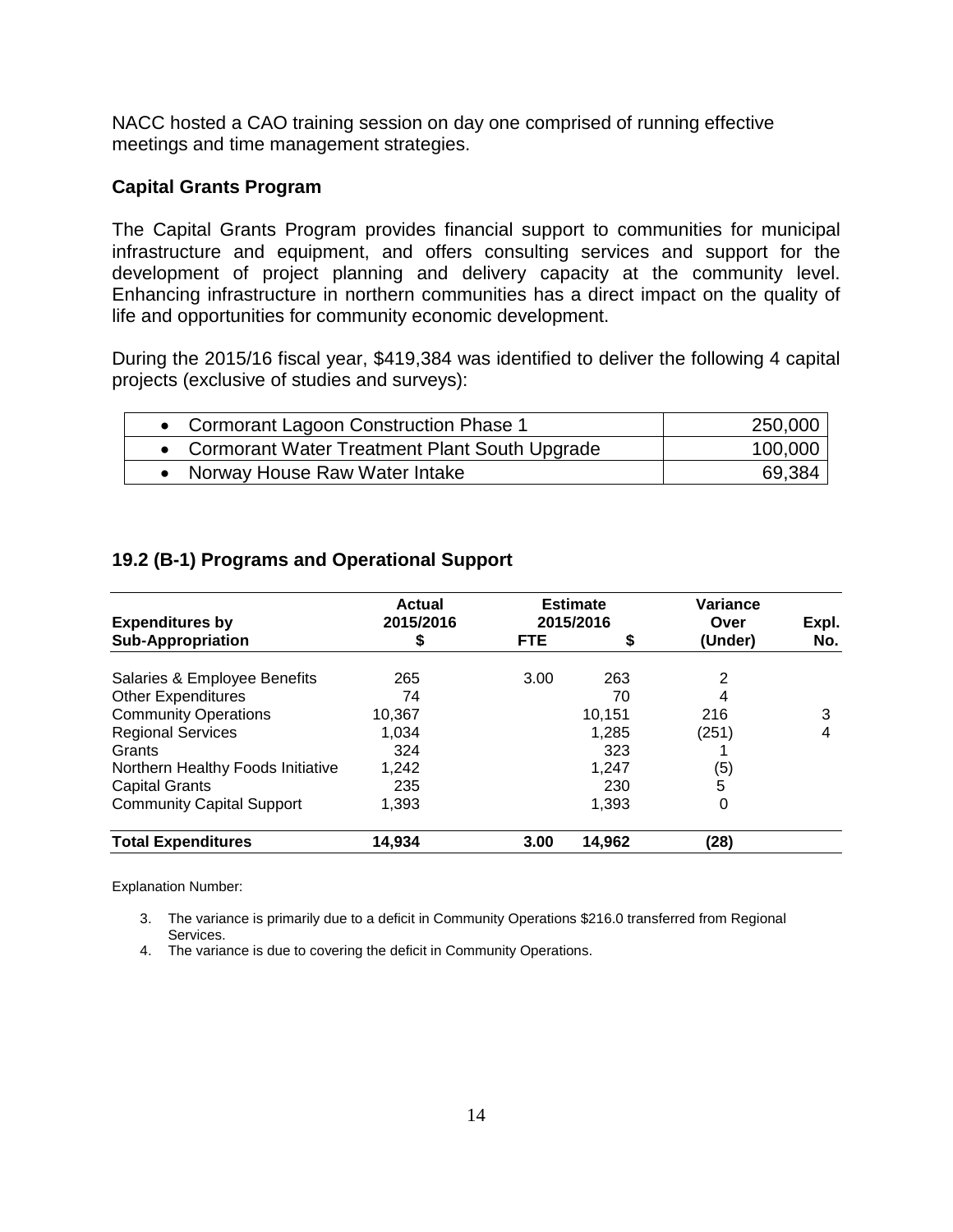### **Northern and North Central Regions**

The Local Government Development Division serves 50 designated communities through regional offices located in Thompson and Dauphin with sub-offices in The Pas and Winnipeg. The Division is responsible for the provision of consulting and advisory services related to the planning, administration and delivery of municipal services and capital projects. Other responsibilities include the coordination of service delivery by other provincial government departments and strategic partnerships with other government departments and agencies to improve the social, economic and environmental conditions in northern communities.

Staff in regional offices and sub-offices delivered the following programs throughout the 2015/2016 fiscal year:

#### **Municipal Administration Program**

The municipal administration program goal is to provide on-going support throughout the year to elected councils, community contacts and community administrative staff in areas of accounting and administration, planning, financial management and reporting. This is achieved through regional workshops and individual community based training**.** 

#### **Trained Community Leaders and Applicable Staff**

The annual Regional Workshops were held in February of 2016. In total, there were 95 community representatives in attendance from 37 communities.

- North Central Region: February 23 to 25 (Winnipeg) with 60 participants from 24 communities.
- Northern Region: February 9 to 11 (Thompson) with 35 participants from 13 communities.

The purpose of the workshops is to provide attendees with information that is both useful and necessary for the safety, health and development of their communities. Community representatives included elected officials, contact persons and the community administrative officers.

Presentations delivered by departmental staff included: performance measures summary, audits, fire program review and update, review of compliance issues (water & wastewater services, waste disposal site), Municipal Road Improvement Fund, Housing Forum Report and a review of the Community Employees Policy. Presentations from external organizations included: Census (Manitoba Vital Statistics), History of Communities (Community Economic Development Fund), Human Rights session (Manitoba Justice), Harassment/Violence in the Workplace (Safe Work Manitoba).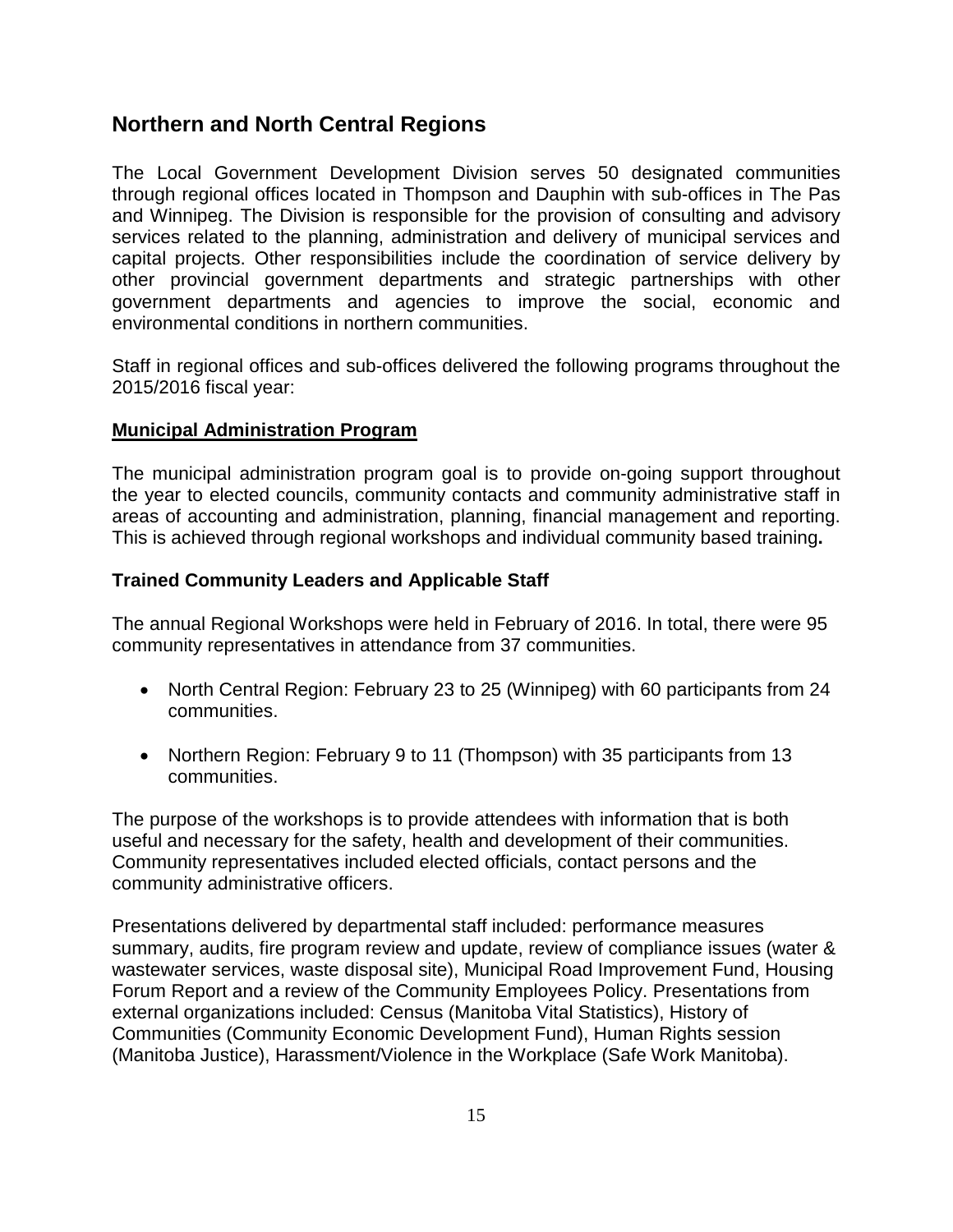#### **Financial Reporting**

• Of the 36 financial audits received by communities, 35 were unqualified and one received a qualified audit opinion.

#### **To Build Capacity in Communities to Meet Incorporation Criteria**

- Thirty of the 33 communities assessed have Local Government Services Program status and two are Interim Level status
- One community are continuing negotiations for incorporation and another recommended for incorporation

#### **Environmental Services Program**

Support for the upgrading, operation and maintenance of community water and wastewater treatment facilities and waste disposal grounds continues to be a priority. Environmental services consultants continued to work with communities to maintain water and wastewater services and solid waste disposal sites and to assist with the resolution of any operating issues as they arose.

A major component of the Environmental Services Program is the water treatment and wastewater treatment upgrading program and the certification of community operators and back-up operators.

#### **Phosphorus Reduction Compliance**

- In 2015/2016, four extended aeration (EA) sewage treatment plants (STP) were retrofitted with aluminum sulphate (Alum) injection equipment
- All four EA STPs are now well within the phosphorus limits, < 1.0 mg/L.
- The total cost of the retrofits was \$88,830.00
- Three other mechanical STPs are due for replacement and will not be retrofitted. The new plants will include alum injection in the specifications

#### **Comply with Water and Waste Water Licensing Requirements**

The status of water, wastewater and solid waste facilities at year end is as follows:

- Of 33 water treatment plants being upgraded or replaced; 18 are complete, four are underway, seven are planned, four require maintenance only and an additional four were removed to share services with the neighboring community.
- Of the 26 community operated wastewater treatment plants; 17 are complete, two are underway, seven are planned and have six purchased shared service from a neighboring community.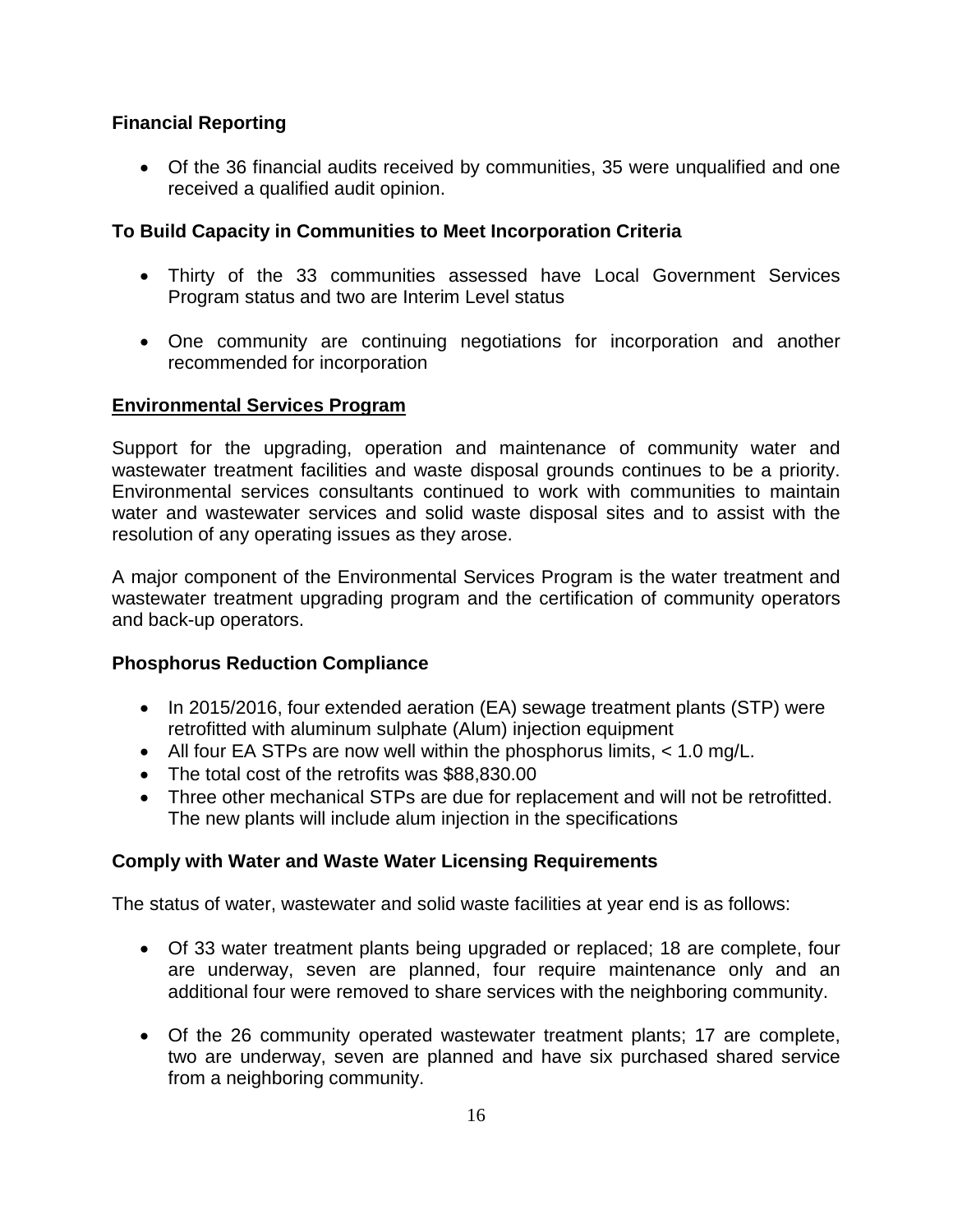#### **Certified Operators in all Water and Waste Water Treatment Plants**

• The Department is working with each community and their operators to identify and implement individual operator training requirements for both the primary and back-up operators.

#### **Water**

- 21% of primary water treatment plant operators have full certification
- 6% of back up water treatment plant operators have full certification
- Six operators were successful in obtaining one portion of the requirements towards full certification

#### **Wastewater**

- 8% of primary operators have achieved full certification
- 6% of back up operators having full certification

#### **Public Works Program**

The technical and public works program is targeted to work with community councils and public works employees (PWE) throughout the year to develop community selfsufficiency in the public works area and to facilitate optimum maintenance of community infrastructure. This development is delivered through PWE workshop training, one-onone mentoring with individual PWE's and hands on training in the community. The public works program also provides workplace safety and health (WSH) training to both PWE and community officials.

Technical staff attend the communities at least twice per year to perform WSH inspections as well as planned and unplanned audit inspections as stipulated under regulation. Staff attended all of the communities at least once during the fiscal year to discuss with mayor and council specific community concerns pertaining to the public works program.

#### **Trained Community Leaders and Applicable Staff**

- A PWE workshop was held in Thompson in January 2016, open to PWE's from both regions. Staff presentations included: strategies on communication with councils, recording work, council requests/presentations, etc. All aspects of roof maintenance, repairs, replacement and material take offs, with the latter being hands on with all required tools available.
- Provincial departmental partners provided the following courses/presentations: lagoon and waste disposal site management review on how to interpret licenses, the regulation and how they relate to operations; water treatment plant license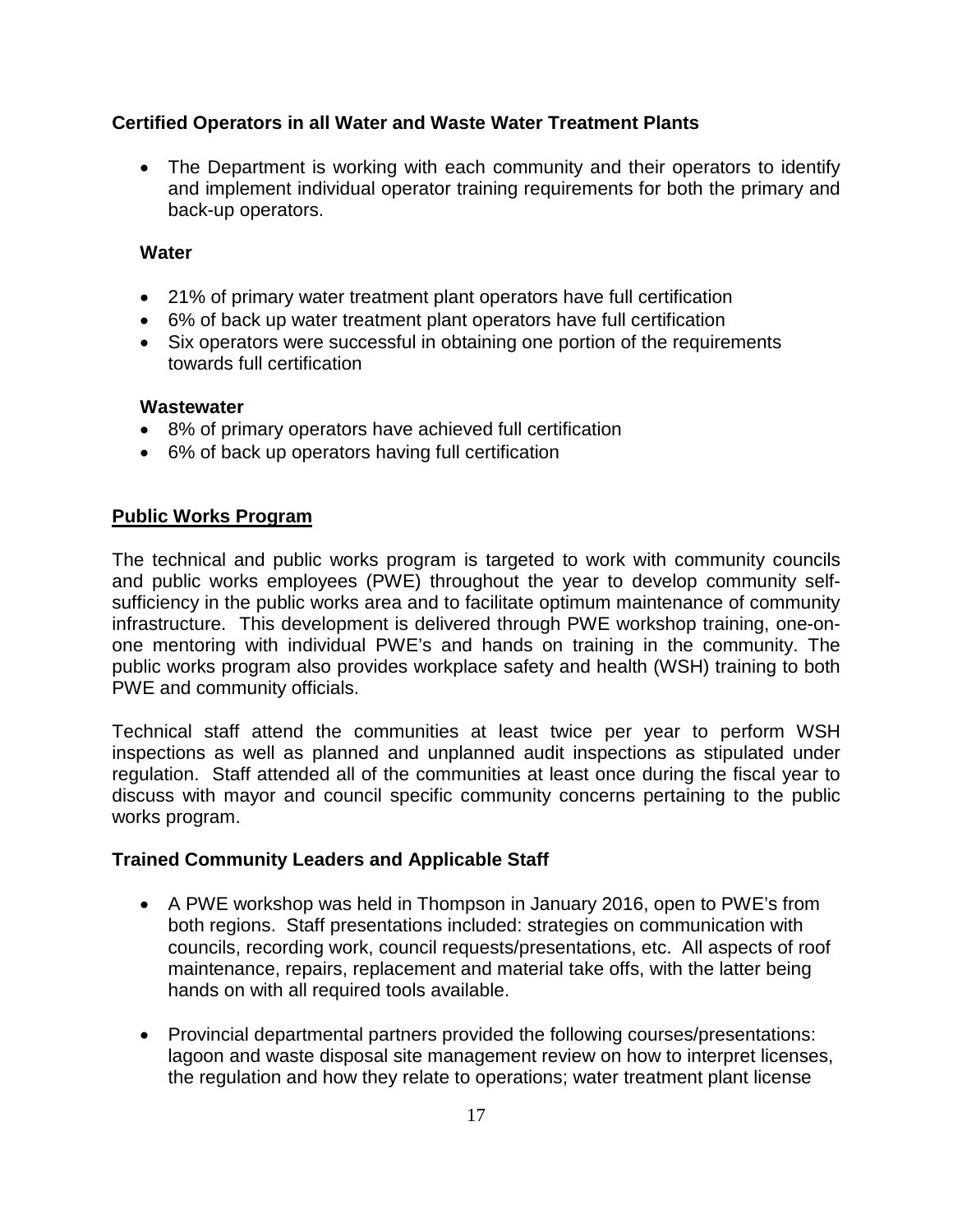interpretation and specifics of water testing for all parameters. External presentations included: on-line meter and various handheld testing device calibrations used in water treatment plants and Engineered Pipe Group: various types of piping, properties, best practices for repairs including butt and electrostatic fusion, couplers, etc.

• A Workplace Safety and Health (WSH) workshop was held in Thompson in November 2015. This four day workshop saw courses on harassment and violence in the workplace, WSH legislation, worker rights, hazard assessments, tool box talks and incident reports which was presented by staff. External presenters covered human rights, WHMIS and ladder safety.

#### **Maintain Infrastructure to Last Design Life**

- The Infrastructure audits report has identified 28 of 38 communities with audit grades of B or better.
- One community saw improvements in their overall grades.

#### **Community and Resource Development Program**

The community and resource development program aims to work with selfadministering communities in establishing land use documents; developing plans and zoning by-laws and promote community readiness for housing development and community economic development.

#### **Promote Community Readiness for Community Economic Development**

- There were six community index assessments completed this past year
- There are 12 CDCs in place (six of which received board training)
- There were two capital projects identified that were delivered with CED benefits

#### **Promote Community Readiness for Housing Development/Establish Land Use Documents**

- Establishment of a lot inventory continues with 18 in place
- There were 11 housing starts in three communities
- There continues to be nine land use documents in place and two in progress

#### **Protective Services Program**

The protective services program encompasses community fire departments, constable programs and emergency preparedness/response. The two areas of the protective services program that have been under review are the constable and fire, which are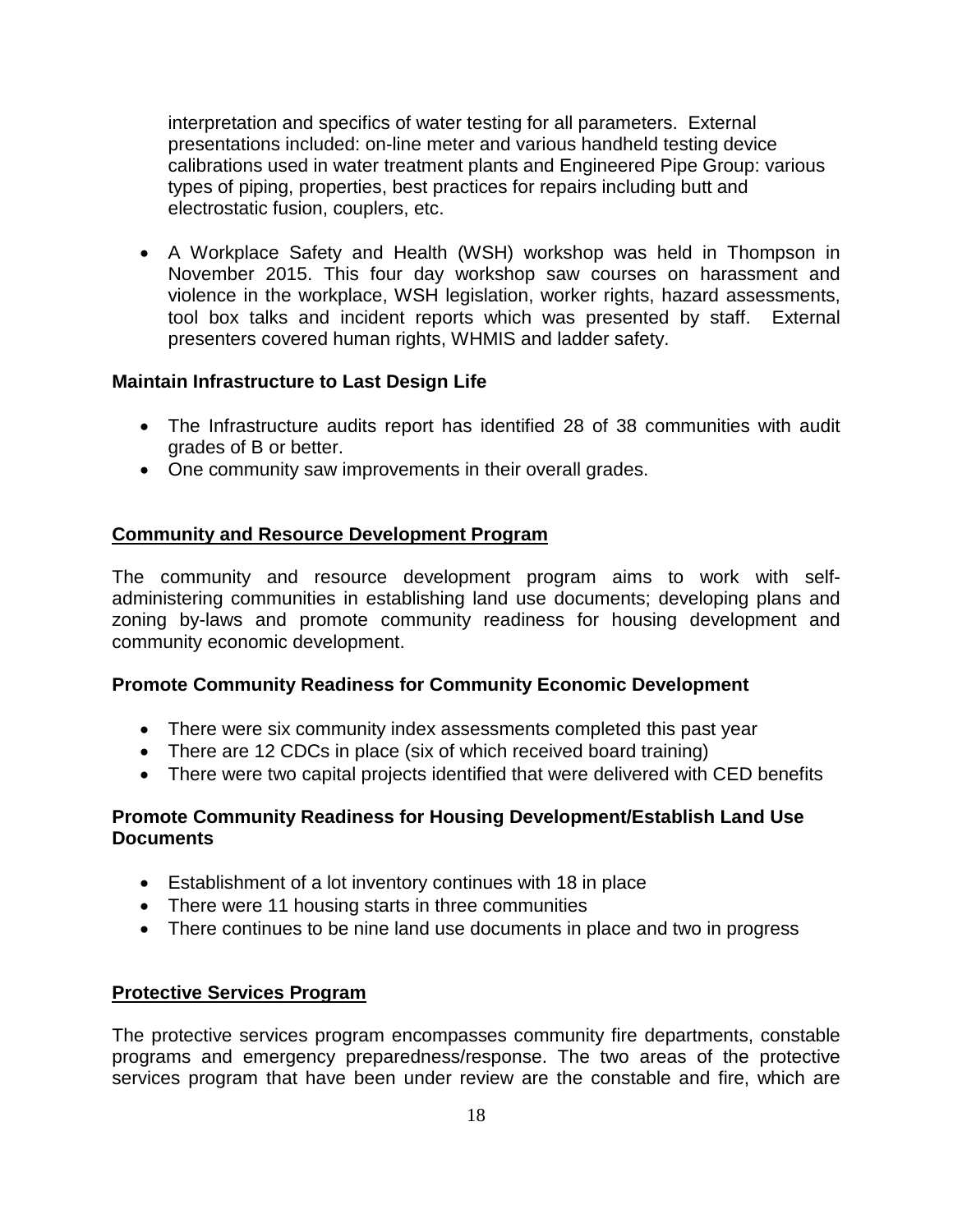now complete. Some of the recommendations for improvement include: increased fire prevention and public education, fire department management and volunteer training, additional funding for fire equipment replacement and volunteer wages. Recommendations for improvement are being assessed by the Department and communities prior to implementation.

#### **Community Safety Office Program**

- Departmental staff successfully negotiated with Manitoba Justice for the inclusion of 10 communities in the Community Safety Officer (CSO) program, which replaces the former Band Constable program.
- The department will be implementing the new CSO program for IR communities the 2016/2017 fiscal year

#### **Prepare Communities for Inclusion in the Provincial 911 System**

- The Department has completed work with communities to prepare them for inclusion in the Provincial 911 system.
- Communities have received communication equipment upgrades, street signage and civic addressing required to join 911.
- Communities will inform the Department when they plan to formally join the Provincial 911 system.

#### **Implement Fire Training in Eligible Communities**

- The Department in consultation with the Office of the Fire Commissioner has established a modular training program for community volunteer fire fighters.
- Training will be implemented in communities that have active fire departments and committed volunteer fire fighters with training plans.
- All community fire programs will include public education with respect to fire safety and fire prevention.
- Two of 48 communities have identified a volunteer fire fighter training program
- 34% of volunteer fire departments were active in training as of March 2016
- There were 87 fire calls attended onsite
- There were no reported fire-related deaths, injuries, or damage

#### **Recreation and Wellness Program**

The recreation and wellness program, working in partnership with community recreation staff and elected representatives, other departments, agencies and stakeholders promote and support recreation and wellness programming with a focus on the following objectives: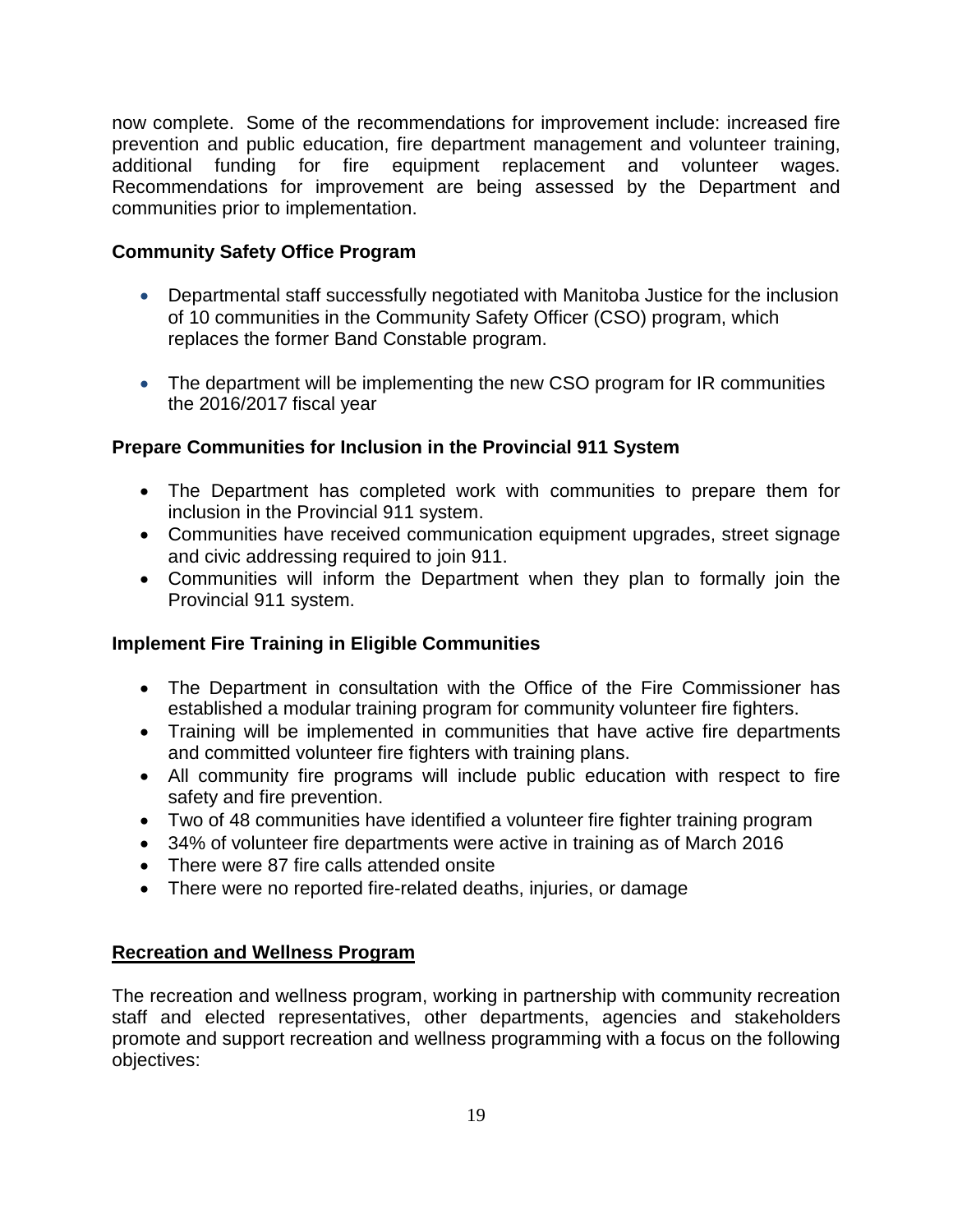- Expanding the range of recreational programming in communities
- Increased funding from outside sources to support recreation programming
- Increased capacity of community recreation and wellness leaders

#### **Increased Capacity of recreation and Wellness Leaders**

- The Northern Leadership Recreation and Wellness Workshop took place in January of 2016 in Thompson with 28 participants representing 15 communities; this year saw increases in both individual and community participation numbers.
- The workshop agenda included: Recreation Policy/National Framework, Sport Manitoba, Wilderness Survival, GLACIER Cold Weather Testing Facility tour, Fit Kids, Healthy Kids, Networking, Ma Mow We Tak Programs and Services, Program Planning, Spirit Way and Wolf Capital presentation, fundraising from a community perspective and Community Success Stories.

#### **Increase Funding from Outside Sources to Support Recreation Programming**

• Of 42 grants communities applied for, 32 were successful representing \$116,748.00, an increase in approval rate of 69% from the prior year. Additionally, the approved grant value increase was \$44,678.00. Some of the grants approved include: Healthy Together Now, Summer Career Placement, Green Team and Canada Day Heritage.

#### **Recreation Programming in Communities**

- A total of 215 recreation and wellness programs are being delivered in the regions
- Programs include, though not limited to: walking clubs, fitness classes, swimming, soccer, music, fundraising and gardening

#### **19.2(B-2) Northern Region**

| <b>Expenditures by</b>       | <b>Actual</b><br>2015/2016 | <b>Estimate</b><br>2015/2016 |       | Variance<br>Over | Expl. |
|------------------------------|----------------------------|------------------------------|-------|------------------|-------|
| <b>Sub-Appropriation</b>     |                            | <b>FTE</b>                   |       | (Under)          | No.   |
| Salaries & Employee Benefits | 1,143                      | 16.00                        | 1.241 | (98)             | 5     |
| <b>Other Expenditures</b>    | 249                        |                              | 251   | (2)              |       |
| <b>Total Expenditures</b>    | 1,392                      | 16.00                        | 1.492 | (100)            |       |

Explanation Number:

5. The variance is primarily due to vacant positions that were filled during the Q1 – Q3 and Voluntary Reduced Workweek (VRW) days.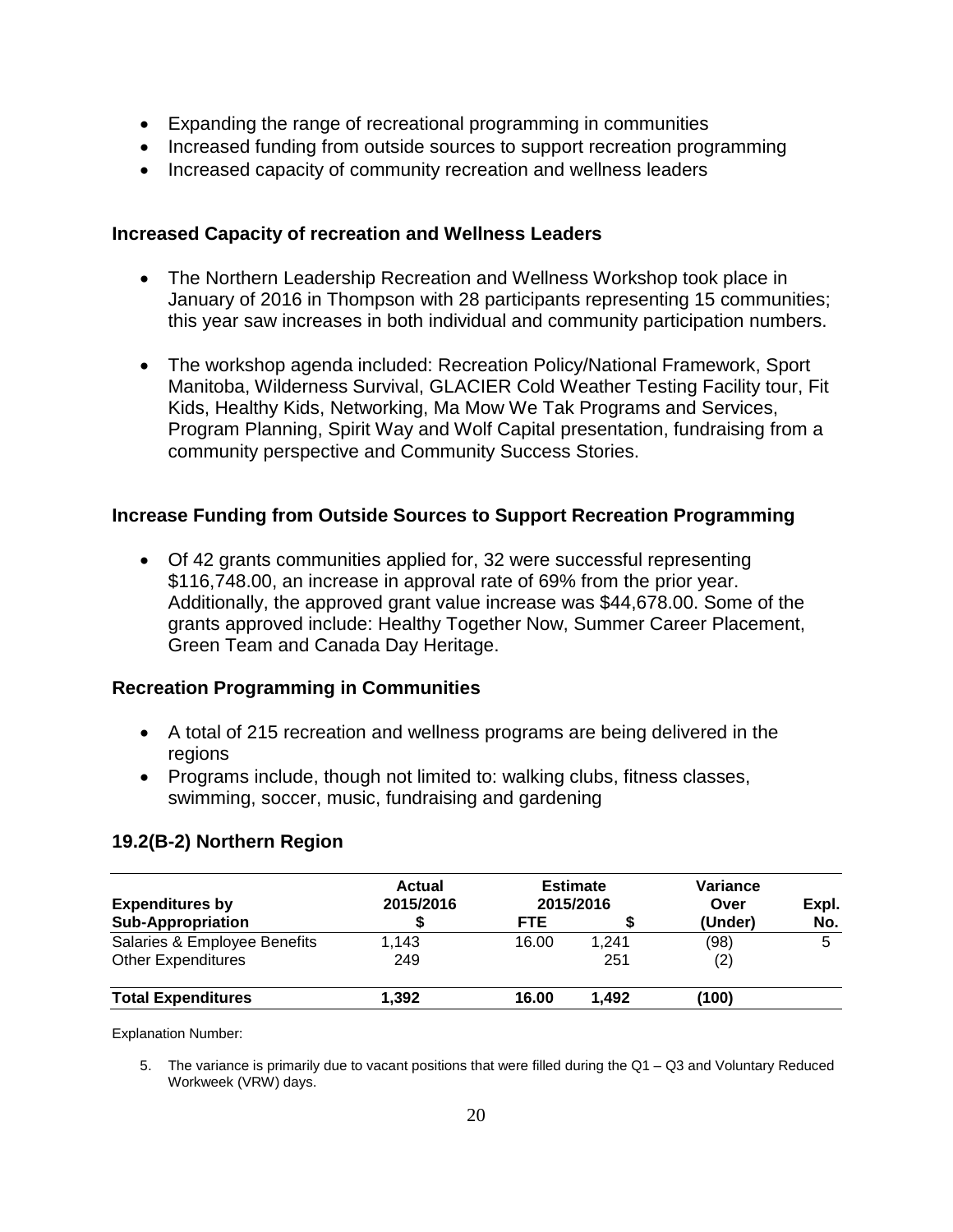## **19.2(B-3) North Central Region**

| <b>Expenditures by</b>       | <b>Actual</b><br>2015/2016 | <b>Estimate</b><br>2015/2016 |       | Variance<br>Over | Expl. |
|------------------------------|----------------------------|------------------------------|-------|------------------|-------|
| <b>Sub-Appropriation</b>     |                            | <b>FTE</b>                   |       | (Under)          | No.   |
| Salaries & Employee Benefits | 1,312                      | 15.00                        | 1.188 | 124              | 6     |
| <b>Other Expenditures</b>    | 261                        |                              | 225   | 36               |       |
| <b>Total Expenditures</b>    | 1.573                      | 15.00                        | 1.413 | 160              |       |

Explanation Number:

6. The variance is primarily due to severance pay for retired employee and for retired Director. All of the positions remained filled during 2015/16 therefore no turnover. MGEU salary increase.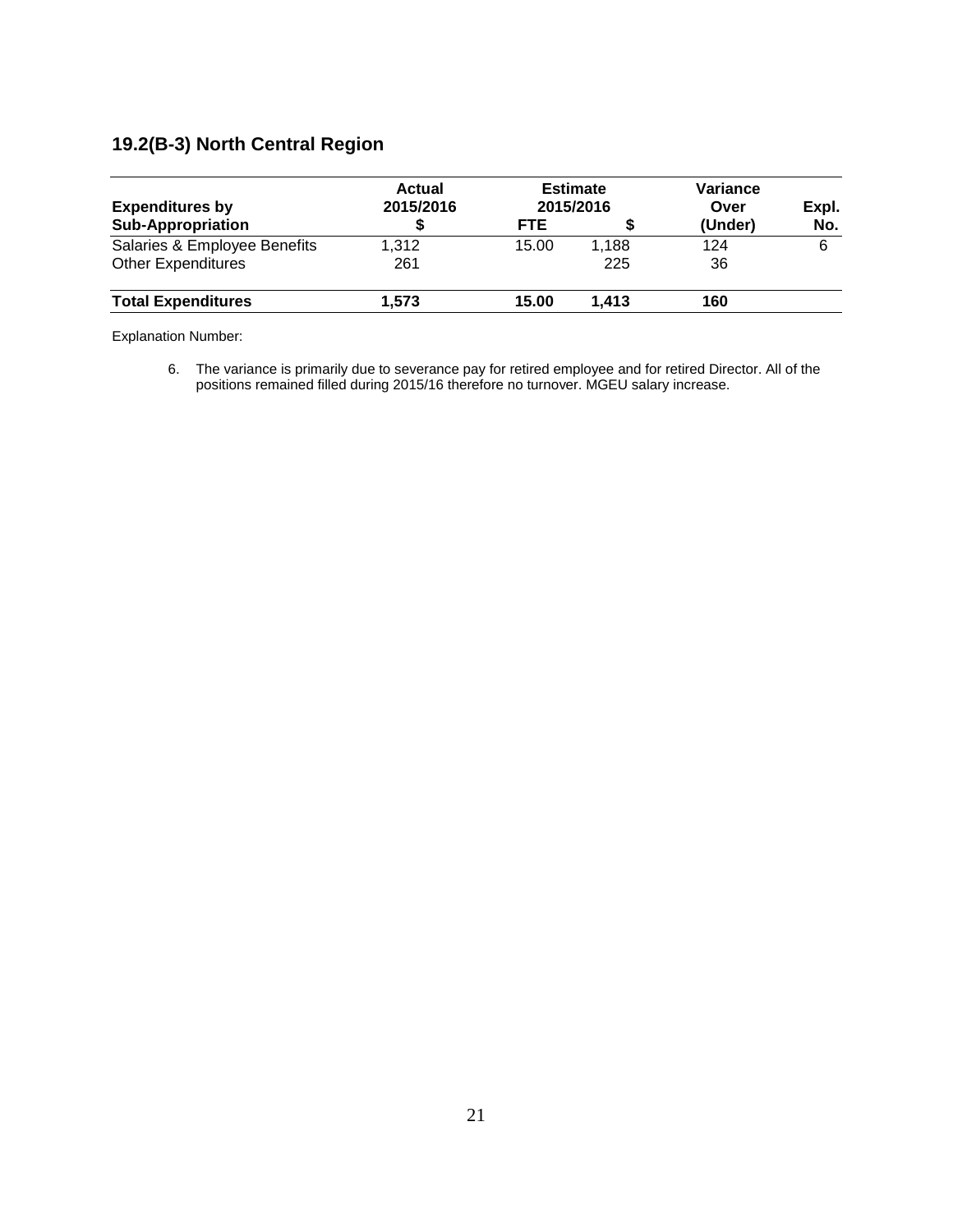### **Program Planning and Development (PPD)**

The Program Planning and Development (PPD) Branch provides consistent policy and program development as well as support for strategic and operational planning and performance measurement. The division also provides communication services, resource material development, research and analytical capability in support of local government and community development.

PPD staff are assigned to various program areas and are responsible for program review and innovation. In addition to support provided to specific program areas, the branch managed the Northern Healthy Foods Initiative and the Northern Youth Empowerment Initiative, participated in numerous inter-departmental and interjurisdictional working groups, administered departmental and community recognition programs.

#### **Provide consistent and timely policy and program review, analysis and development**

- Supported 10 participants in receipt of provincial employment and income assistance (EIA) benefits in five communities through the Building Independence Program (BIP) initiative. Projects consisted of recreation workers, public works and CAO assistants.
	- This initiative is a joint partnership with Manitoba Jobs and the Economy and has been in place since 1996/97.
- Coordinated the 2015 Capital Approval Board and subsequent reports
- Coordinate divisional operational planning and branch strategic planning processes
- Identified financial and human resource requirements for both the department and communities to adhere too based on new and updated legislation and regulations

#### **Engage on committees and programs for continuous improvement**

- Northern Development Ministers Forum and Senior Officials Working Group
- Helen Betty Osborne Memorial Foundation
- Interdepartmental Working Group on Climate Change Adaption
- Business Continuity Committee
- Inter-agency Emergency Protection Committee
- Chair Northern Healthy Foods Initiative
- Interdepartmental Working Group on Improving Legislative and Regulated Issues related to Water, Wastewater and the Environment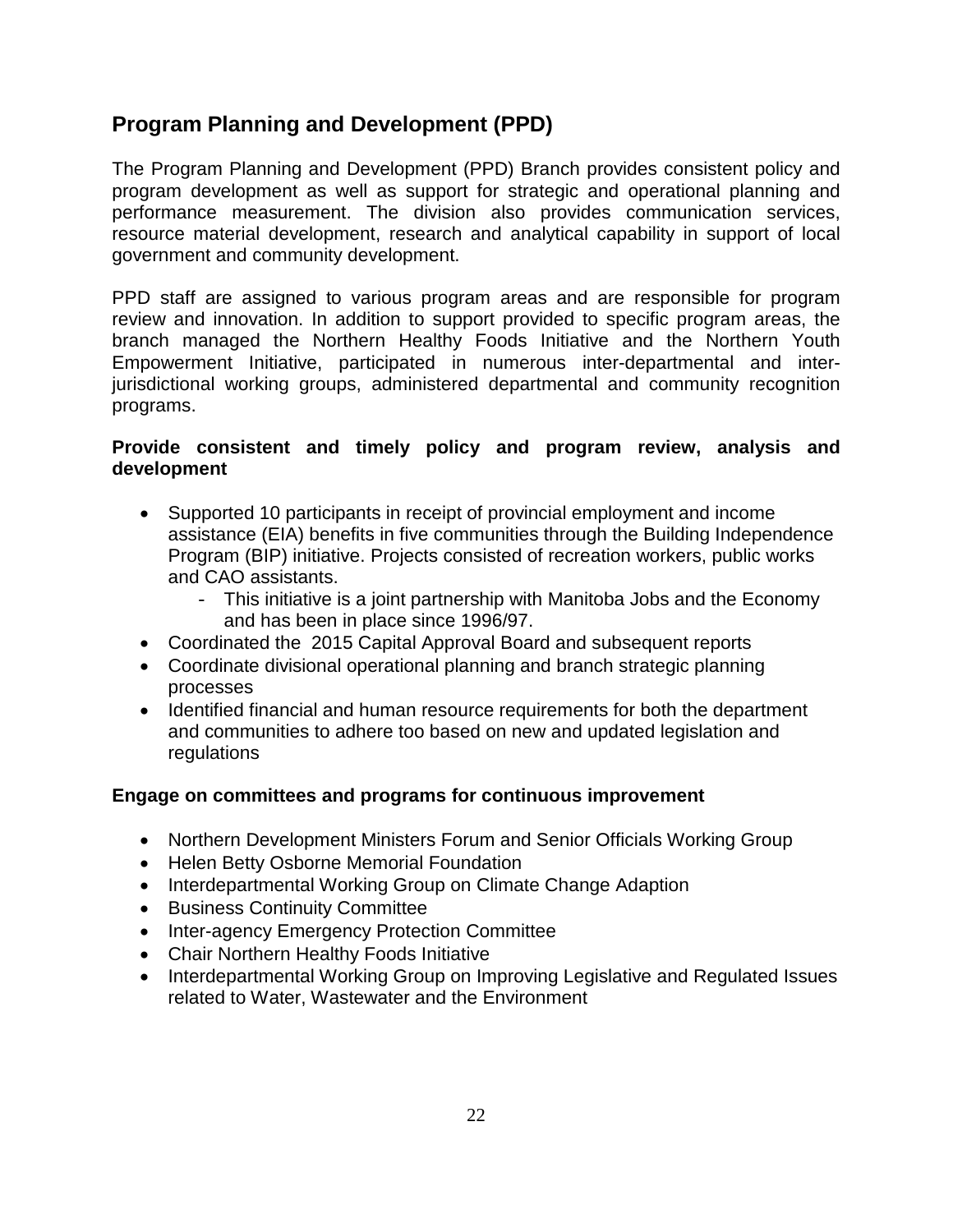#### **Northern Healthy Foods Initiative**

- The total program grant funding available in 2015/16 was \$1,296.8 which included regular program funding (\$584.8), annual financial partnership support (\$50.0) and (\$662.0) focused on food related social enterprise programming.
- In the 2015/16 fiscal year, NHFI supported 15 regular program projects and 18 food related social enterprise projects.
- To date, 96 communities have been supported for various activities ranging from workshop logistics to growing and harvesting food. NHFI partner results to date include:
	- $-$  1,258 gardens of which 242 were new in 2015/16
	- Approximately 235,436 pounds of vegetables and poultry plus 618 eggs were harvested
	- 71 greenhouses/geodesic domes have been supported to date with 51 being active
	- 488 freezers as part of the Revolving Loan Freezer Purchase Program have been distributed

#### **Northern Youth Empowerment Initiative (NYEI)**

- The NYEI program funded six approved grant applications for a total of \$90,342.00 for fiscal year 2015/16
- Total disbursements for this program are 51 approved grants for \$787,902.00.

#### **Northern Water Smart Program / Winter Smart**

- In 2015, the Northern Water Smart Program visited 33 communities and provided Swim to Survive lessons to 723 young children and youth
- There were also 345 individuals who received emergency first aid, CPR and AED training and 212 people graduated from the Boat Operators Accredited Training Program (BOAT)
- Newly introduced programming for 2015 included Within Arms' Reach and Water Smart for Kids attracting over 200 participants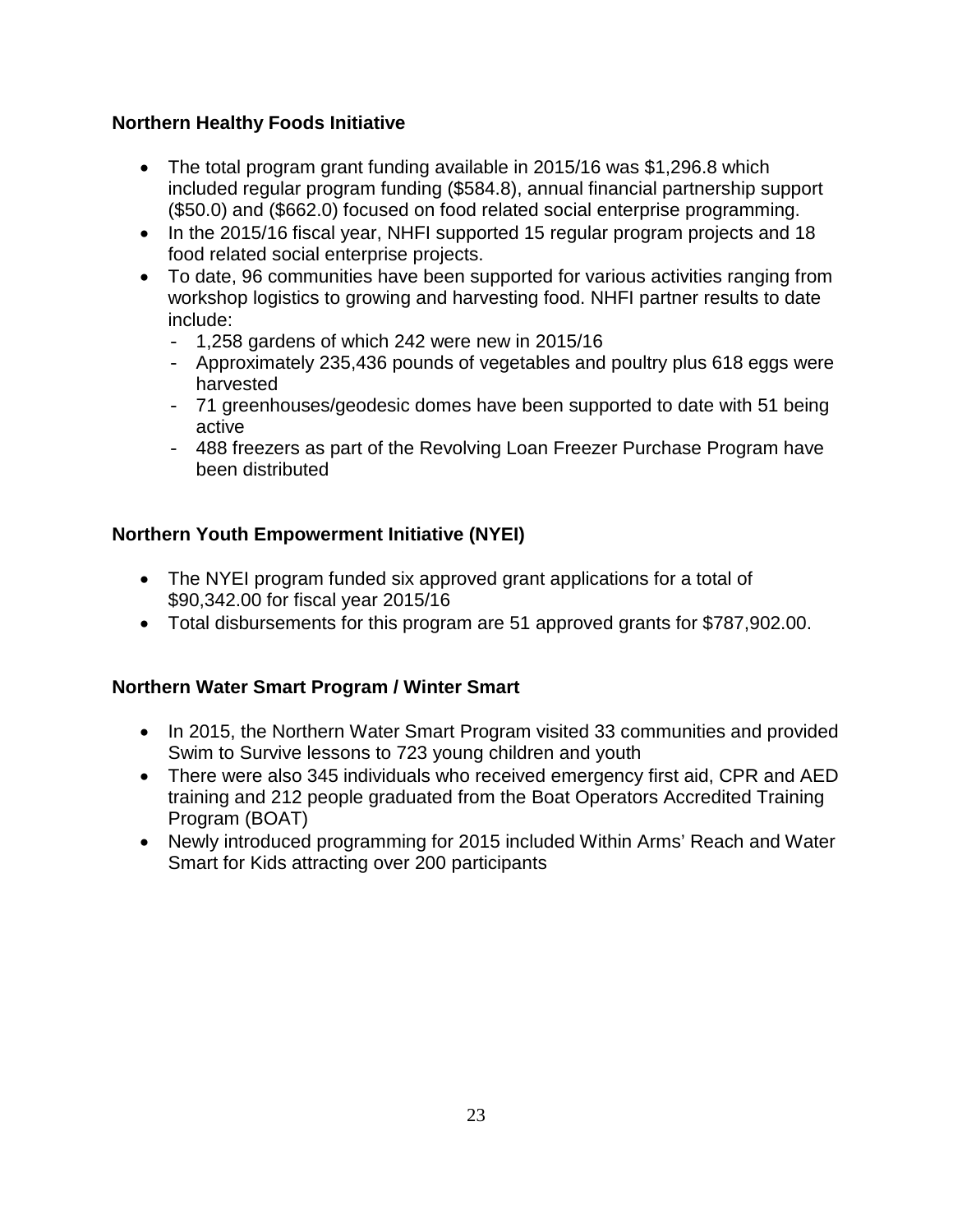### **19.2(B-5) Program Planning & Development Services**

| <b>Expenditures by</b>                                    | <b>Actual</b><br>2015/2016<br>\$ | <b>Estimate</b><br>2015/2016 |           | Variance<br>Over | Expl. |
|-----------------------------------------------------------|----------------------------------|------------------------------|-----------|------------------|-------|
| <b>Sub-Appropriation</b>                                  |                                  | <b>FTE</b>                   | \$        | (Under)          | No.   |
| Salaries & Employee Benefits<br><b>Other Expenditures</b> | 722<br>72                        | 8.00                         | 674<br>86 | 48<br>(14)       |       |
| <b>Total Expenditures</b>                                 | 794                              | 8.00                         | 760       | 34               |       |

Explanation Number:

7. The variance is primarily due to all of the positions remaining filled during Q1 & Q2 therefore no turnover as budgeted. MGEU salary increase.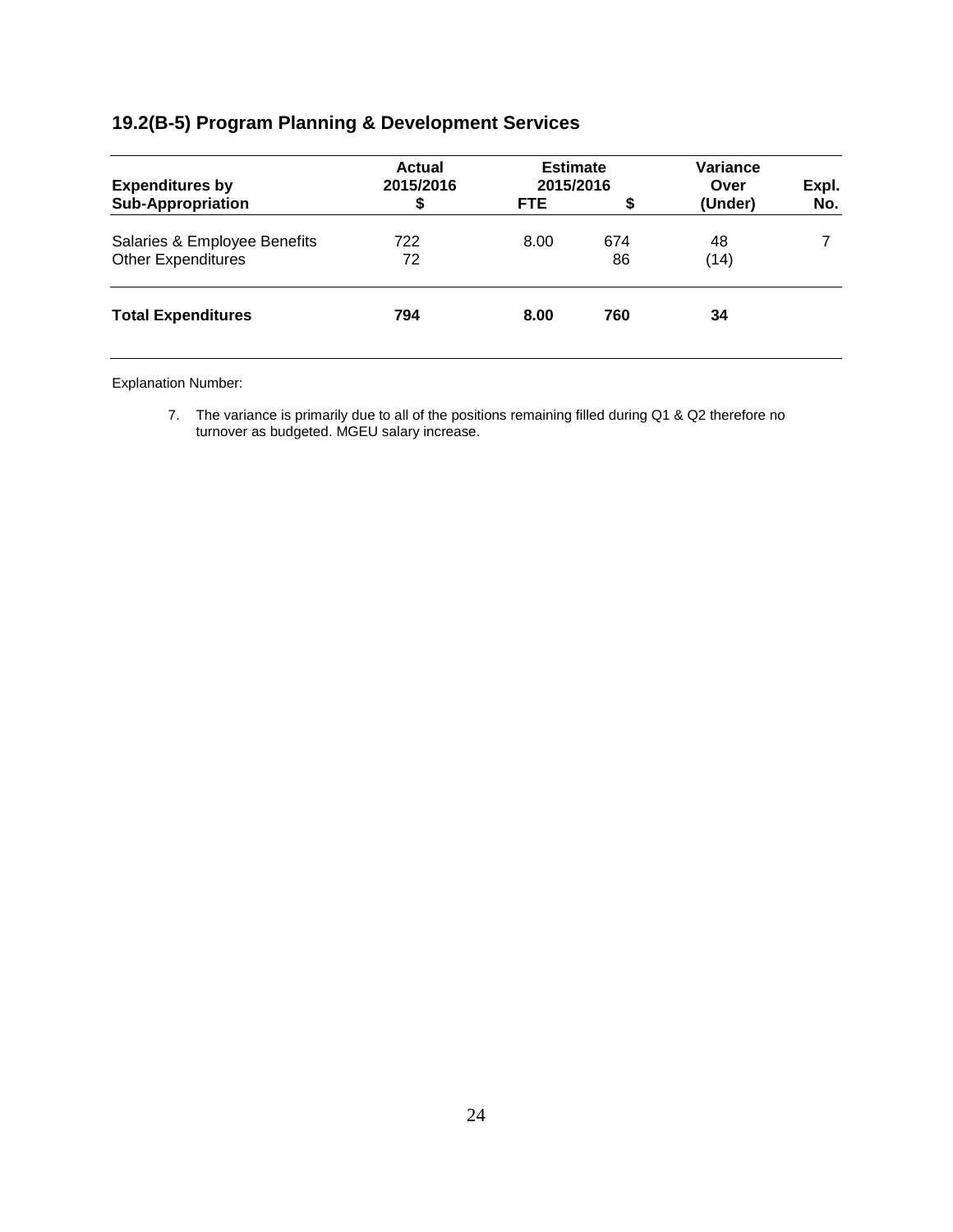# **Aboriginal Affairs Secretariat**

#### *Rob Ballantyne – Executive Director*

The Executive Director of the Aboriginal Affairs Secretariat is responsible for the efficient management of Aboriginal policy and program issues and the provision of timely, practical and effective advice on all aspects of Aboriginal issues as they relate to the Manitoba Government. The responsibilities are of a province-wide nature and relate to current or emerging issues which are frequently highly political and sensitive, with complex dimensions, and which include complex relationships involving and impacting federal, provincial, municipal and Aboriginal governments.

The Executive Director supervises the work of senior professionals within the Secretariat who are frequently called upon to take the lead or participate in the development of innovative policy and program options to address Aboriginal issues which impact the province, and for ensuring the fulfillment of Manitoba's constitutional and other agreement obligations.

The Secretariat ensures that Manitoba meets its legal and constitutional responsibilities to consult with First Nations and Aboriginal communities before making decisions that might affect the exercise of Treaty or Aboriginal rights.

The Secretariat provides the Minister responsible for Aboriginal and Northern Affairs and Aboriginal Issues Committee of Cabinet (AICC) with policy and planning support, and meeting the mandate for Aboriginal policy and program development and coordination. The Secretariat also provides research and analysis of existing and planned policy and program initiatives.

A major objective of the Secretariat is to manage the relationship between the provincial government, federal government and the Aboriginal community. Public policy benefits accruing from the Aboriginal Affairs Secretariat activities encompass fiscal management with respect to responsible public spending and at the same time efficient, accountable government. The Secretariat also promotes the reduction of fragmentation, overlap, and duplication of provincial services for Aboriginal peoples, and to ensure services are delivered efficiently, effectively, and proactively.

#### *Objectives:*

- To influence development and delivery of policies, programs and services that result in safe, healthy and secure environments.
- To conclude agreements related to the adverse effects of hydroelectric development, Treaty Land Entitlement (TLE) and other land-related matters.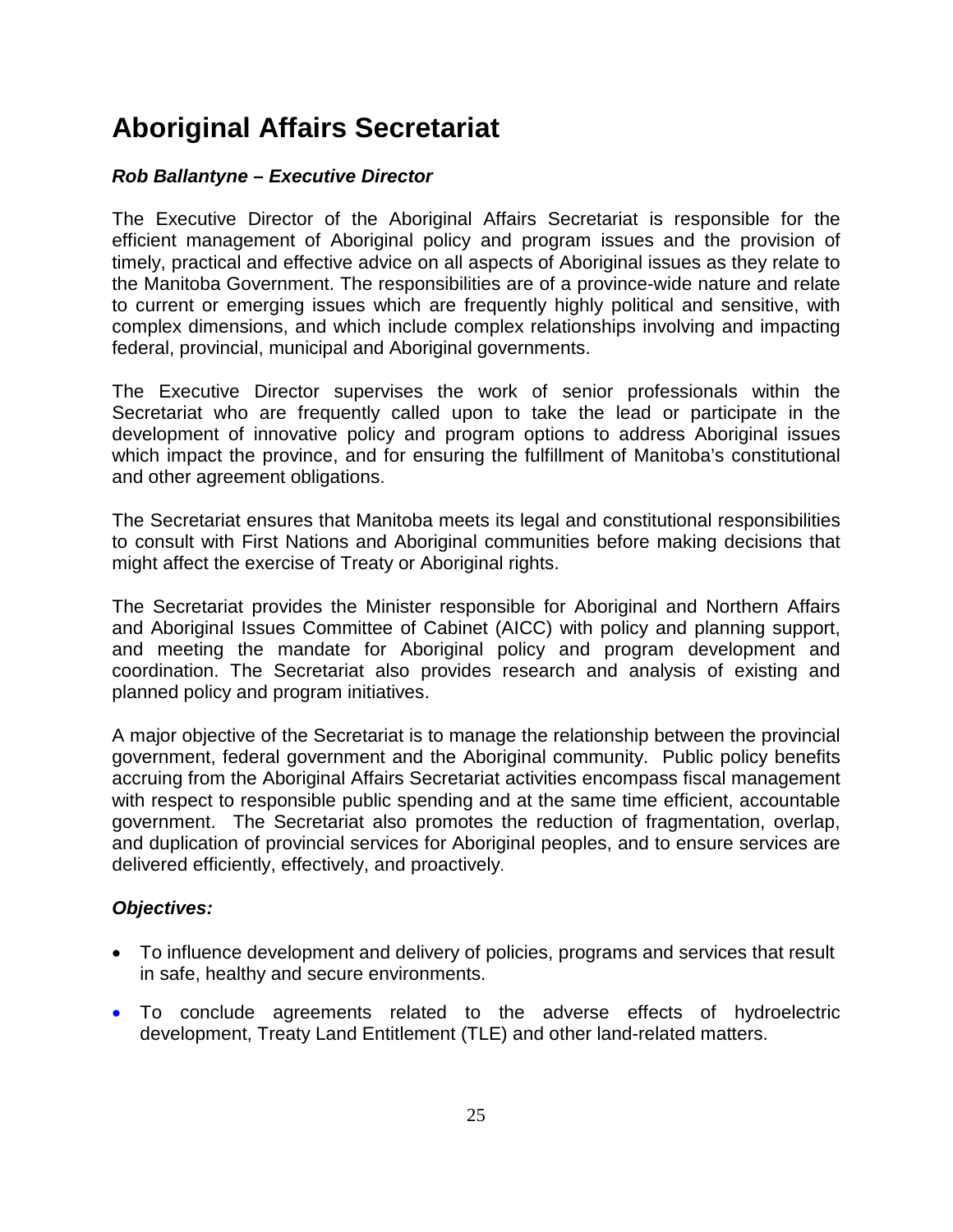- To fulfill provincial obligations and meet responsibilities resulting from agreements and other initiatives.
- To ensure consultations on government decisions that might affect the exercise of Treaty or Aboriginal rights are conducted in a meaningful way.
- Aboriginal self-government and Aboriginal policy development and coordination.
- To increase community confidence, knowledge and leadership skills.
- To develop meaningful partnerships between Aboriginal and northern Manitobans and all levels of government.
- To build a workforce representative of Aboriginal and northern Manitobans.
- To promote a more sustainable entrepreneurial and community economic development environment.
- To provide administrative management services, technical research and special project support for the Secretariat.

The program specific activities are provided under separate headings.

#### **Support Services**

#### *Activities:*

- Provided the Department with coordination and monitoring of information technology activities.
- Provided Aboriginal Affairs Secretariat with quality administrative management services, including financial administration, human resource services, management reporting, information technology management, and administrative support services.
- Provided Aboriginal Affairs Secretariat with technical research and special project support.

#### *Results:*

- Coordinated and monitored departmental information technology activities for adherence to standard government policies and practices.
- Financial resources allocated for the maximum benefit.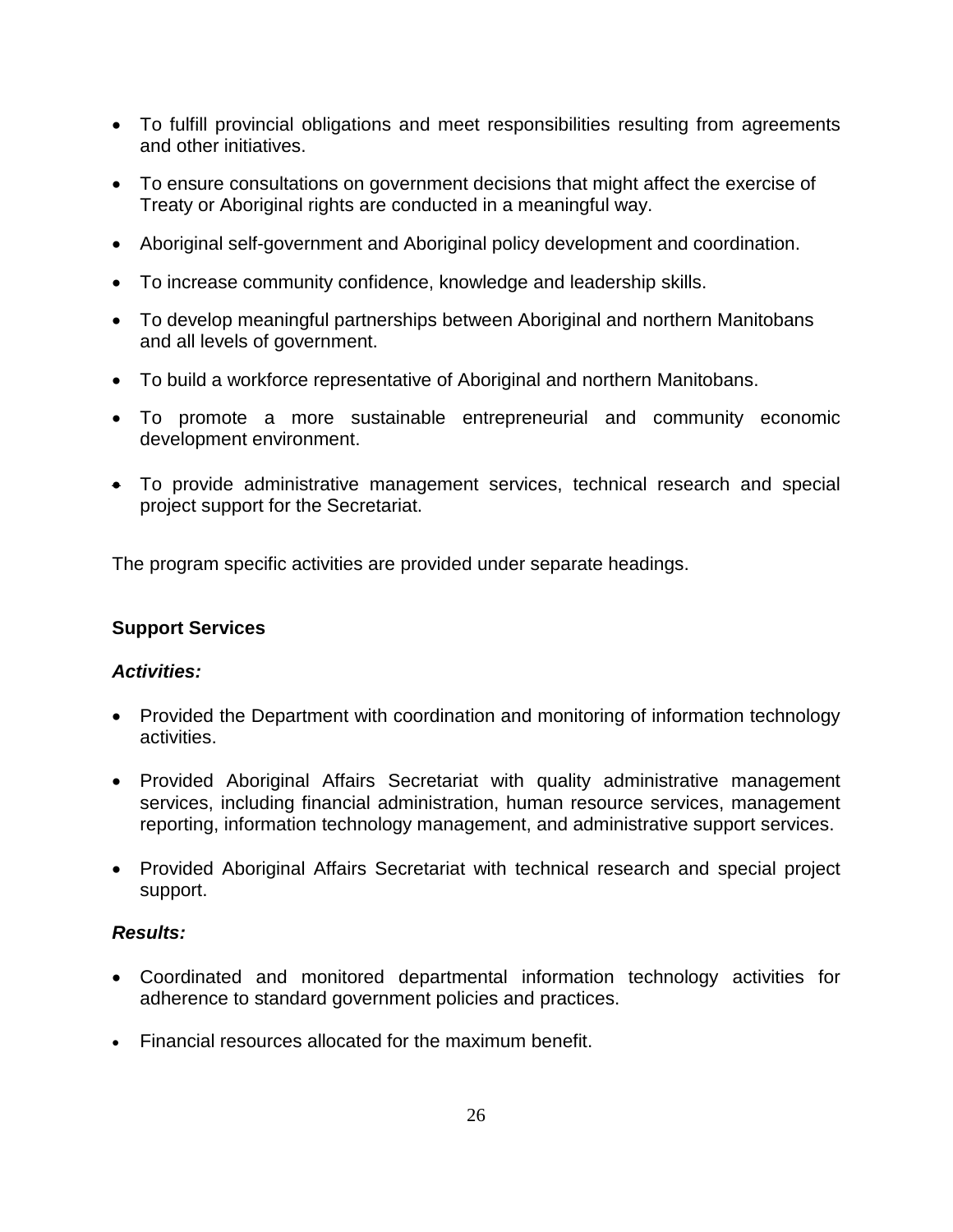- Efficient and effective use of human resources in reaching program objectives.
- Support services were provided within established service standards.

### **19.2(C-1) Support Services**

| <b>Expenditures by</b>       | Actual<br>2015/2016 | <b>Estimate</b><br>2015/2016 |     | Variance<br>Over | Expl. |
|------------------------------|---------------------|------------------------------|-----|------------------|-------|
| <b>Sub-Appropriation</b>     |                     | FTE                          |     | (Under)          | No.   |
| Salaries & Employee Benefits | 337                 | 6.00                         | 395 | (58)             | 8     |
| <b>Other Expenditures</b>    | 43                  |                              | 45  | (2)              |       |
| <b>Total Expenditures</b>    | 380                 | 6.00                         | 440 | (60)             |       |

Explanation Number:

8. The variance is due to vacant position of Executive Director that was filled in Q2.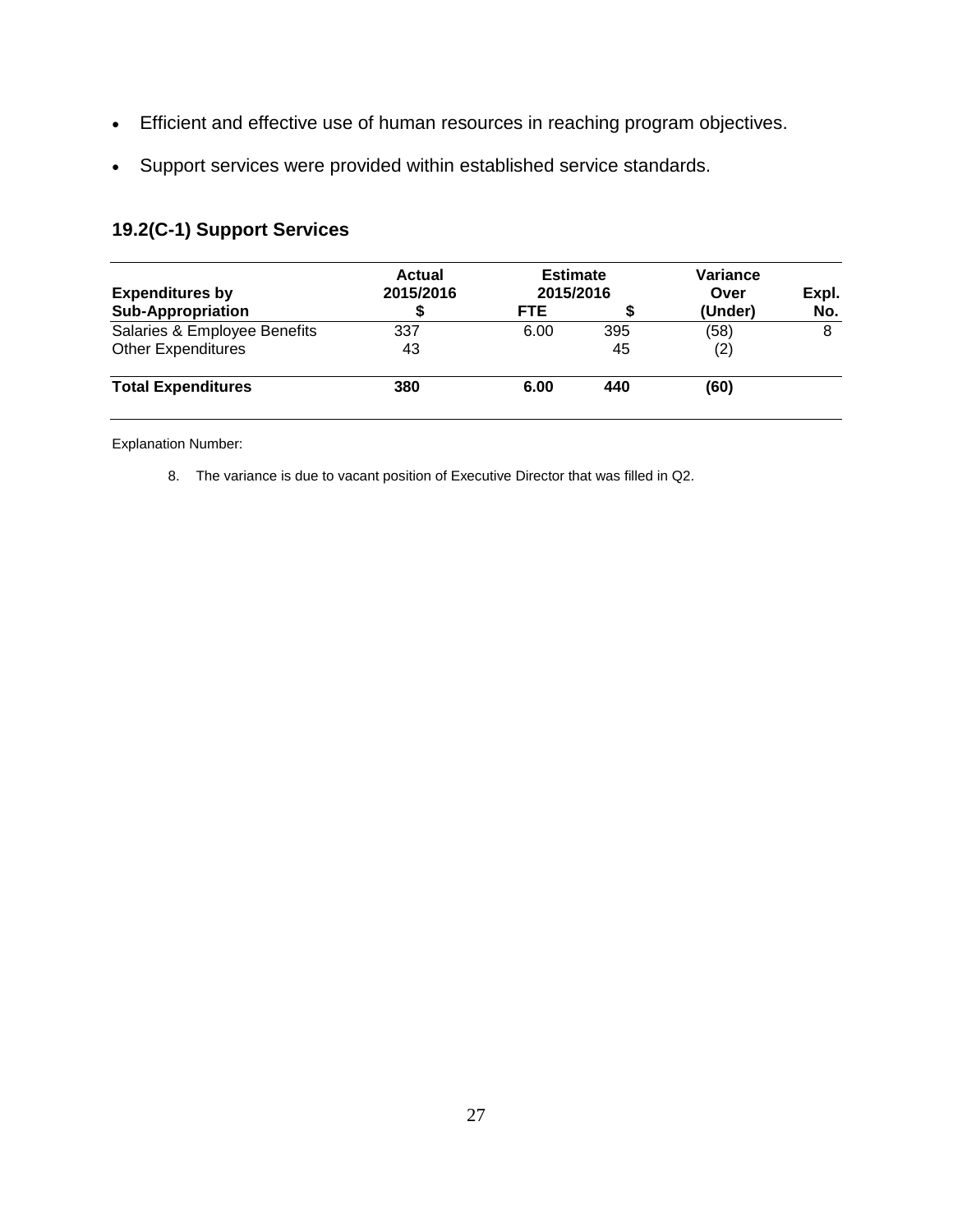#### **Agreements Management and Aboriginal Consultations Branch**

The Agreements Management & Aboriginal Consultations Branch (AMAC) work largely contributes to provincial Constitutional obligations and to reconciling Treaty and Aboriginal rights.

A significant portion of the Branch's work is undertaken in areas of Manitoba where substantive natural resource developments have occurred and where future provincial priority developments are anticipated.

The work of the Branch focuses on the following areas:

- Serving as provincial lead in the negotiation and implementation of provincial settlement agreements relating to the adverse effects of hydroelectric development, treaty land entitlement (TLE) and other natural resource-related issues; and
- Serving as Manitoba's primary coordinating body for Crown-Aboriginal consultations relating to major or complex projects across the province. Additional responsibilities include consultation education and policy development.

The following is a summary of key areas of work that AMAC undertook in 2015/16:

#### *Negotiation and implementation of provincial settlement agreements and other natural resource-related issues:*

- Continued implementation of nine TLE Agreements involving 29 First Nations and 1.4 million acres of Crown land. As of March 31, 2016, under all TLE agreements in Manitoba, a total of 598,059 (Crown and residual) acres have been transferred by Manitoba to Canada with 574,957 acres set apart as reserve.
- Continued implementation of 14 hydroelectric impact and other settlement agreements including 395,678 Crown acres.
- Ongoing coordination of nine existing Resource Management Boards (RMB) located throughout northern Manitoba covering approximately 21% or 39.8 million acres of the provincial Crown land base.
- Discussion of two additional RMBs which would increase the total area of Crown land base to approximately 35% or 65 million acres co-managed with the First Nations and Communities.
- Negotiation and completion of other settlement agreements with various First Nation and Aboriginal communities including the Inuit and the Manitoba Dene and Norway House Community.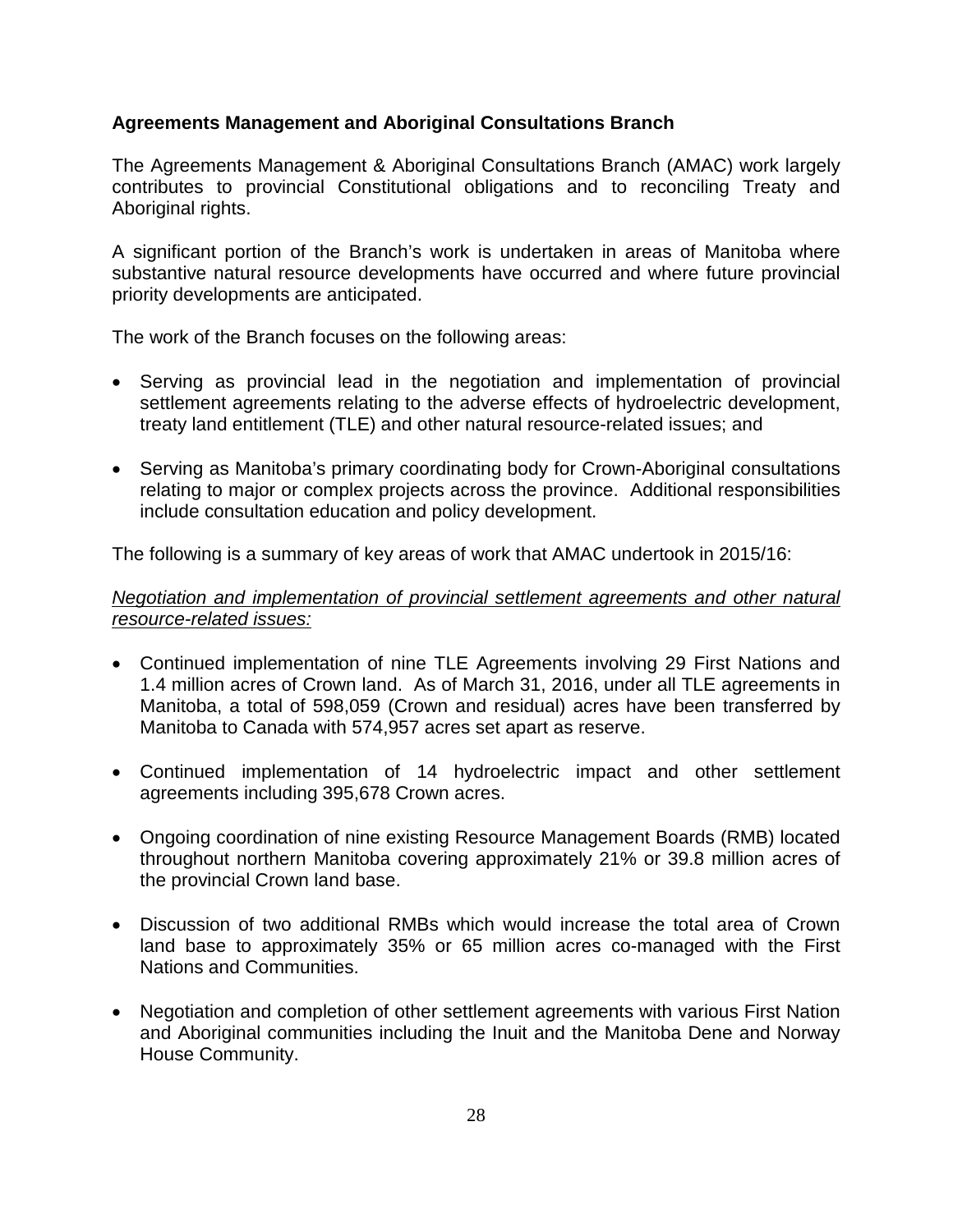• On August 30, 2013 Canada, Manitoba and Sioux Valley Dakota Nation (SVDN) signed the Sioux Valley Dakota Nation Governance Agreement and Tripartite Governance Agreement. Since then, Manitoba, along with Canada, continue to assist SVDN in the implementation of this agreement including the provision for child and family services, policing, lands and education. This may serve as a model for future First Nation self-government agreements in Manitoba.

#### *Crown-Aboriginal consultation facilitation for large scale or complex activities:*

- Manitoba/Minnesota Transmission Line Project.
- Lake Winnipeg Regulation Water Power Final License and Jenpeg Generating Station Final License.
- Lake Winnipeg East System Improvement Transmission Project.
- Manitoba Floodway and Eastside Road Authority (ESRA) East Side Initiative: Projects P4 and P7.
- Shoal Lake First Nation All Season Access Road Project (Freedom Road).
- Point du Bois Transmission Line.
- Lake Manitoba/Lake St. Martin Outlet Channel 2015.

The demand for AMAC advisory or facilitation services on smaller-scale projects is also ongoing with a number of provincial initiatives or developments receiving Branch support.

In conjunction with Manitoba's Interdepartmental Working Group for Crown Aboriginal Consultations (IDWG), AMAC continues its work as part of a comprehensive strategic plan which includes the following objectives:

- To establish procedures for implementing Crown Aboriginal consultations.
- To define accommodation measures.
- To enhance ability of First Nations, Métis communities and other Aboriginal communities to participate in consultations.
- To define role of industry and proponents.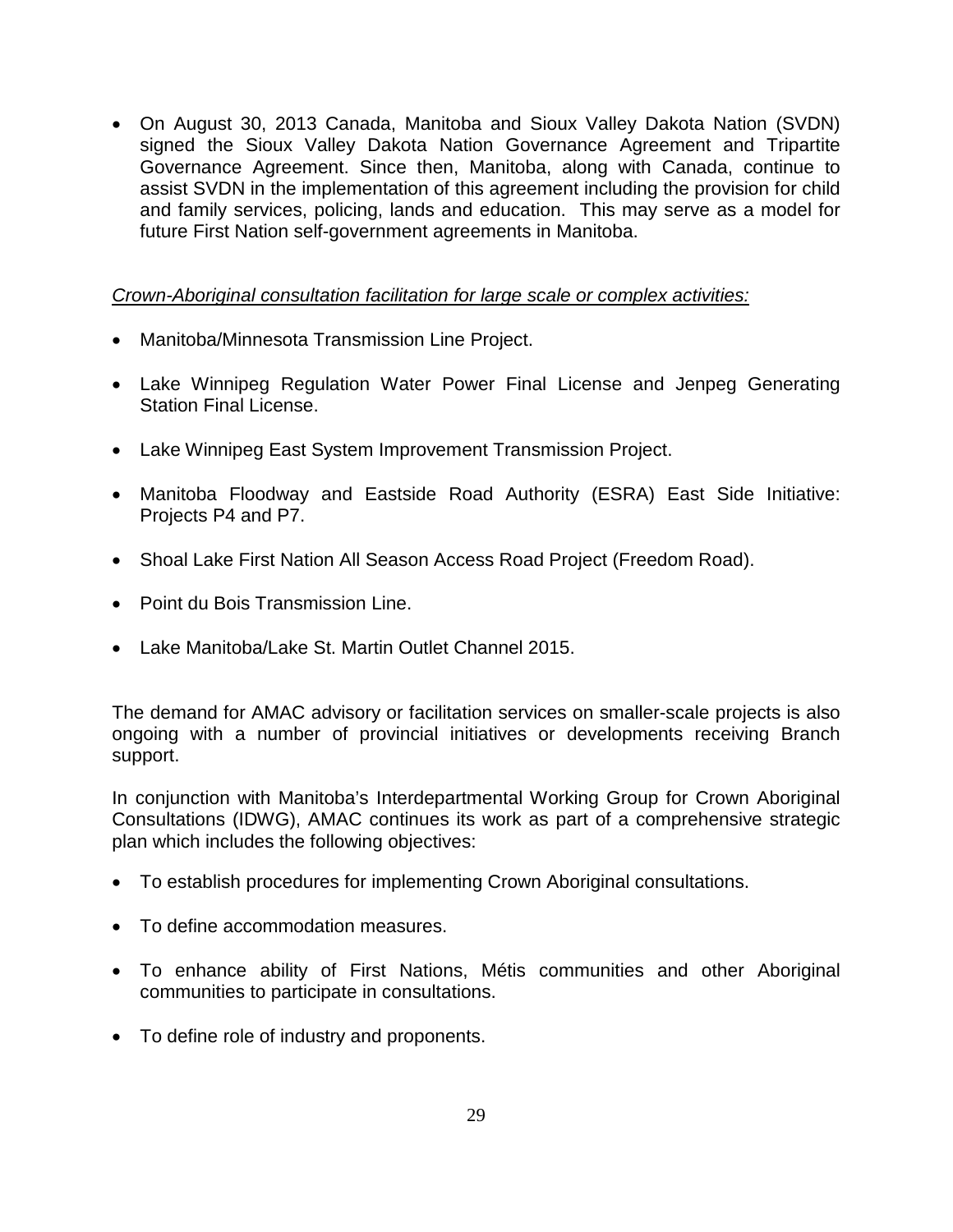- To educate departments on Crown Aboriginal consultation requirements with First Nations, Métis and other Aboriginal communities – when, where, how and why.
- To seek ways to provide adequate funding and resources required by departments, First Nations, Métis and other Aboriginal communities for conducting and participating in consultations.
- To review and revise consultation policy and guidelines.
- To provide advisory support to departments on Crown's Duty to Consult and Accommodate as well as support the operations of AMAC and make recommendations as required.

#### **19.2(C-2) Agreements Management and Crown Consultations**

| <b>Expenditures by</b>       | Actual<br>2015/2016 | <b>Estimate</b><br>2015/2016 |       | Variance<br>Over | Expl. |
|------------------------------|---------------------|------------------------------|-------|------------------|-------|
| <b>Sub-Appropriation</b>     | \$                  | <b>FTE</b>                   | S     | (Under)          | No.   |
| Salaries & Employee Benefits | 877                 | 10.00                        | 870   |                  |       |
| <b>Other Expenditures</b>    | 341                 |                              | 230   | 111              | 9     |
| Agreements Implementation    | 539                 |                              | 679   | (140)            | 10    |
| <b>Total Expenditures</b>    | 1.757               | 10.00                        | 1.779 | (22)             |       |

Explanation Number:

9. \$111.00 of TLE expenses paid out of Other Expenditures.

10. Agreements Implementation used to cover TLE funds.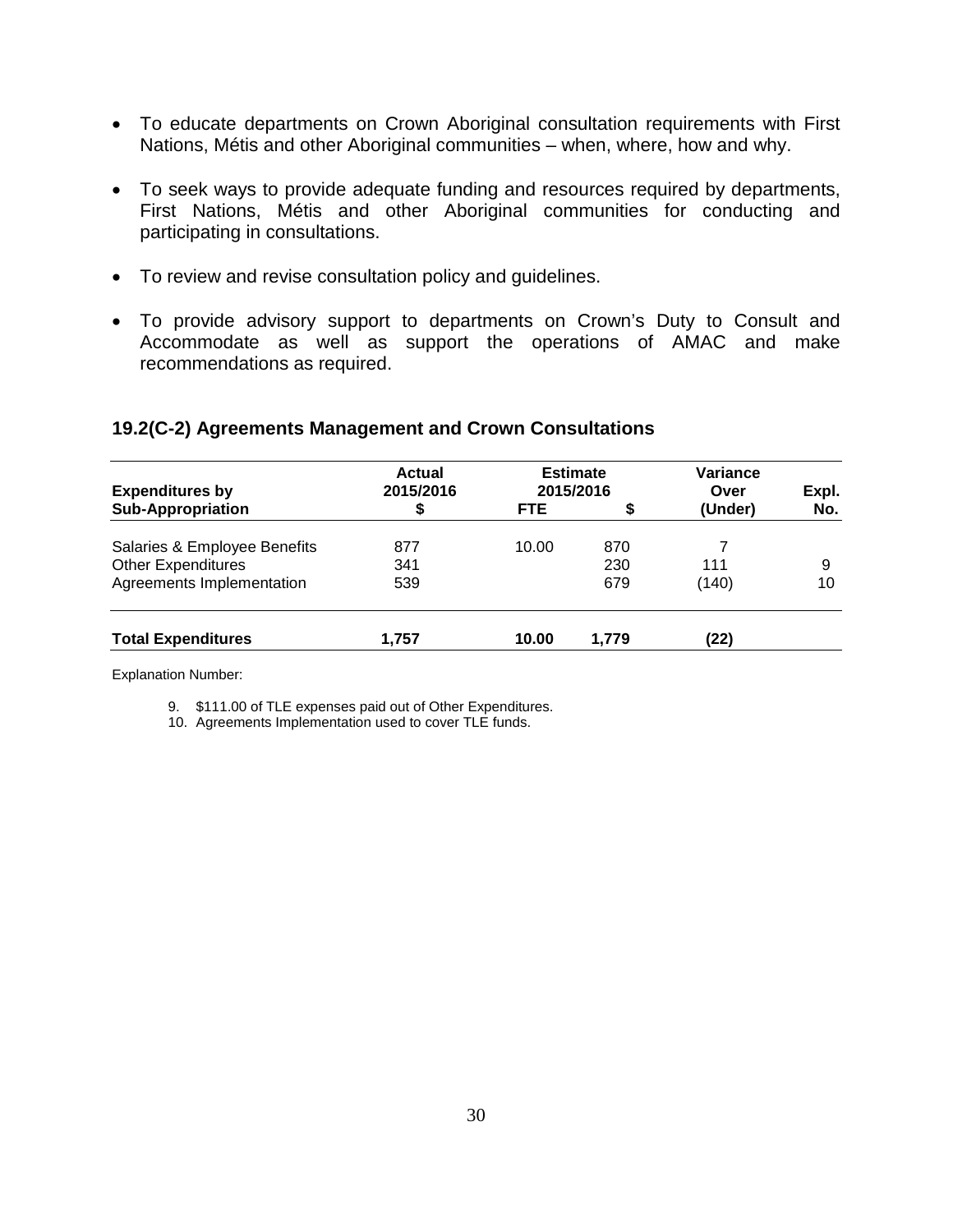#### **Policy and Strategic Initiatives Branch:**

The Policy and Strategic Initiatives Branch promotes innovative policy and program development through the identification of needs, assets, and aspirations of Aboriginal and northern Manitobans. The Branch provides support to policy and initiative development through the timely provision of relevant information, and through the development of partnerships with the Aboriginal communities/organizations, other government departments, other levels of government, and the private sector. In addition, Policy and Strategic Initiatives:

- Works with Aboriginal communities and organizations, government departments, agencies, other levels of government and industry to develop policies and programs that enhance and promote the well-being of Aboriginal and northern Manitobans;
- Negotiates and implements self-government options;
- Provides and leverages financial and technical resources in support of Aboriginal capacity building initiatives;
- Fosters and communicates in a manner that contributes to a relationship founded on mutual understanding, trust and respect among the provincial government and Aboriginal and northern Manitobans;
- Brings focus to quality of life issues facing Aboriginal Manitobans; and
- Provides a global perspective to other departments of progress toward achieving improvements to the quality of life for Aboriginal and northern Manitobans.

#### **Activities***:*

Policy and Strategic Initiatives Branch continues to work collaboratively with various government strategies and initiatives to close the gaps in well-being and quality of life that exist between Aboriginal and northern residents and other Manitobans in major policy areas: health and well-being, education, housing and infrastructure, economic opportunities and relationships, and accountability.

The Branch has actively supported the Aboriginal Education and Employment Action Plan; various committees of Healthy Child Manitoba including development of Traditional Aboriginal Parenting resources; a pilot First Nations school resource project with the Assembly of First Nations; and the Aboriginal Affairs Working Group.

In support of improving health and well-being outcomes for Aboriginal people, Policy and Strategic Initiatives actively contributes to the Intergovernmental Committee on First Nations Health and Social Development and Neewin Health Care Inc.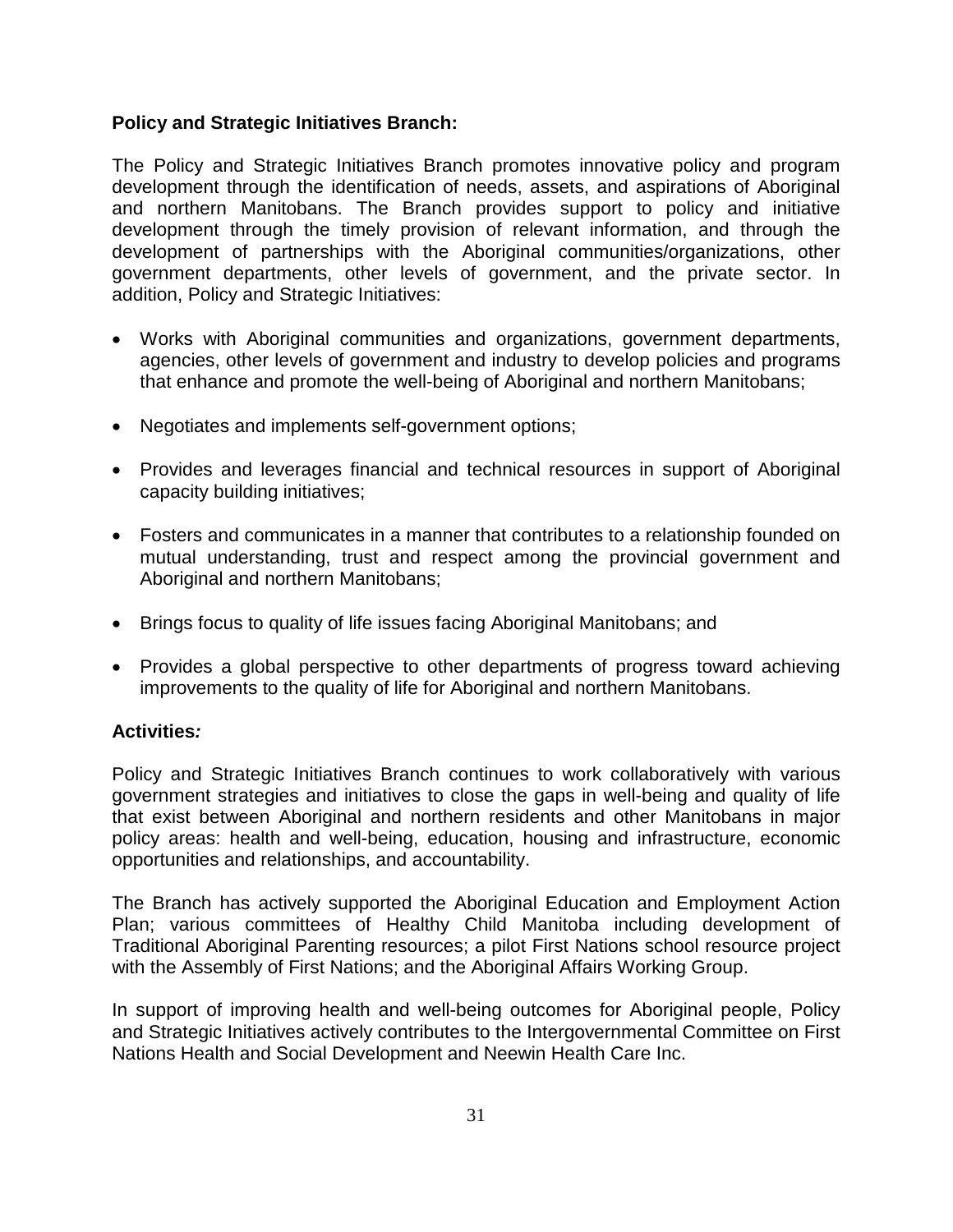The Branch continues to support development and implementation of provincial strategies on suicide prevention, maternal child health, poverty reduction and social inclusion, provincial efforts to address the issue of missing and murdered Aboriginal women and girls, and administered funding support to five community based projects formerly a part of the Winnipeg Regeneration Strategy. The Branch also supports the Intergovernmental Strategic Aboriginal Alignment Working Group to improve health and well-being and promote active and safe participation in Winnipeg neighbourhoods with high Aboriginal population density.

To enhance economic opportunities for Aboriginal people, Policy and Strategic Initiatives administered the Aboriginal Development Program and the Aboriginal Economic and Resource Development Fund

Housing and community infrastructure in northern Aboriginal communities continues to be a major area of need. Policy and Strategic Initiatives has been striving to address the need through linkages with economic and human resource development programs: including work on a water and sewer retrofit and training initiative with the Island Lake First Nation communities, Tribal Council, federal and provincial departments and other stakeholders.

#### *Major Accomplishments included:*

- \$2,781,800 was authorized in fiscal year 2015/16 for the Aboriginal Development Program (ADP). It supported operating costs for the Manitoba Keewatinook Ininew Okemowin, Southern Chiefs Organization, Assembly of Manitoba Chiefs, Manitoba Métis Federation, Manitoba Association of Friendship Centres, which includes 11 Friendship Centres throughout the province, the Manitoba Sport & Recreation Council, the Manitoba Association of Aboriginal Languages., and Manitoba Moon Voices Inc., a new Aboriginal women's organization. It also supported costs associated with a tripartite agreement between Canada, Manitoba and the Manitoba Métis Federation and a tripartite agreement between Canada, Manitoba and the Aboriginal Council of Winnipeg. This amount includes the Small Grants Component of the ADP which supports capacity building activities of community-based organizations. In 2015/16, the ADP Fund supported 33 small projects which leveraged \$546,524 from outside provincial resources.
- In fiscal year 2015/16, the Aboriginal Economic and Resource Development (AERD) fund expended \$899,901 in support of 45 projects. The total budgeted value of the AERD projects was over \$8.1 million and leveraged over \$6.2 million from sources other than provincial government.
- The Department has lead the development of the first Reconciliation legislation in Canada, which will guide Manitoba's reconciliation measures including ongoing engagement with Indigenous peoples in the development and implementation of a Reconciliation Strategy. This legislation, The Path to Reconciliation Act, received Royal Assent on March 15, 2016.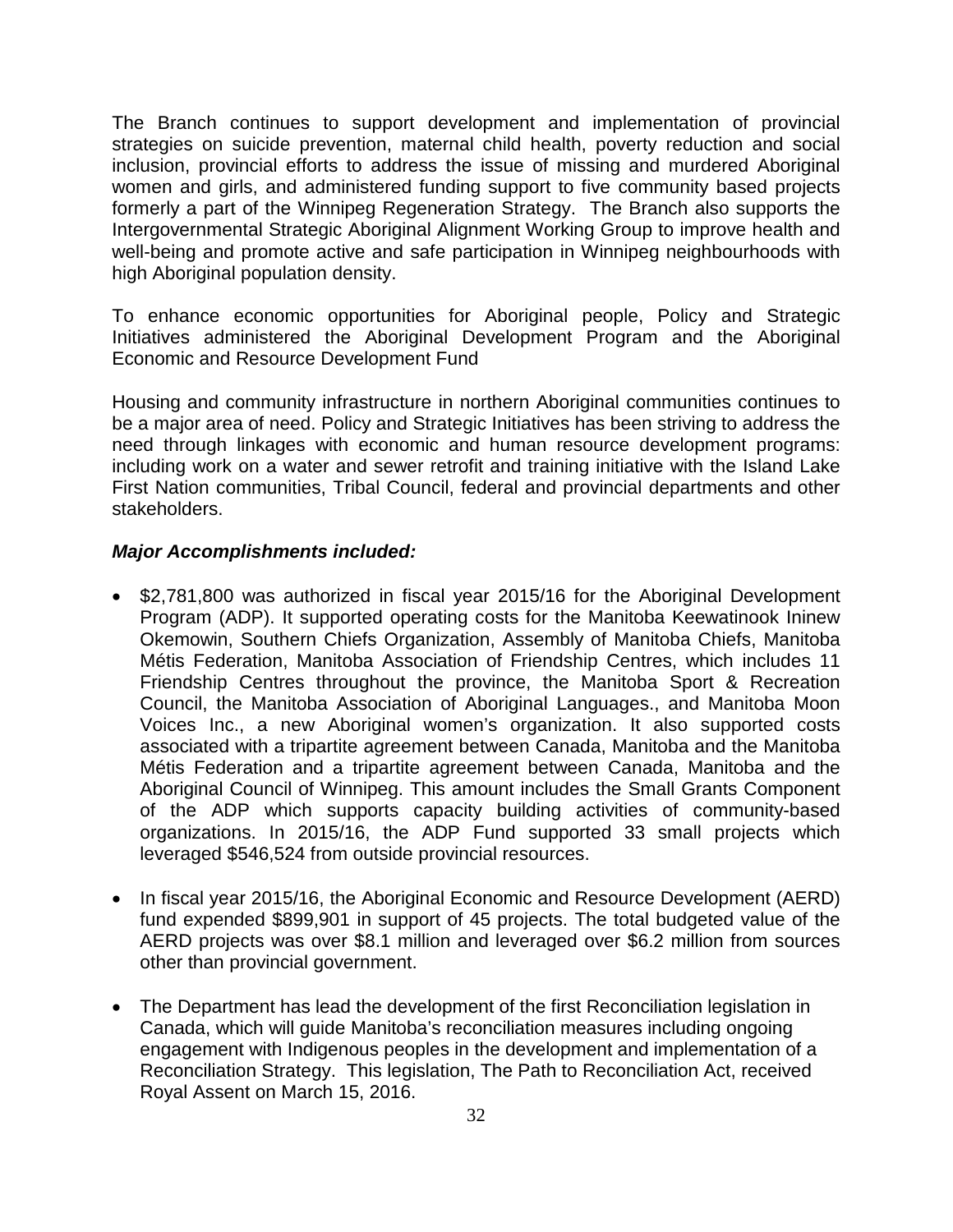- The Department has established a partnership with Indigenous and Northern Affairs Canada (INAC) which has led to the development of a 5-year Memorandum of Understanding (MOU) on Aboriginal Economic Development with an associated 3 year work plan. The work plan was ratified in June 2015. The MOU is designed to coordinate investments, promote innovation and improve communication between the provincial and federal governments.
- The Metis Economic Development Fund (MEDF) has been evaluated by Pricewaterhouse Coopers (PwC). The evaluation identified many positive results achieved by the MEDF.
- The Department continued to coordinate provincial government support on the Island Lake Retrofit and Training Initiative (ILRTI). In 2015/16, 152 homes in the four Island Lake communities of St. Theresa Point, Wasagamack, Garden Hill and Red Sucker Lake were retrofitted for water and sewer services. Since the initiative began in 2012/13, 674 homes have been retrofitted. Manitoba continues to work with the Steering and Technical committees which include representatives from the federal government, Island Lake Tribal Council and the communities to incorporate a community training approach to the 900 identified homes for water and sewer retrofits over the coming years in the Island Lake communities.
- Manitoba continues to participate in national discussions with PTs and NAOs on Aboriginal policy and program issues of common interest across Canada through the Aboriginal Affairs Working Group.

| <b>Expenditures by</b>              | Actual<br>2015/2016 |            | <b>Estimate</b><br>2015/2016 | Variance<br>Over | Expl. |
|-------------------------------------|---------------------|------------|------------------------------|------------------|-------|
| <b>Sub-Appropriation</b>            | \$                  | <b>FTE</b> | S                            | (Under)          | No.   |
| Salaries & Employee Benefits        | 1,293               | 14.00      | 1,180                        | 113              | 11    |
| <b>Other Expenditures</b>           | 273                 |            | 299                          | (26)             |       |
| Aboriginal Development Programs     | 2,782               |            | 2,782                        | 0                |       |
| Aboriginal Economic and             |                     |            |                              |                  |       |
| Resources Development Fund          | 843                 |            | 900                          | (57)             | 12    |
| <b>Partners for Careers</b>         | 200                 |            | 200                          | 0                |       |
| First People's Economic Growth Fund | 4,200               |            | 4,200                        | 0                |       |
| <b>Total Expenditures</b>           | 9.591               | 14.00      | 9,561                        | 30               |       |

#### **19.2(C-3) Policy & Strategic Initiatives**

Explanation Number:

- 11. The variance is due to severance pay for retired Director. MGEU salary increase.
- 12. The variance is due to the grants that have been paid to five communities through ESRA; each community should receive \$11,400. The ESRA did not use the grants and returned grants in period 14.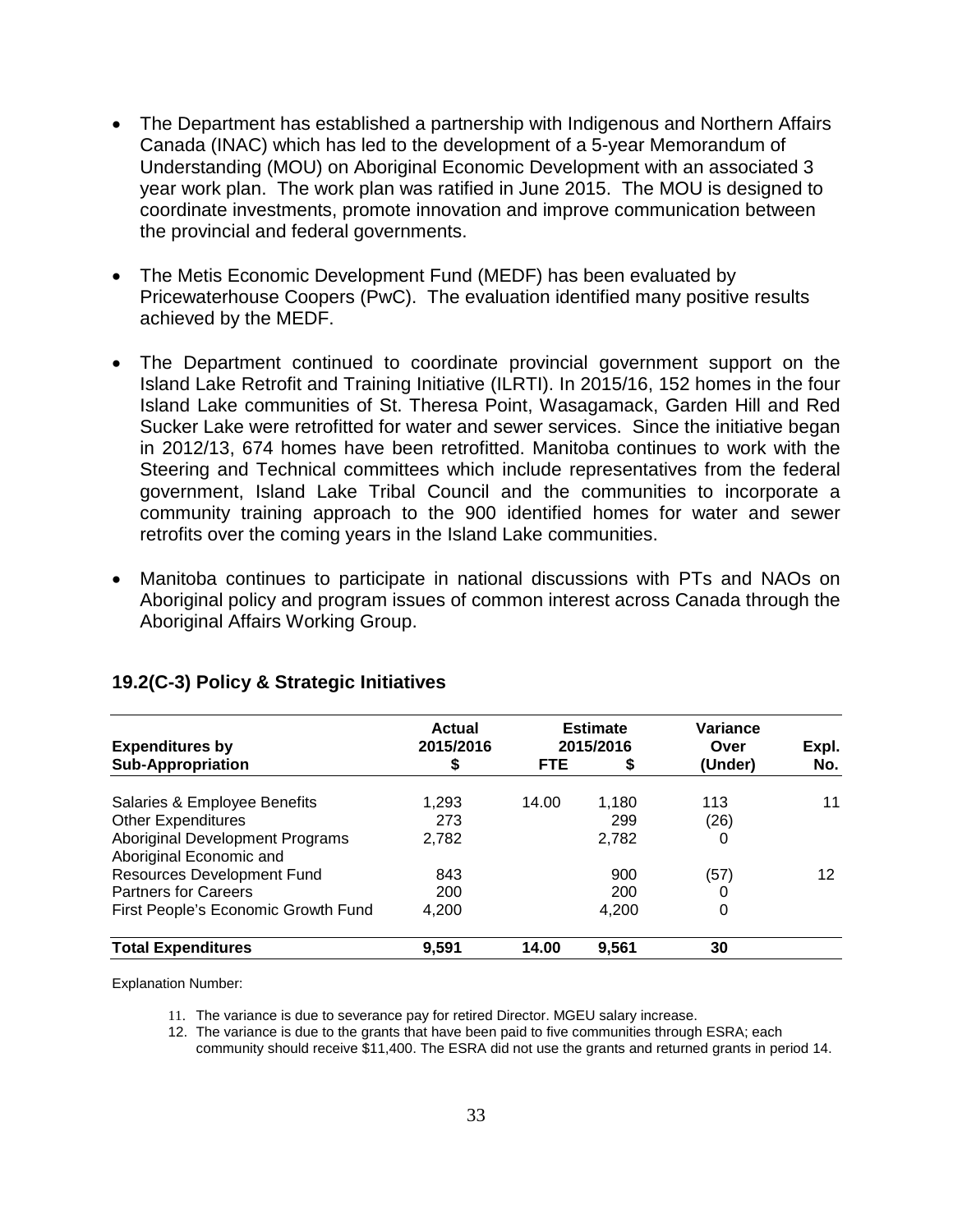# **Communities Economic Development Fund**

#### *Oswald Sawh - General Manager and CEO*

The Communities Economic Development Fund (CEDF) is a provincial Crown Corporation (*Communities Economic Development Fund Act – C155 Consolidated Statutes of Manitoba)* whose objective is to encourage economic development in Northern Manitoba with specific emphasis on the needs of small business and community development corporations. It may do so by providing financial and other forms of assistance. CEDF delivers services under three program areas.

The Business Loans Program provides financial assistance in the form of loans and loan guarantees for viable economic enterprises. The loan applicants must comply with specific criteria, established in regulations, to become eligible. Business loans can be for the purposes of start-up, expansion, and in certain cases, restructuring.

The Fisheries Loan Program provides capital to the commercial fishing industry, assisting fishers with the purchase or repair of fishing equipment and the purchase of quota entitlements, and investing in processing, handling, and marketing facilities. The program is available to licensed Manitoba commercial fishermen as well as to Manitoba based businesses handling solely products harvested or grown in the province.

CEDF delivers community economic development based programming including technical assistance to local entrepreneurs, and to community development corporations and economic development offices. In addition, CEDF delivers programs under the Rural Economic Development Initiative on a contract.

CEDF is managed by a Board of Directors which reports to the Minister Responsible for the CEDF Act, currently the Minister of Aboriginal and Northern Affairs.

Details of the CEDF programs, and its Annual Report and detailed Financial Statements are available at its website [www.cedf.mb.ca](http://www.cedf.mb.ca/) .

#### **19.2(D) Communities Economic Development Fund**

| <b>Expenditures by</b>    | Actual<br>2015/2016 | <b>Estimate</b><br>2015/2016 |       | Variance<br>Over | Expl. |  |
|---------------------------|---------------------|------------------------------|-------|------------------|-------|--|
| <b>Sub-Appropriation</b>  |                     | <b>FTE</b>                   |       | (Under)          | No.   |  |
| <b>Total Expenditures</b> | 1.430               |                              | 1.430 | U                |       |  |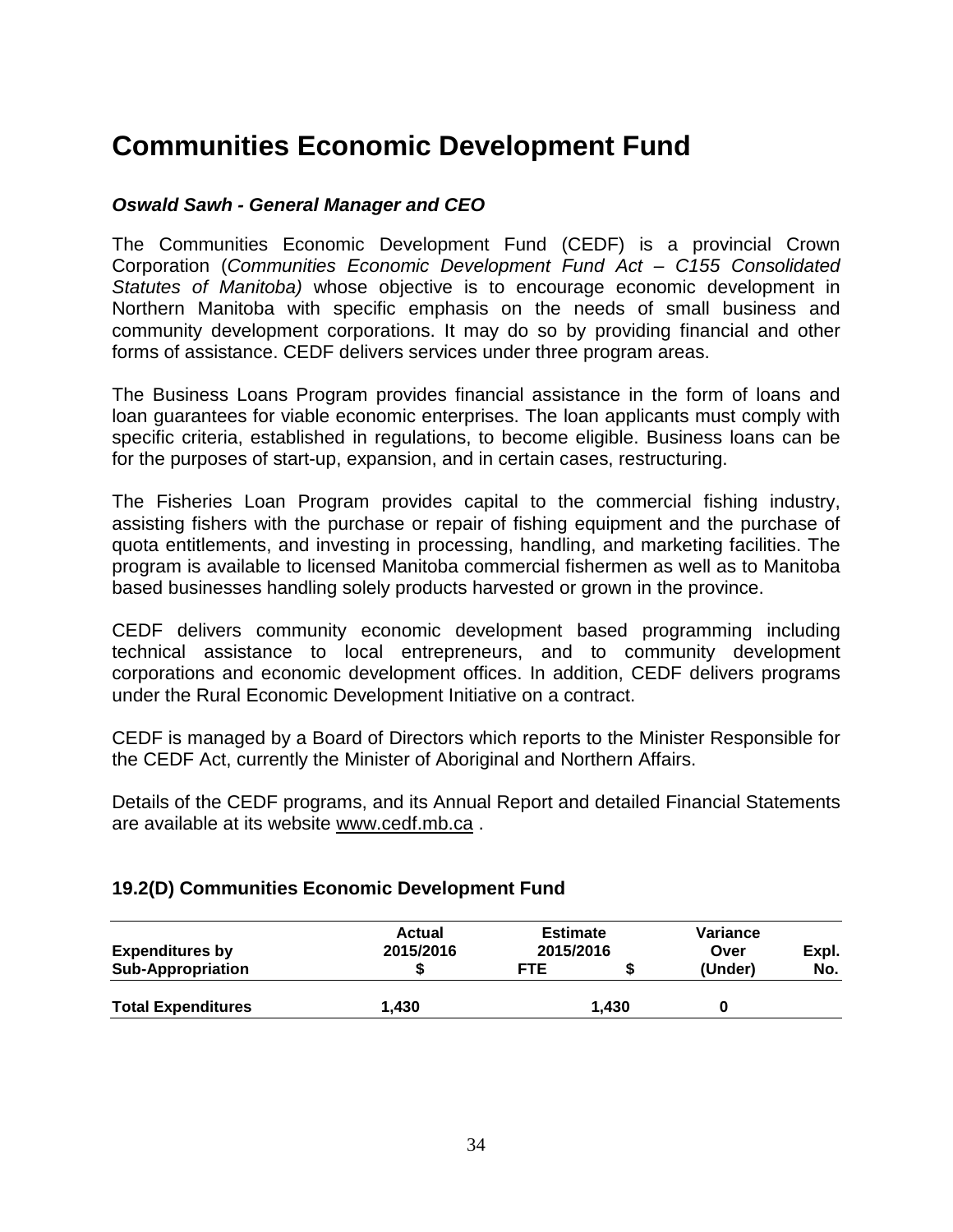# **Amortization of Capital Assets**

This represents the amortization of the three assets that the Department owns - a boat launch and two bridges.

### **19.4 Amortization of Capital Assets**

| <b>Expenditures by</b>    | Actual<br>2015/2016 | <b>Estimate</b><br>2015/2016 |     | Variance<br>Over | Expl. |
|---------------------------|---------------------|------------------------------|-----|------------------|-------|
| <b>Sub-Appropriation</b>  |                     | FTE                          |     | (Under)          | No.   |
| <b>Total Expenditures</b> | 91                  |                              | 106 | (15)             |       |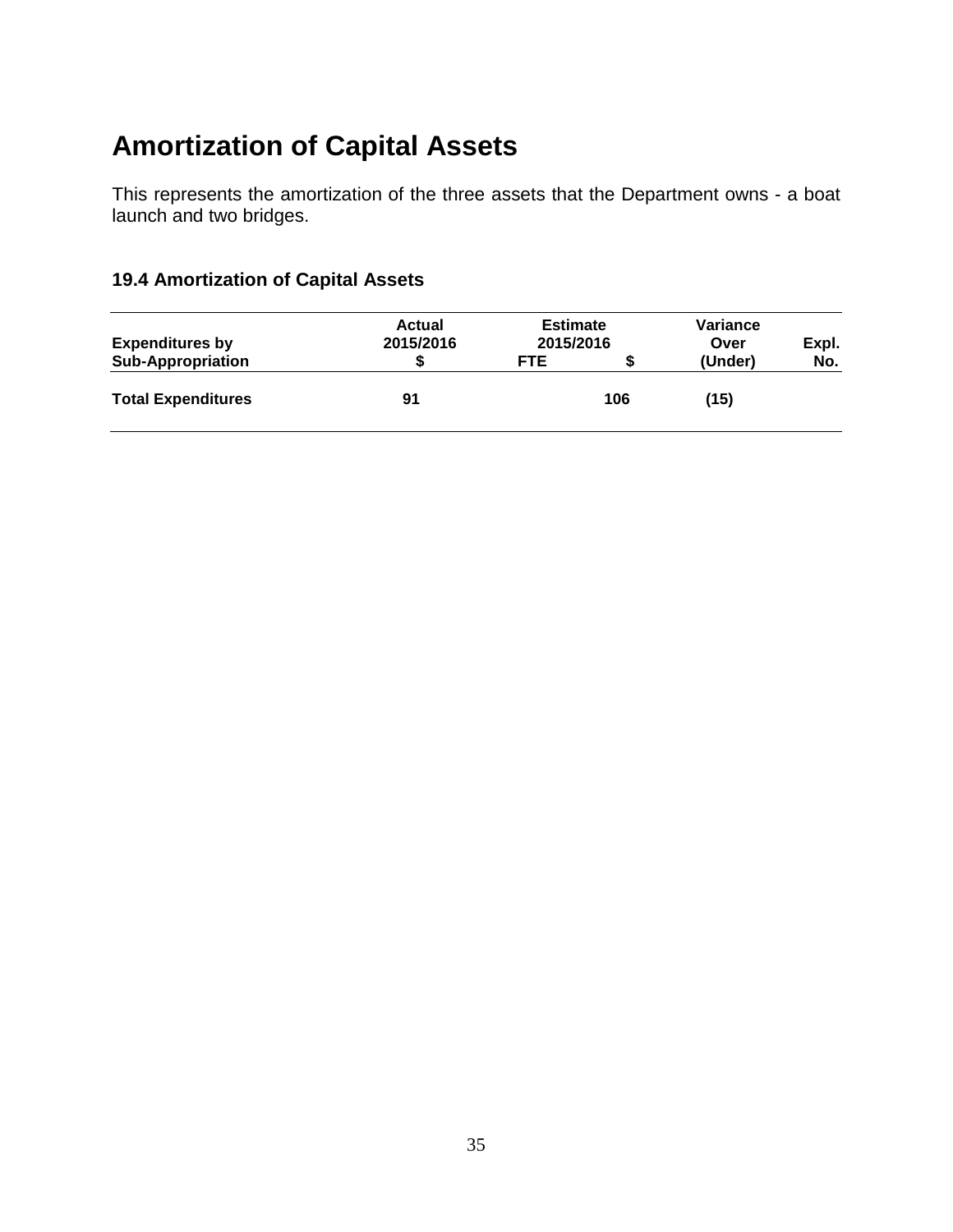# **Financial Information**

#### *Reconciliation Statement*

| <b>DETAIL</b>               | 2015/2016<br><b>ESTIMATES</b> |
|-----------------------------|-------------------------------|
| 2015/2016 Main Estimates    | \$33,527                      |
| Internal Service Adjustment | \$299                         |
|                             |                               |
| 2015/2016 ESTIMATES         | \$33,826                      |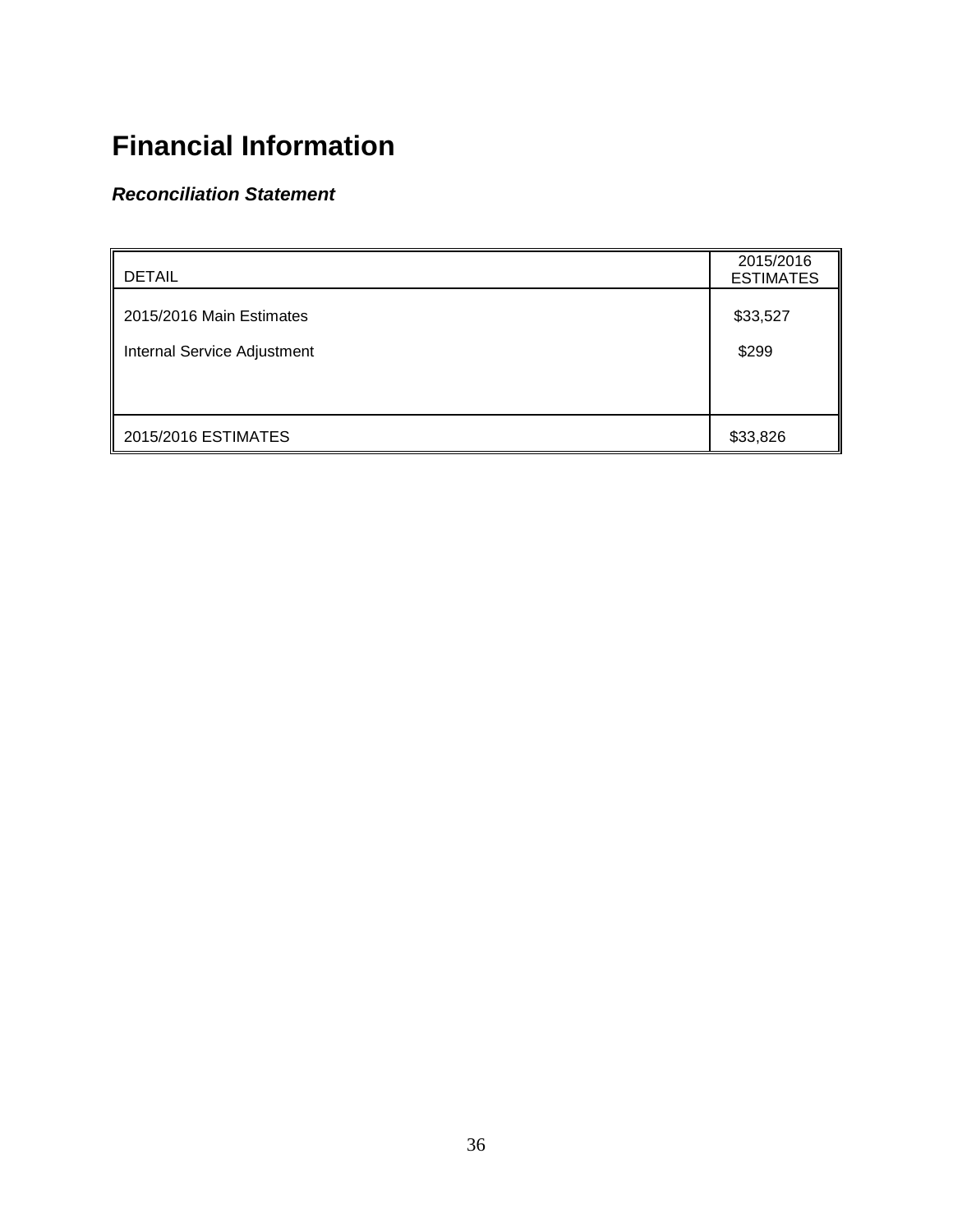## *Expenditure Summary*

For fiscal year ended March 31, 2016 with comparative figures for the previous year.

| <b>Estimate</b><br>2015/2016<br>\$(000's) |      | Appropriation                                |              | <b>Actual</b><br>2015/2016<br>\$(000's) | <b>Actual</b><br>2014/2015<br>\$(000's) | <b>Increase</b><br>(Decrease)<br>No. | <b>Explanation</b> |
|-------------------------------------------|------|----------------------------------------------|--------------|-----------------------------------------|-----------------------------------------|--------------------------------------|--------------------|
|                                           |      |                                              |              |                                         |                                         |                                      |                    |
|                                           | 19.1 | 1. Aboriginal and Northern Affairs Executive |              |                                         |                                         |                                      |                    |
| 37                                        |      | (a) Minister's Salary                        |              | 37                                      | 37                                      | 0                                    |                    |
|                                           |      | (b) Executive Support                        |              |                                         |                                         |                                      |                    |
| 909                                       |      | (1) Salaries and Employee Benefits           |              | 895                                     | 795                                     | 100                                  |                    |
| 212                                       |      | (2) Other Expenditures                       |              | 175                                     | 197                                     | (22)                                 |                    |
| 1,121                                     |      |                                              | Subtotal (b) | 1,070                                   | 992                                     | 78                                   |                    |
| 851,⊺                                     | 19-1 |                                              |              | 1,107                                   | 1,029                                   | 78                                   |                    |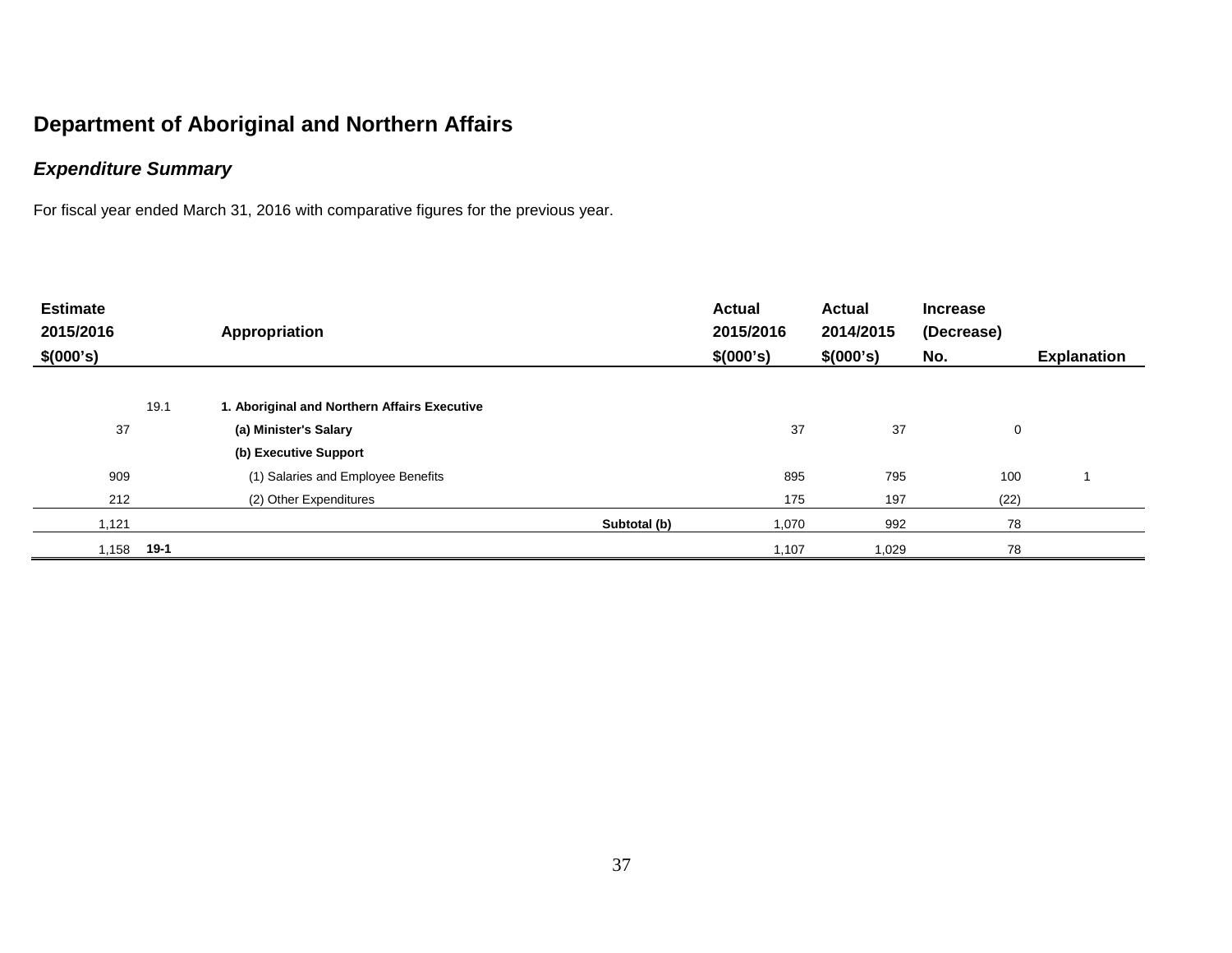# **Expenditure Summary (continued)**

| <b>Estimate</b> |      |                                               |                | <b>Actual</b> | <b>Actual</b> | <b>Increase</b> |                    |
|-----------------|------|-----------------------------------------------|----------------|---------------|---------------|-----------------|--------------------|
| 2015/2016       |      | Appropriation                                 |                | 2015/2016     | 2014/2015     | (Decrease)      |                    |
| \$(000's)       |      |                                               |                | \$(000's)     | \$(000's)     | No.             | <b>Explanation</b> |
|                 |      |                                               |                |               |               |                 |                    |
|                 | 19.2 | 2. Aboriginal and Northern Affairs Operations |                |               |               |                 |                    |
|                 |      | (a) Financial and Administrative Services     |                |               |               |                 |                    |
| 343             |      | (1) Salaries and Employee Benefits            |                | 344           | 328           | 16              | $\overline{c}$     |
| 69              |      | (2) Other Expenditures                        |                | 68            | 70            | (2)             |                    |
| 412             |      |                                               | Subtotal (a)   | 412           | 398           | 14              |                    |
|                 |      | (b) Local Government Development              |                |               |               |                 |                    |
|                 |      | (1) Programs/Operational Support              |                |               |               |                 |                    |
| 263             |      | (a) Salaries and Employee Benefits            |                | 265           | 257           | 8               | 2                  |
| 70              |      | (b) Other Expenditures                        |                | 74            | 72            | 2               |                    |
| 10,151          |      | (c) Community Operations                      |                | 10,367        | 10,437        | (70)            | 3                  |
| 1,285           |      | (d) Regional Services                         |                | 1,034         | 998           | 36              |                    |
| 323             |      | (e) Grants                                    |                | 324           | 323           | $\overline{1}$  |                    |
| 1,247           |      | (f) Northern Healthy Foods Initiative         |                | 1,242         | 881           | 361             | $\overline{4}$     |
| 230             |      | (g) Capital Grants                            |                | 235           | 249           | (14)            |                    |
| 1,393           |      | (h) Community Capital Support                 |                | 1,393         | 1,393         | $\mathbf 0$     |                    |
| 14,962          |      |                                               | Subtotal (b-1) | 14,934        | 14,610        | 324             |                    |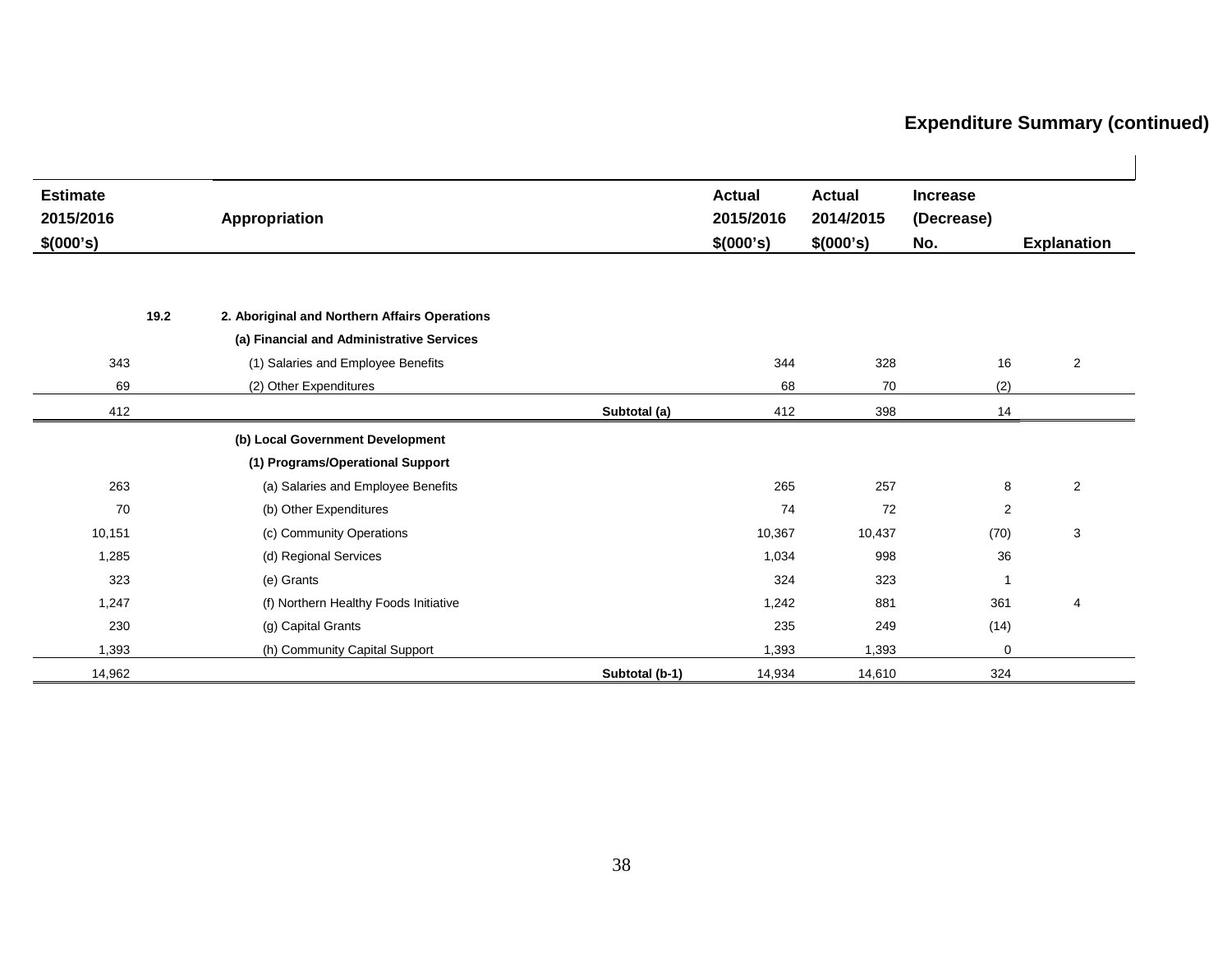|        | (2) Northern Region                           |                |        |        |      |                |
|--------|-----------------------------------------------|----------------|--------|--------|------|----------------|
| 1,241  | (a) Salaries and Employee Benefits            |                | 1,143  | 1,114  | 29   | $\overline{c}$ |
| 251    | (b) Other Expenditures                        |                | 249    | 246    | 3    |                |
| 1,492  |                                               | Subtotal (b-2) | 1,392  | 1,360  | 32   |                |
|        | (3) North Central Region                      |                |        |        |      |                |
| 1,188  | (a) Salaries and Employee Benefits            |                | 1,312  | 1,116  | 196  | $\overline{2}$ |
| 225    | (b) Other Expenditures                        |                | 261    | 234    | 27   |                |
| 1,413  |                                               | Subtotal (b-3) | 1,573  | 1,350  | 223  |                |
|        |                                               |                |        |        |      |                |
|        | (4) Northern Affairs Fund                     |                |        |        |      |                |
| 286    | (a) Salaries and Employee Benefits            |                | 272    | 274    | (2)  |                |
| 27     | (b) Other Expenditures                        |                | 27     | 31     | (4)  |                |
| 313    |                                               | Subtotal (b-4) | 299    | 305    | (6)  |                |
|        | (5) Program Planning and Development Services |                |        |        |      |                |
| 674    | (a) Salaries and Employee Benefits            |                | 722    | 671    | 51   | $\overline{c}$ |
| 86     | (b) Other Expenditures                        |                | 72     | 83     | (11) |                |
| 760    |                                               | Subtotal (b-5) | 794    | 754    | 40   |                |
| 18,940 |                                               | Subtotal (b)   | 18,992 | 18,379 | 613  |                |

|     | (c) Aboriginal Affairs Secretariat |                |     |             |      |  |
|-----|------------------------------------|----------------|-----|-------------|------|--|
|     | (1) Support Services               |                |     |             |      |  |
| 395 | (a) Salaries and Employee Benefits |                | 337 | 402         | (65) |  |
| 45  | (b) Other Expenditures             |                | 43  | 38          |      |  |
| 440 |                                    | Subtotal (c-1) | 380 | (60)<br>440 |      |  |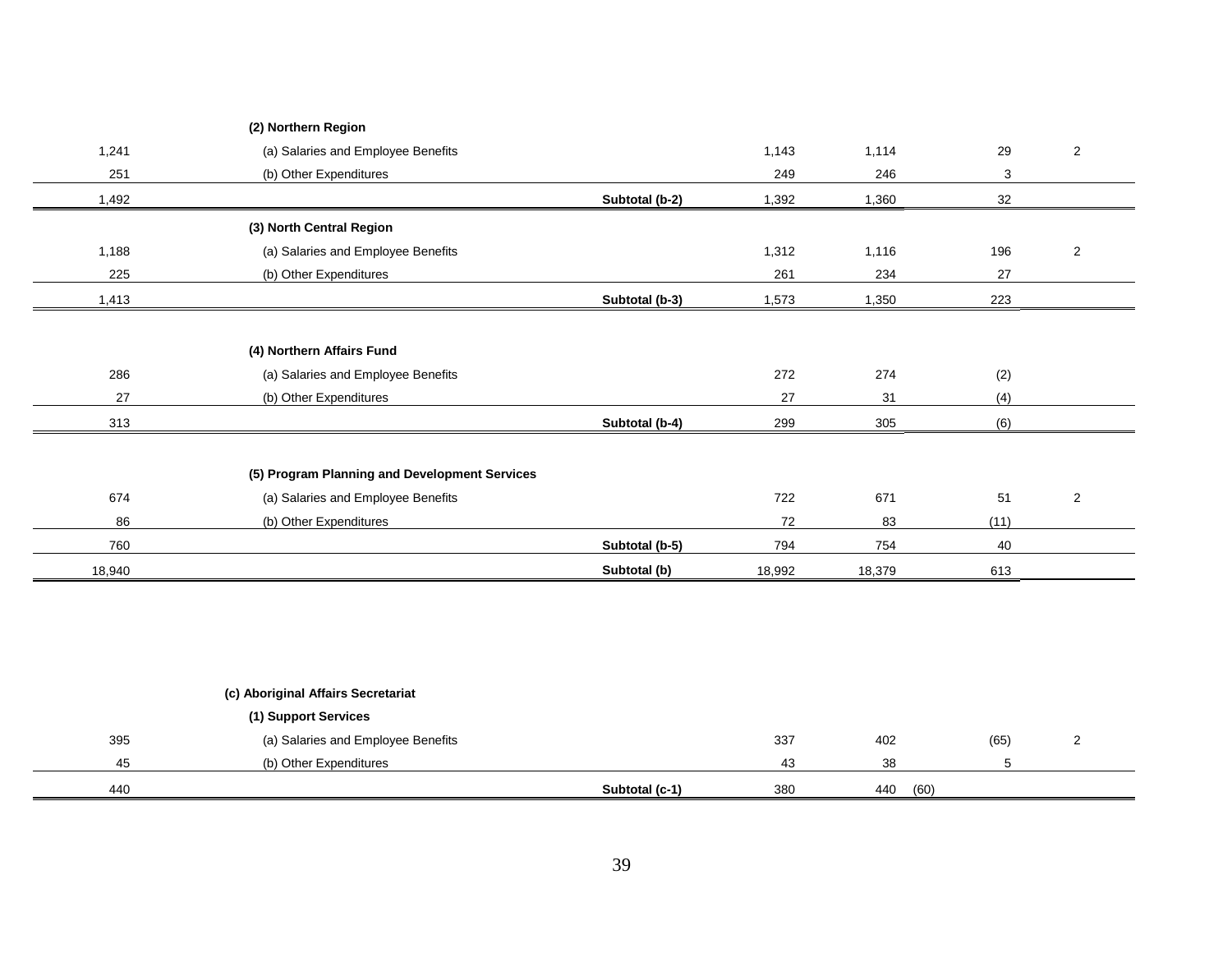#### **(2) Agreements Management and Crown Consultation**

| 870    | (a) Salaries and Employee Benefits                    | 877    | 881    | (4)         | $\overline{c}$ |
|--------|-------------------------------------------------------|--------|--------|-------------|----------------|
| 230    | (b) Other Expenditures                                | 341    | 287    | 54          | 6              |
| 679    | (c) Agreements Implementation                         | 539    | 679    | (140)       | 5              |
| 1,779  | Subtotal (c-2)                                        | 1,757  | 1,847  | (90)        |                |
|        |                                                       |        |        |             |                |
|        | (3) Policy and Strategic Initiatives                  |        |        |             |                |
| 1,180  | (a) Salaries and Employee Benefits                    | 1,293  | 1,203  | 90          | $\mathbf{2}$   |
| 299    | (b) Other Expenditures                                | 273    | 277    | (4)         |                |
| 2,782  | (c) Aboriginal Development Programs                   | 2,782  | 2,802  | (20)        |                |
| 900    | (d) Aboriginal Economic and Resource Development Fund | 843    | 890    | (47)        |                |
| 200    | (e) Partners for Careers                              | 200    | 200    | $\mathbf 0$ |                |
| 4,200  | (f) Economic Growth Funds                             | 4,200  | 4,200  | 0           |                |
| 9,561  | Subtotal (c-3)                                        | 9,591  | 9,572  | 19          |                |
| 11,780 | Subtotal (c)                                          | 11,728 | 11,859 | (131)       |                |
|        |                                                       |        |        |             |                |
|        |                                                       |        |        |             |                |
| 1,470  | (d) Communities Economic Development Fund             | 1,470  | 1,470  | 0           |                |
|        |                                                       |        |        |             |                |
| 32,562 | $19-2$                                                | 32,562 | 32,105 | 457         |                |
|        |                                                       |        |        |             |                |
| 106    | $19-3$<br><b>Amortization of Capital Assets</b>       | 91     | 94     | (3)         |                |
|        |                                                       |        |        |             |                |
| 33,826 | <b>DEPARTMENT TOTAL</b>                               | 33,760 | 33,228 | 532         |                |

1. Retiring allowance paid to former Deputy Minister.

2. Differences were due to MGEU salary adjustments, Vacant Positions, VRW, turnover and salary increase for eligible employees. Policy and Strategic Initiatives and North Central Region retiring allowance paid to retired employees.

3. 2014/15 expenditures were higher than projected.

4. 2014/15 Social Enterprise Development Expenditures were less than forecasted.

5. 2015/16 Expenditures were less than forecasted.

6. TLE expenses paid out of the other expenditures.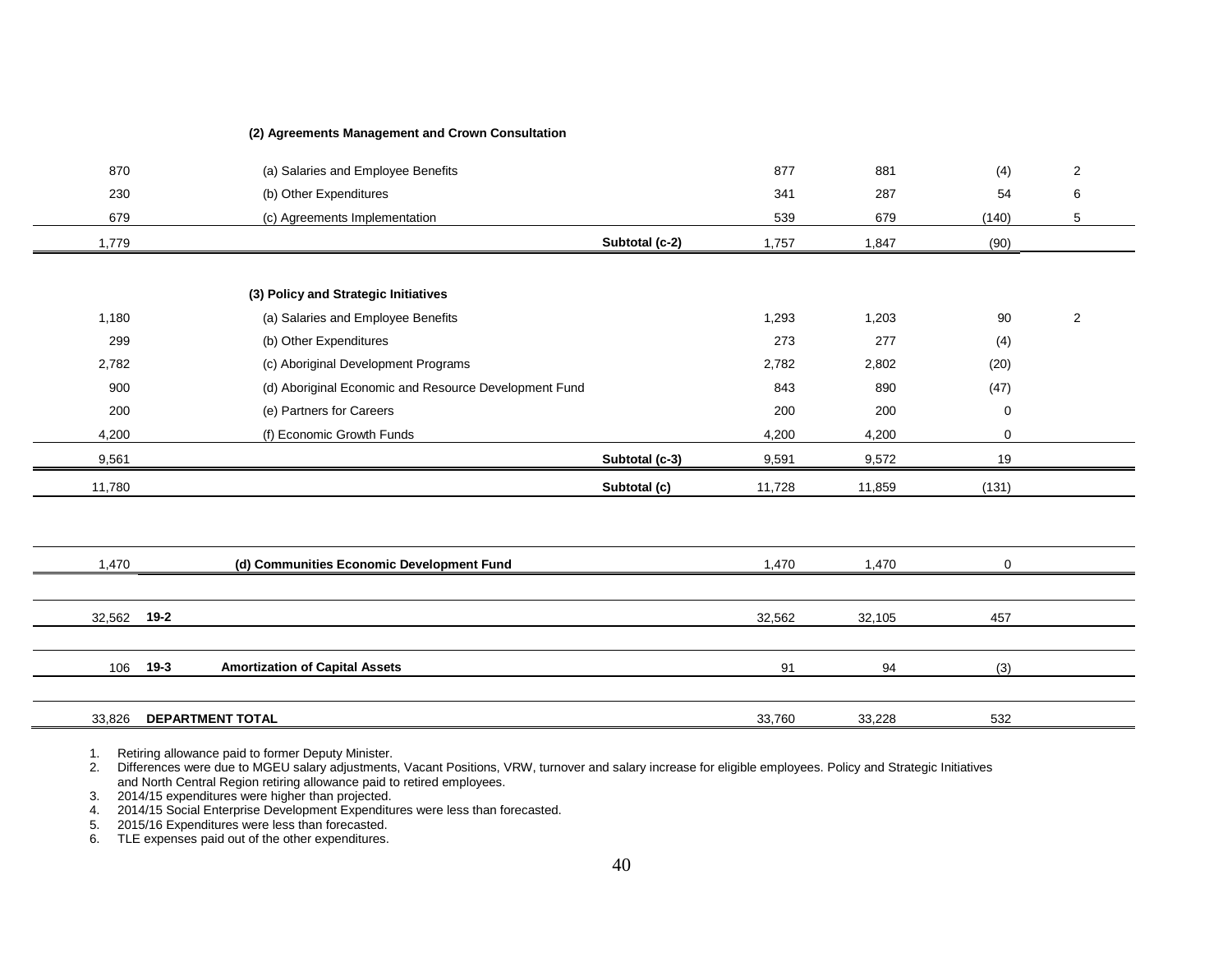#### *Expenditure Summary by Main Appropriation*

For fiscal year ended March 31, 2016 with comparative figures for the previous year.

| <b>Estimate</b><br>2015/2016<br>\$(000's) | Appropriation                                   | <b>Actual</b><br>2015/2016<br>\$(000's) | <b>Actual</b><br>2014/2015<br>\$(000's) | <b>Increase</b><br>(Decrease)<br>\$(000's) | <b>Explanation</b><br>No. |  |
|-------------------------------------------|-------------------------------------------------|-----------------------------------------|-----------------------------------------|--------------------------------------------|---------------------------|--|
| 1,158                                     | 19-1 Aboriginal and Northern Affairs Executive  | 1,107                                   | 1,029                                   | 78                                         |                           |  |
| 32,562                                    | 19-2 Aboriginal and Northern Affairs Operations | 32,562                                  | 32,105                                  | 457                                        |                           |  |
| 106                                       | 19-3 Amortization of Capital Assets             | 91                                      | 94                                      | (3)                                        |                           |  |
| 33,826                                    | Total                                           | 33,760                                  | 33,228                                  | 532                                        |                           |  |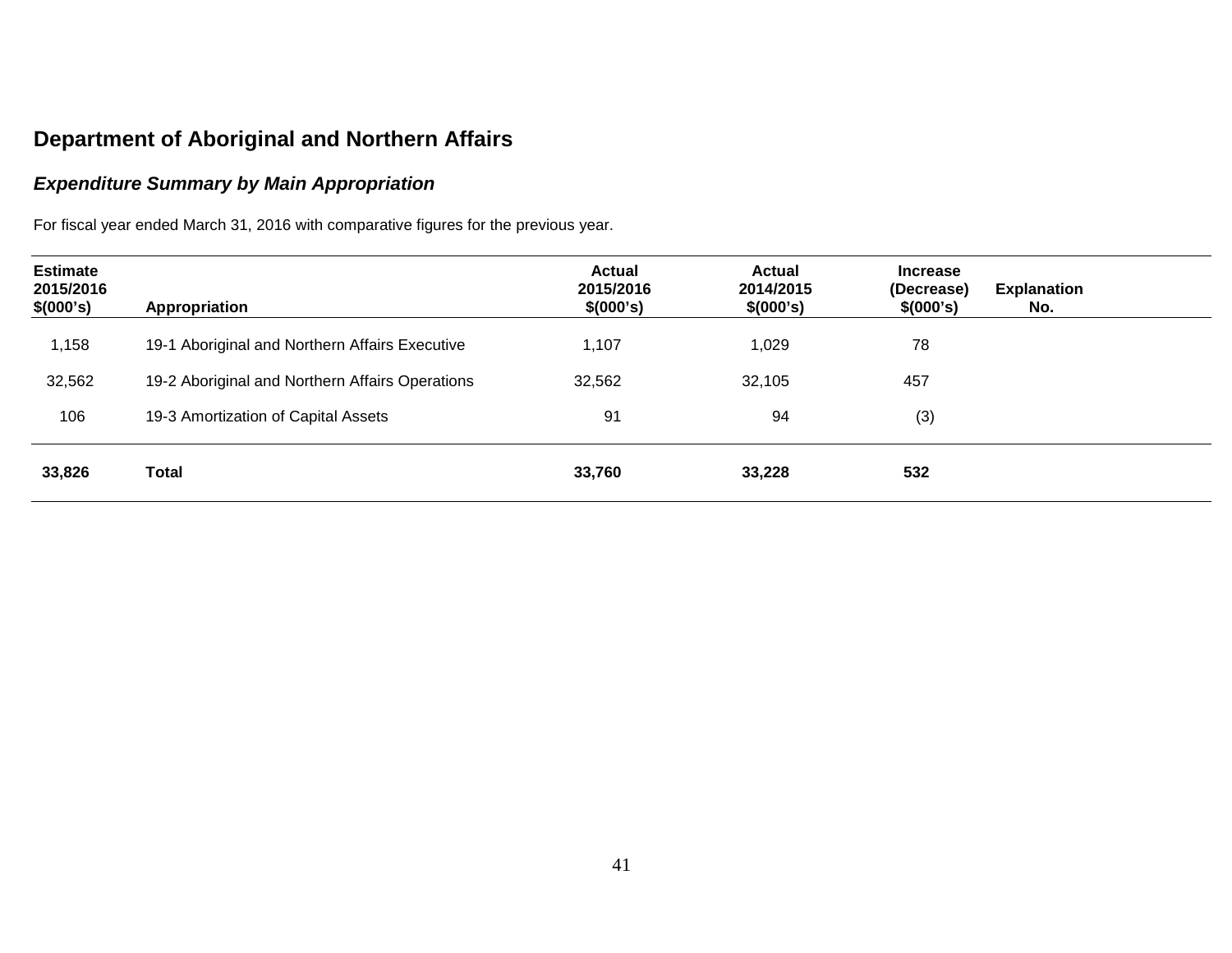# *Five Year Expenditure and Staffing by Appropriation (\$000's***)**

For years ending March 31, 2011 - March 31, 2016

### **Actual/Adjusted Expenditures**

|                                               | 2011-2012  |        | 2012-2013  |        | 2013-2014  |        | 2014-2015  |        | 2015-2016 |        |  |
|-----------------------------------------------|------------|--------|------------|--------|------------|--------|------------|--------|-----------|--------|--|
| Appropriation                                 | <b>FTE</b> | \$     | <b>FTE</b> | \$     | <b>FTE</b> | \$     | <b>FTE</b> | \$     | F         | S      |  |
| Aboriginal and Northern Affairs<br>Executive  | 13.00      | 981    | 13.00      | 1,020  | 12.00      | 1,095  | 12.00      | 1,066  | 11.00     | 1,107  |  |
| Aboriginal and Northern Affairs<br>Operations | 79.00      | 37,067 | 80.00      | 33,320 | 80.00      | 33,286 | 80.00      | 32,535 | 80.00     | 32,562 |  |
| Acquisition/Construction                      |            |        |            |        |            |        |            |        |           |        |  |
| Amortization of Assets                        |            | 118    |            | 121    |            | 121    |            | 94     |           | 91     |  |
| <b>Total Expenditure</b>                      | 92.00      | 38,166 | 93.00      | 34,461 | 92.00      | 33,477 | 92.00      | 33,695 | 91.00     | 33,760 |  |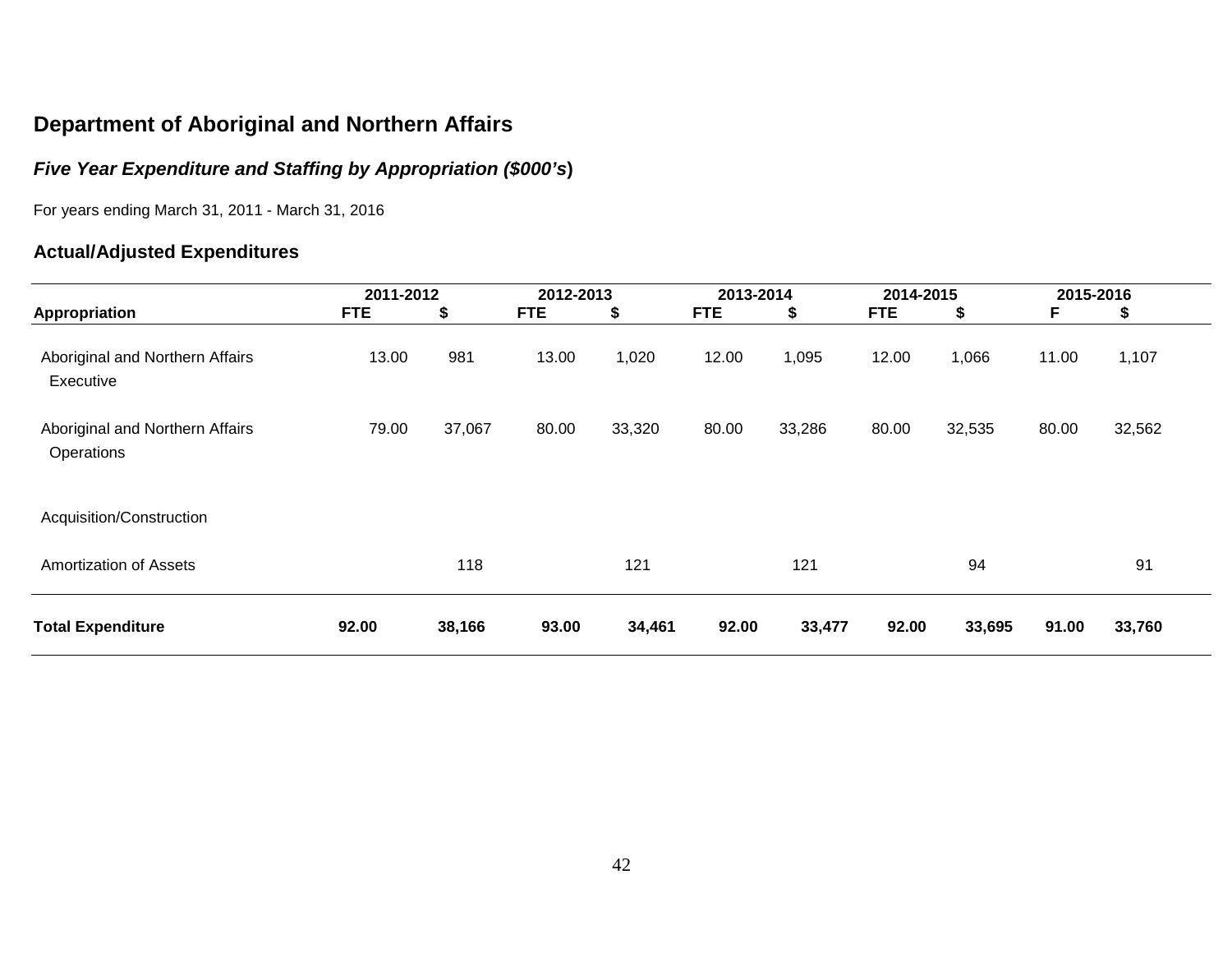### *Revenue Summary by Source (\$000's)*

For year ended March 31, 2016 with comparative figures for the previous fiscal year

| <b>Actual</b><br>2014/2015 | <b>Actual</b><br>2015/2016 | <b>Increase</b><br>(Decrease) | <b>Source</b>                   | <b>Actual</b><br>2015/2016 | <b>Estimate</b><br>2015/2016 | Variance      | Expl.<br>No. |
|----------------------------|----------------------------|-------------------------------|---------------------------------|----------------------------|------------------------------|---------------|--------------|
|                            |                            |                               | <b>Other Revenue:</b>           |                            |                              |               |              |
|                            |                            |                               | a) Sundry                       |                            |                              |               |              |
| $\frac{127}{127}$          | <u>136</u><br>136          | $\frac{9}{9}$                 | <b>Chief Place of Residency</b> | <u>136</u><br>136          | $\frac{130}{130}$            | $\frac{6}{6}$ |              |
|                            |                            |                               | <b>Government of Canada:</b>    |                            |                              |               |              |
| 44                         | 99                         | 55                            | a) Northern Flood               | 99                         | 100                          | (1)           |              |
| 171                        | 235                        | 64                            | <b>TOTAL DEPARTMENT</b>         | 235                        | 230                          | 5             |              |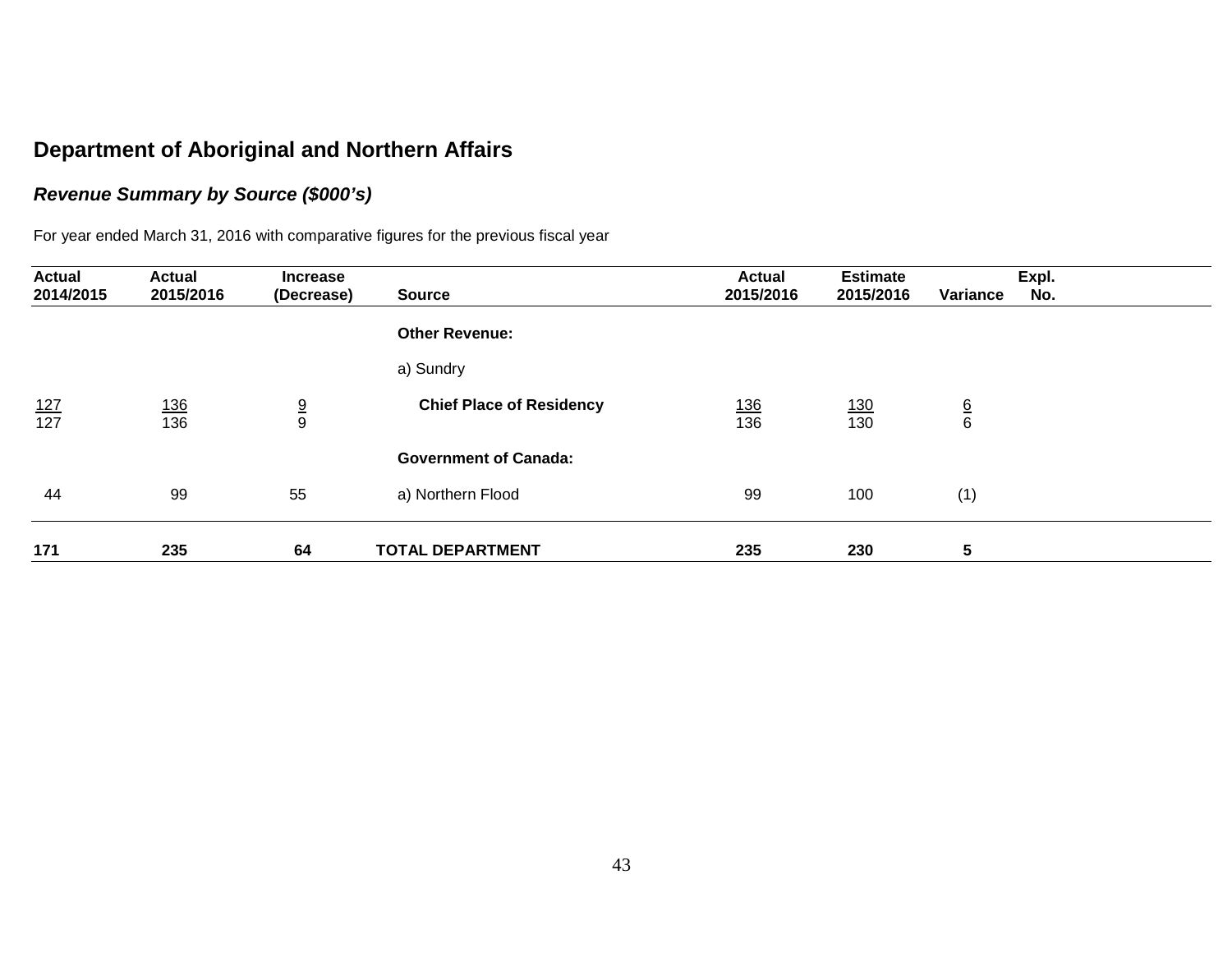| What is being<br>measured?<br>(A)                                           | How is it being<br>measured<br>(name of<br>indicator)?<br>(B)                                                                                                                                                                                                                          | Why is it important<br>to measure this?<br>(C)                                                                                                                                                                                                                                                                                                                                                            | What is the starting<br>point?<br>(baseline data and<br>year)<br>(D)                                                                                                                                                                                                                                                                                  | What is the most<br>recent available<br>data?<br>(E)                                                                                                                                                                                                                                                                                                                                   | What is the trend<br>over time?<br>(F)                                                                                                                                                                                |
|-----------------------------------------------------------------------------|----------------------------------------------------------------------------------------------------------------------------------------------------------------------------------------------------------------------------------------------------------------------------------------|-----------------------------------------------------------------------------------------------------------------------------------------------------------------------------------------------------------------------------------------------------------------------------------------------------------------------------------------------------------------------------------------------------------|-------------------------------------------------------------------------------------------------------------------------------------------------------------------------------------------------------------------------------------------------------------------------------------------------------------------------------------------------------|----------------------------------------------------------------------------------------------------------------------------------------------------------------------------------------------------------------------------------------------------------------------------------------------------------------------------------------------------------------------------------------|-----------------------------------------------------------------------------------------------------------------------------------------------------------------------------------------------------------------------|
| Well-being / economic<br>success of Aboriginal<br>people in Manitoba.       | As measured by:<br>(a) the difference<br>between Aboriginal and<br>non-Aboriginal median<br>incomes for individuals<br>age 15 and over; and<br>(b) the difference<br>between median<br>employment incomes<br>between Aboriginal and<br>non-Aboriginal individuals<br>aged 15 and over. | Income is a key indicator of<br>economic success, potential<br>standard of living and the<br>ability to provide more than<br>the basic necessities of life.<br>The difference in median<br>income levels is an indication<br>of the relative well-being of<br>Aboriginal and non-<br>Aboriginal people.<br>The difference in median<br>employment incomes<br>focuses on the gap in<br>employment incomes. | Median income for:<br>Aboriginal individuals age 15 and<br>over: \$13,979<br>Non-Aboriginal individuals age 15<br>and over: \$24,270<br>Difference: \$10,291<br>Median Employment Income for:<br>Aboriginal individuals age 15 and<br>over: \$25,843<br>Non-Aboriginals age 15 and over:<br>\$33,553<br>Difference: \$7,710<br>Source:<br>Census 2001 | Median income for:<br>Aboriginal individuals age 15<br>and over: \$17,690<br>Non-Aboriginal individuals<br>age 15 and over: \$30,709<br>Difference: \$13,019<br><b>Median Employment Income</b><br>for:<br>Aboriginal individuals age 15<br>and over: \$24,456<br>Non-Aboriginals age 15 and<br>over: \$31,314<br>Difference: \$6,858<br>Source:<br>National Household Survey<br>(NHS) | Statistics Canada<br>began<br>administering<br>the<br>new<br>National Household Survey<br>(NHS) in 2011.<br>Since the NHS replaces<br>the Census, results may<br>not be directly comparable<br>between 2001 and 2011. |
| Well-being / economic<br>engagement of<br>Aboriginal people in<br>Manitoba. | As measured by the<br>difference between<br>Aboriginal and non-<br>Aboriginal unemployment<br>rates for individuals age<br>$25 - 54.$                                                                                                                                                  | Engaging Aboriginal people<br>in the economy is critical to<br>the future success of<br>Manitoba's economy and<br>contributes to the well-being<br>of Aboriginal people in<br>Manitoba.<br>The difference in<br>unemployment rates<br>provides one indicator of<br>their relative participation in                                                                                                        | According to the 2001 Census,<br>Aboriginal people age 25 - 54<br>had an unemployment rate of<br>17% as compared to the non-<br>Aboriginal unemployment rate of<br>3%.<br>This reflects a difference of 14<br>percentage points.                                                                                                                      | According to the 2011<br>National Household Survey<br>(NHS), Aboriginal people age<br>25 - 54 had an<br>unemployment rate of 13%<br>as compared to the non-<br>Aboriginal unemployment<br>rate of 6%.<br>This reflects a difference of 7<br>percentage points.                                                                                                                         | Statistics Canada<br>began<br>administering<br>the<br>new<br>National Household Survey<br>(NHS) in 2011.<br>Since the NHS replaces<br>the Census, results may<br>not be directly comparable<br>between 2001 and 2011. |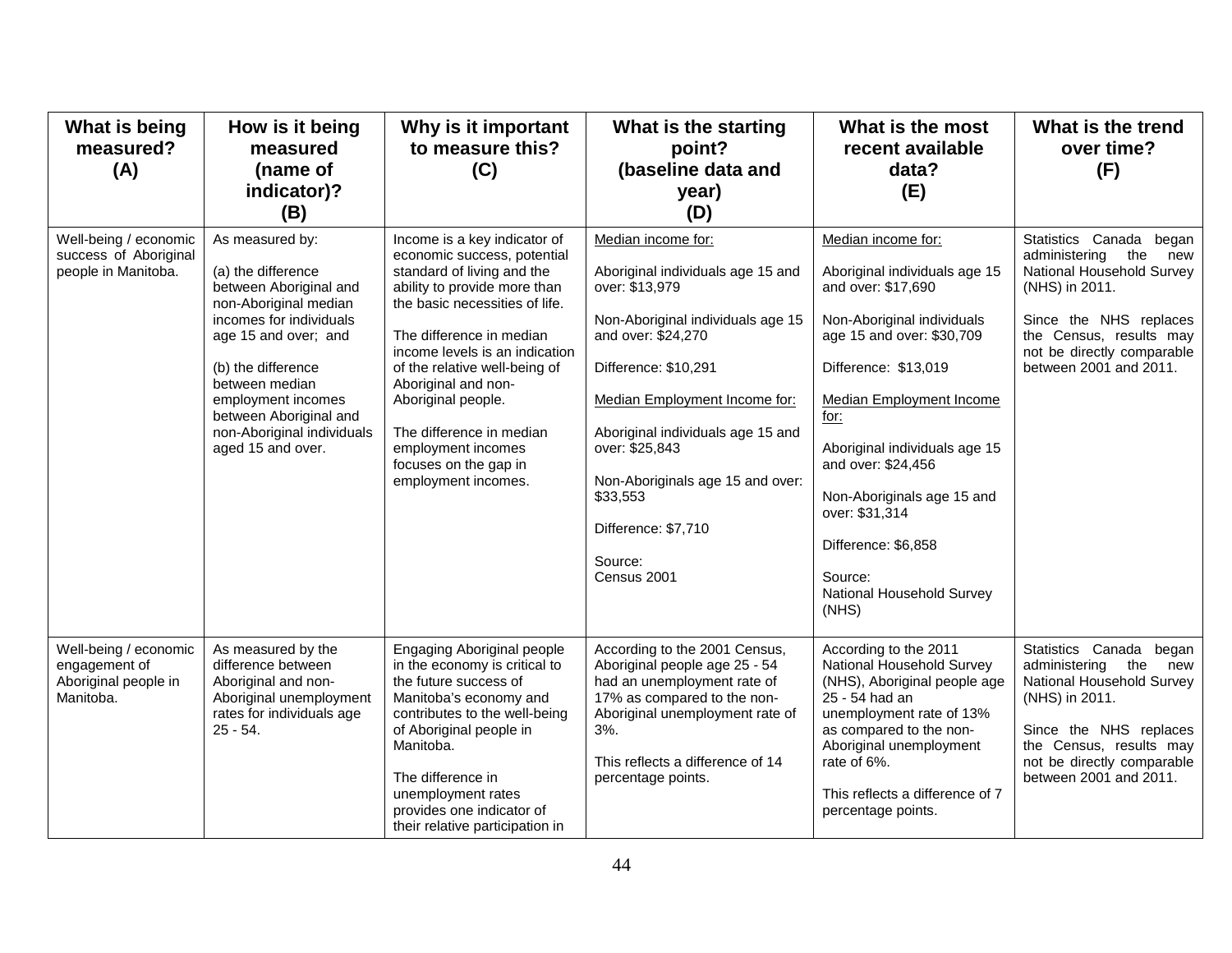| What is being<br>measured?<br>(A)                                                                        | How is it being<br>measured<br>(name of<br>indicator)?<br>(B)                                                                                                                    | Why is it important<br>to measure this?<br>(C)                                                                                                                                                                                                                                                                                                                                 | What is the starting<br>point?<br>(baseline data and<br>year)<br>(D)                                                                                                                                                                          | What is the most<br>recent available<br>data?<br>(E)                                                                                                                                                                                                                          | What is the trend<br>over time?<br>(F)                                                                                                                                                                                                                                                             |
|----------------------------------------------------------------------------------------------------------|----------------------------------------------------------------------------------------------------------------------------------------------------------------------------------|--------------------------------------------------------------------------------------------------------------------------------------------------------------------------------------------------------------------------------------------------------------------------------------------------------------------------------------------------------------------------------|-----------------------------------------------------------------------------------------------------------------------------------------------------------------------------------------------------------------------------------------------|-------------------------------------------------------------------------------------------------------------------------------------------------------------------------------------------------------------------------------------------------------------------------------|----------------------------------------------------------------------------------------------------------------------------------------------------------------------------------------------------------------------------------------------------------------------------------------------------|
|                                                                                                          |                                                                                                                                                                                  | the labour market and<br>economy and is a strong<br>indicator of standard of living<br>and well-being.<br>The goal is for this gap to<br>decrease over time.                                                                                                                                                                                                                   |                                                                                                                                                                                                                                               |                                                                                                                                                                                                                                                                               |                                                                                                                                                                                                                                                                                                    |
| Well-being /<br>educational<br>attainment of<br>Aboriginal people in<br>Manitoba.                        | As measured by the<br>difference between the<br>proportion of Aboriginal<br>and non-Aboriginal<br>people age 25 - 64 with a<br>high school graduation<br>certificate or greater. | Educational attainment<br>affects the standard of living<br>and general level of well-<br>being of individuals and<br>families.<br>The difference in educational<br>attainment with a focus on<br>high school completion<br>provides one indicator or the<br>relative well-being of<br>Aboriginal people in<br>Manitoba.<br>The goal is to see this gap<br>decrease over time. | According to the 2006 Census,<br>59% of Aboriginal people age 25<br>- 64 had a high school graduation<br>certificate or greater as compared<br>to 83% for non-Aboriginal<br>people.<br>This reflects a difference of 24<br>percentage points. | According to the 2011<br>National Household Survey<br>(NHS), 57% of Aboriginal<br>people age 25 - 64 had a<br>high school graduation<br>certificate or greater as<br>compared to 83% for non-<br>Aboriginal people.<br>This reflects a difference of<br>26 percentage points. | Statistics Canada<br>began<br>administering<br>the<br>new<br>National Household Survey<br>(NHS) in 2011.<br>Since the NHS replaces<br>the Census, results may<br>not be directly comparable<br>between 2006 and 2011.                                                                              |
| Progress of Treaty<br>Land Entitlement<br>(TLE) Agreements (9)<br>for Entitlement First<br>Nations (29). | As measured by the<br>number of acres of land<br>made available by<br>Manitoba to Canada for<br>Reserve creation.                                                                | Acreage transferred by<br>Canada under TLE indicates<br>a fulfillment of Manitoba's<br>Constitutional obligation to<br><b>Entitlement First Nations and</b><br>may lead to increased<br>economic and social<br>opportunities for them as<br>their land base is increased.                                                                                                      | Under existing TLE agreements<br>(nine), Entitlement First Nations<br>(29) may select or purchase a<br>total of 1,423,110 acres of land.                                                                                                      | Between 2006 and March 31.<br>2016, a total of 598,059<br>(Crown and residual) acres<br>have been transferred by<br>Manitoba to Canada with<br>574,957 acres set apart as<br>reserve.                                                                                         | The number of acres made<br>available will decrease as<br><b>Entitlement First Nations</b><br>complete their<br>selections/acquisitions and<br>as Canada accepts<br>provincial land.<br>As issues that impact the<br>transfer of land are<br>addressed, transfers of<br>land for Entitlement First |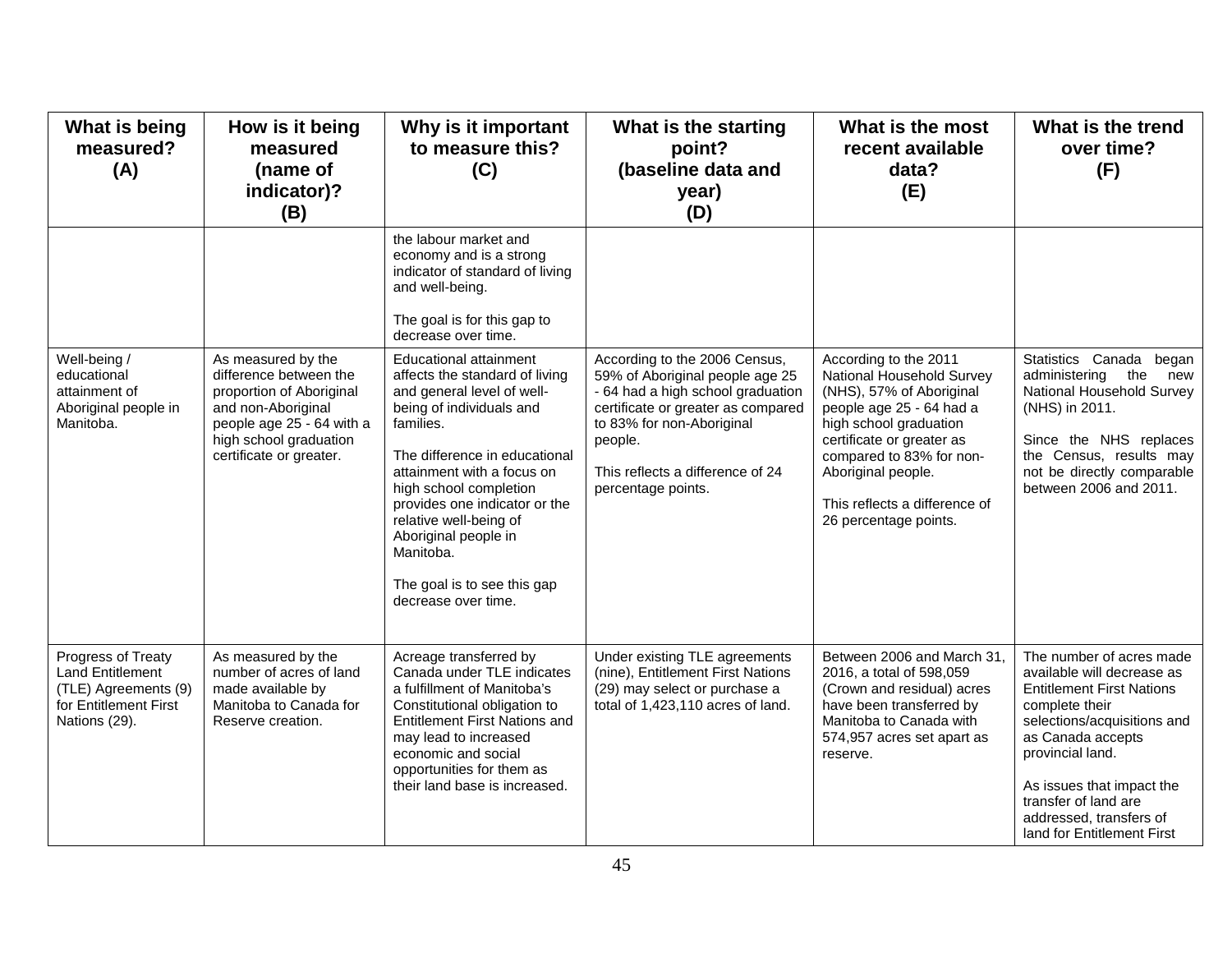| What is being<br>measured?<br>(A)                                          | How is it being<br>measured<br>(name of<br>indicator)?<br>(B)                                                                                                                                                           | Why is it important<br>to measure this?<br>(C)                            | What is the starting<br>point?<br>(baseline data and<br>year)<br>(D)                                                                                                                                                               | What is the most<br>recent available<br>data?<br>(E)                                                                                                                                                                                                                                                                                                                                                                                                                                                                                                                                                                                                | What is the trend<br>over time?<br>(F)                                                                                                                                                                                                                                                                                                                                                                                                                                                                                                                        |
|----------------------------------------------------------------------------|-------------------------------------------------------------------------------------------------------------------------------------------------------------------------------------------------------------------------|---------------------------------------------------------------------------|------------------------------------------------------------------------------------------------------------------------------------------------------------------------------------------------------------------------------------|-----------------------------------------------------------------------------------------------------------------------------------------------------------------------------------------------------------------------------------------------------------------------------------------------------------------------------------------------------------------------------------------------------------------------------------------------------------------------------------------------------------------------------------------------------------------------------------------------------------------------------------------------------|---------------------------------------------------------------------------------------------------------------------------------------------------------------------------------------------------------------------------------------------------------------------------------------------------------------------------------------------------------------------------------------------------------------------------------------------------------------------------------------------------------------------------------------------------------------|
|                                                                            |                                                                                                                                                                                                                         |                                                                           |                                                                                                                                                                                                                                    |                                                                                                                                                                                                                                                                                                                                                                                                                                                                                                                                                                                                                                                     | Nations will increase.<br>Crown consultation by<br>Canada may result in a<br>slower transfer process of<br>TLE lands.                                                                                                                                                                                                                                                                                                                                                                                                                                         |
| The progress of hydro<br>electric development<br>settlement<br>agreements. | As measured in part, by<br>the number of<br>acres/parcels transferred<br>by Manitoba to Canada<br>and converted to Reserve<br>or survey and transfer of<br>"fee-simple" lands to the<br>Band-based Land<br>Corporation. | To ensure Manitoba's<br>obligations are met under<br>each Agreement (14). | 14 hydroelectric settlement<br>agreements were signed between<br>1977 and 2010 with a total of<br>approximately 395,678 acres of<br>land to be converted to Reserve<br>status or transferred to a band-<br>based land corporation. | As of March 31, 2016,<br>Manitoba has transferred<br>82,454 acres of land for<br>Reserve creation or<br>transferred to a band-based<br>corporation.<br>It is estimated over the next<br>five years (2012 to 2017) that<br>Manitoba's financial<br>obligation under these<br>agreements is \$7,579,777.<br>In 2003/04, Manitoba and<br>Manitoba Hydro implemented<br>a 15-month Action Plan with<br>Cross Lake First Nation. On-<br>going annual Action Plans<br>have been implemented at a<br>cost of approximately \$5.6<br>million annually to meet<br>obligations within the<br>Northern Flood Agreement<br>and Orders of the NFA<br>Arbitrator. | Similar to the TLE process,<br>the amount of land<br>transferred under each<br>settlement agreement is<br>dependent on numerous<br>factors, some of which are<br>beyond Manitoba's control.<br>Manitoba's contribution to<br>the 2015/16 Action Plan<br>programs is approximately<br>\$500,000 pending final<br>review of actual numbers.<br>Programs include<br>Commercial Trapping,<br>Domestic Fishing, Hot<br>Lunch Program, Land<br>Exchange, Community<br>Information Centre,<br>Alternative Foods and<br>Gardening and Nelson<br>River Sturgeon Board. |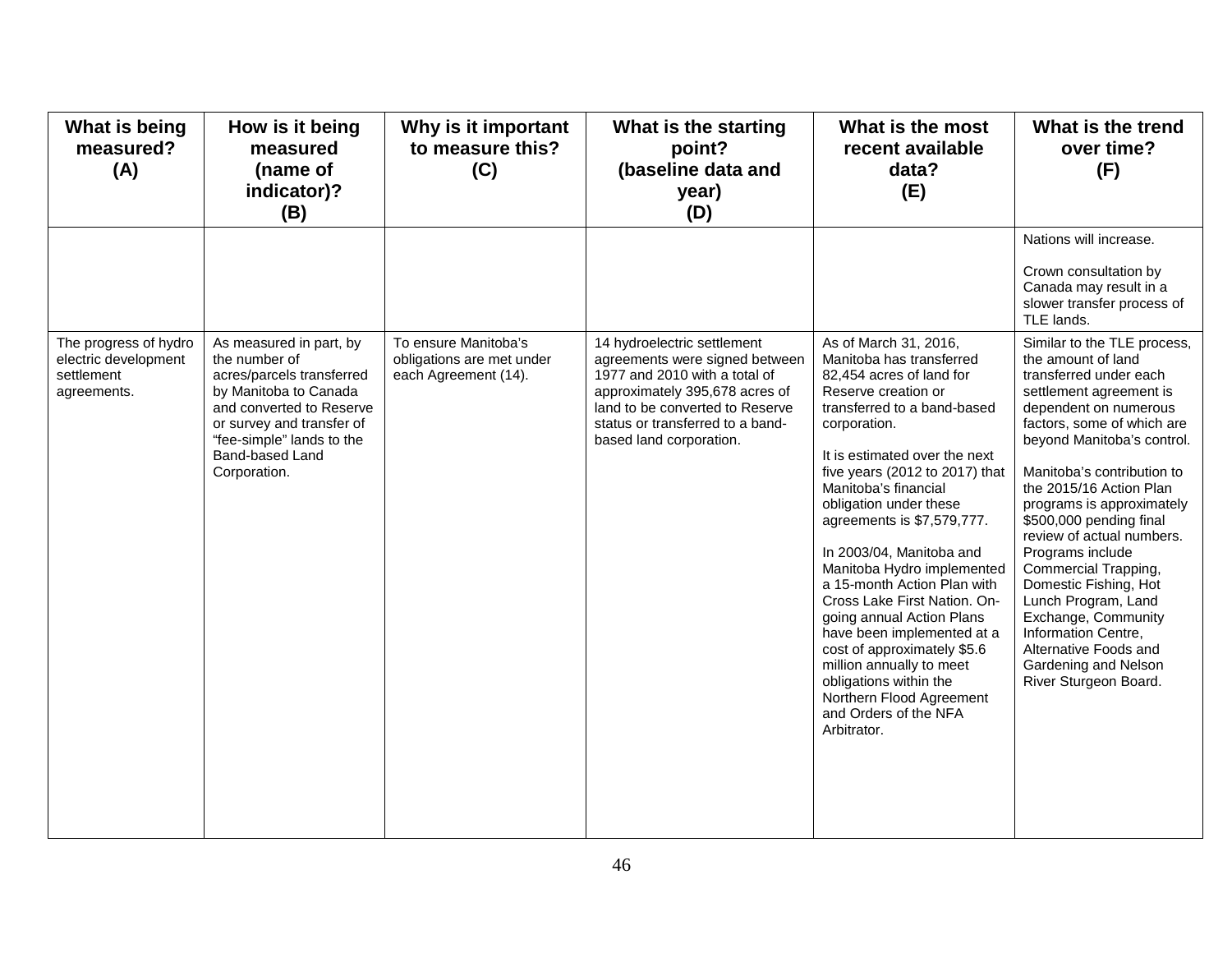| What is being<br>measured?<br>(A)                                                                                 | How is it being<br>measured<br>(name of<br>indicator)?<br>(B)                                                      | Why is it important<br>to measure this?<br>(C)                                                                                                                                                                                                                              | What is the starting<br>point?<br>(baseline data and<br>year)<br>(D)                                                                                                                                                                                                                                          | What is the most<br>recent available<br>data?<br>(E)                                                                                                                                                                                                                                                                                                                                                                                                                                                                                                           | What is the trend<br>over time?<br>(F)                                                                                                                                                                                                           |
|-------------------------------------------------------------------------------------------------------------------|--------------------------------------------------------------------------------------------------------------------|-----------------------------------------------------------------------------------------------------------------------------------------------------------------------------------------------------------------------------------------------------------------------------|---------------------------------------------------------------------------------------------------------------------------------------------------------------------------------------------------------------------------------------------------------------------------------------------------------------|----------------------------------------------------------------------------------------------------------------------------------------------------------------------------------------------------------------------------------------------------------------------------------------------------------------------------------------------------------------------------------------------------------------------------------------------------------------------------------------------------------------------------------------------------------------|--------------------------------------------------------------------------------------------------------------------------------------------------------------------------------------------------------------------------------------------------|
| <b>Fulfill Constitutional</b><br>and other agreement<br>obligations to<br>Aboriginal and<br>northern communities. | Progress of the Resource<br><b>Management Boards</b><br>(RMBs) is measured.<br>Payment streams are<br>coordinated. | Measured in part by the<br>number of meetings held<br>each year and progress of<br>land use planning and<br>projects undertaken.                                                                                                                                            | Resource Management Boards<br>are responsible for the natural<br>resource co-management of<br>approximately 21% or 39.8 million<br>acres of the Provincial Crown<br>land base.<br>Possible increase by two more<br>RMBs resulting in approx. 35% or<br>65 million acres of the provincial<br>Crown land base. | Nine of the settlement<br>agreements have Resource<br>Management Boards, each<br>with a required minimum of<br>four meetings per year.                                                                                                                                                                                                                                                                                                                                                                                                                         | As of March 31, 2016,<br>Manitoba has coordinated<br>a minimum of four<br>meetings per year with the<br>Resource Management<br>Boards. Various projects<br>have been initiated<br>including land/resource<br>use planning.                       |
| Progress of<br>negotiations.                                                                                      | As measured by number<br>of agreements finalized<br>and implemented.                                               | <b>Fulfillment of Manitoba's</b><br>obligations under various<br>commitments, (e.g. sign-off<br>on the outstanding<br>hydroelectric adverse effects<br>settlement agreement will<br>meet the requirement of the<br>legal claim filed by Norway<br>House Community Council). | Eight agreements are currently in<br>various stages of negotiations.                                                                                                                                                                                                                                          | AMAC is in adverse effects<br>negotiations with the Norway<br>House Community Council.<br>AMAC is currently<br>negotiating and participating<br>in other agreement<br>processes: The Inuit<br>regarding Inuit interests in<br>NE Manitoba, Sayisi Dene<br>Relocation Claim, Skownan<br>Land Exchange and Treaty 3<br>First Nations' negotiations<br>with Ontario and Canada.<br>August 20, 2013, the Sioux<br>Valley Governance<br>Agreement was signed by<br>the signatory parties<br>including Sioux Valley<br>Dakota Nation (SVDN),<br>Manitoba and Canada. | The negotiations are at<br>different stages in the<br>process and final<br>agreements are subject to<br>Cabinet approval<br>Increasing pressure from<br><b>First Nations/Communities</b><br>to conclude negotiations<br>and finalize agreements. |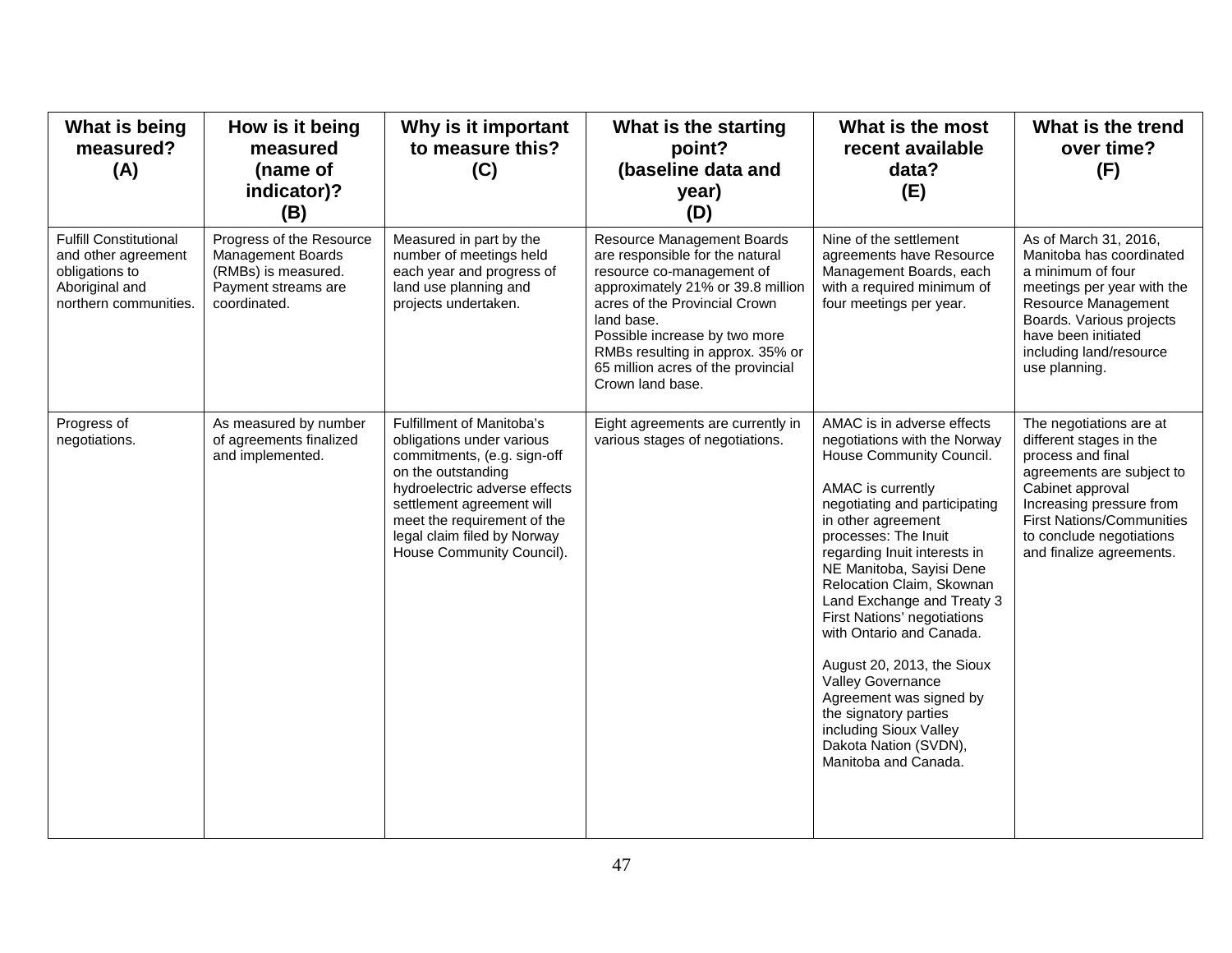| What is being<br>measured?<br>(A)                                                                                                                                                                                                                                       | How is it being<br>measured<br>(name of<br>indicator)?<br>(B)                                                                                                                                                                                                                                                           | Why is it important<br>to measure this?<br>(C)                                                                                                                                                                                                                     | What is the starting<br>point?<br>(baseline data and<br>year)<br>(D)                                                                                                                                                                                                            | What is the most<br>recent available<br>data?<br>(E)                                                                                                                                                                                                                                                                                                                   | What is the trend<br>over time?<br>(F)                                                                                                                                                                                                                      |
|-------------------------------------------------------------------------------------------------------------------------------------------------------------------------------------------------------------------------------------------------------------------------|-------------------------------------------------------------------------------------------------------------------------------------------------------------------------------------------------------------------------------------------------------------------------------------------------------------------------|--------------------------------------------------------------------------------------------------------------------------------------------------------------------------------------------------------------------------------------------------------------------|---------------------------------------------------------------------------------------------------------------------------------------------------------------------------------------------------------------------------------------------------------------------------------|------------------------------------------------------------------------------------------------------------------------------------------------------------------------------------------------------------------------------------------------------------------------------------------------------------------------------------------------------------------------|-------------------------------------------------------------------------------------------------------------------------------------------------------------------------------------------------------------------------------------------------------------|
| Progress on Crown-<br>Aboriginal<br>Consultations                                                                                                                                                                                                                       | As measured by the<br>number of Crown-<br><b>Aboriginal Consultations</b><br>that are ongoing or<br>completed.<br><b>Additional measures</b><br>include scope of<br>community engagement<br>and resources to support<br>communities in their<br>participation in Crown-<br><b>Aboriginal Consultation</b><br>processes. | To ensure that the<br>Agreements Management<br>and Aboriginal Consultations<br>Branch (AMAC) assists<br>Manitoba in meeting its<br>Constitutional Duty to<br>Consult and upholding the<br>Honour of the Crown.                                                     | AMAC was created in 2014 as a<br>result of the merger of the former<br>Aboriginal Consultation Unit<br>(ACU) and Agreements<br>Management Branch (AMB).                                                                                                                         | AMAC has ten Crown-<br>Aboriginal Consultations that<br>are currently in progress at<br>various scales and stages.<br>Additional major projects<br>have been forecasted for<br>Manitoba including Tolko Inc<br>20 Year Operating Plan, and<br>Energy East Pipeline Project,<br>Note: The demand for<br>AMAC services on smaller-<br>scale projects is also<br>ongoing. | As a result of the ACU and<br>AMB merger, the capacity<br>for ANA to facilitate more<br>Crown-Aboriginal<br>consultations on behalf of<br>the province has<br>increased. Additional<br>service provision has also<br>improved as a result of the<br>merger. |
| Progress on<br><b>Educating Civil</b><br>Servants is measured<br>by the number of the<br>"Duty to Consult &<br>Accommodate:<br>Crown-Aboriginal<br>Consultation -<br>Towards<br>Reconciliation"<br>Workshop courses<br>are presented by<br>OSD throughout each<br>year. | As measured by the<br>number of Crown-<br><b>Aboriginal Consultations</b><br>that are ongoing or<br>completed.                                                                                                                                                                                                          | Civil Servants working with<br>Crown resources and those<br>working regularly with<br>Aboriginal people need to<br>have the knowledge and<br>skills to conduct Crown-<br>Aboriginal Consultations in a<br>manner consistent with the<br>Interim Provincial Policy. | The "Duty to Consult &<br>Accommodate: Crown-Aboriginal<br>Consultation - Towards<br>Reconciliation"<br>Workshop was previously revised<br>from a two-day to a one-day<br>session and is also available to<br>individual departments on request<br>and in partnership with OSD. | The course is delivered to<br>civil servants twice per year.                                                                                                                                                                                                                                                                                                           | The workshop has allowed<br>for<br>an<br>increase<br>in.<br>departmental<br>awareness<br>and understanding which,<br>in part, aides in a more<br>consistent<br>consultation<br>process application across<br>government.                                    |